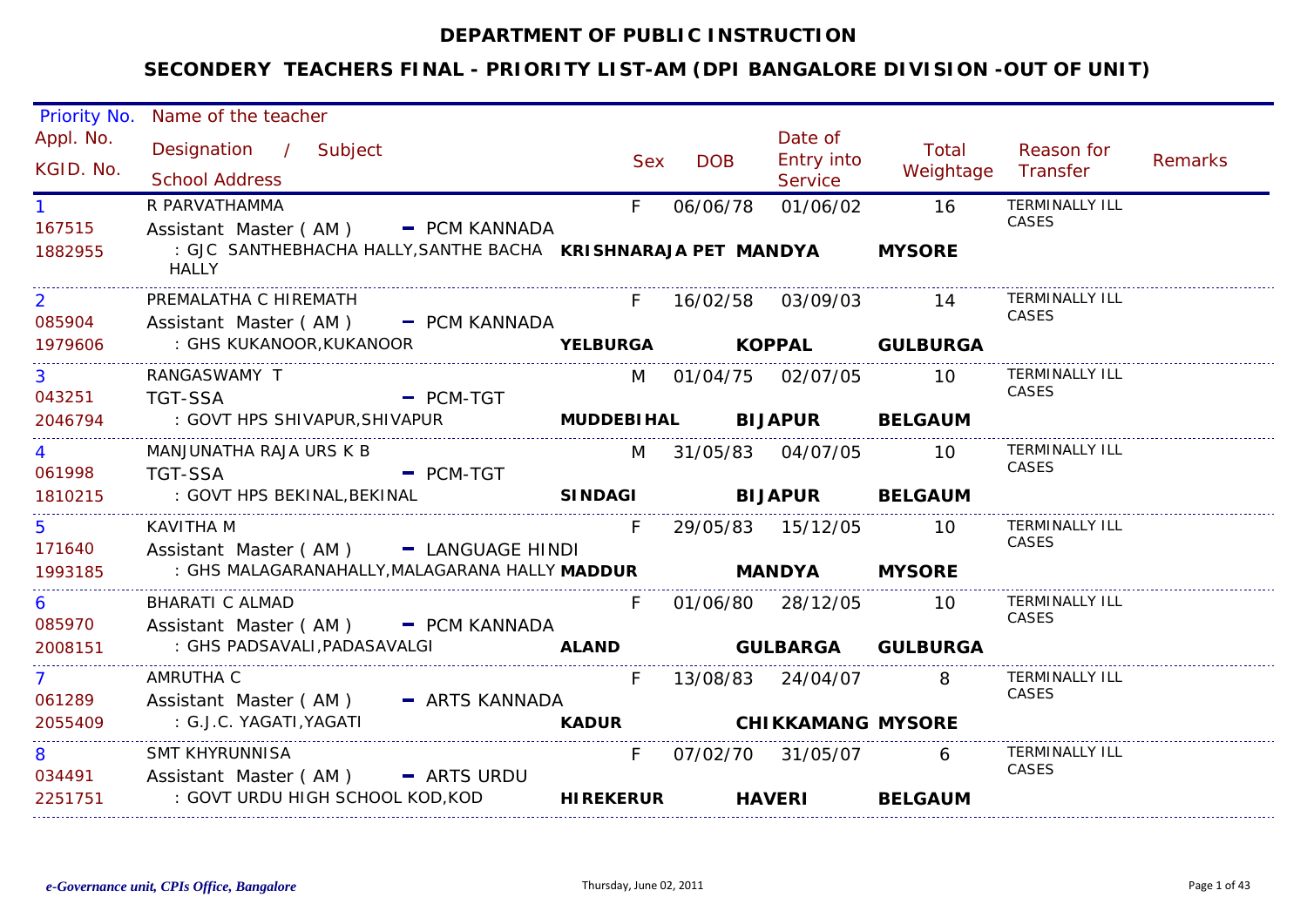| Priority No.              | Name of the teacher                                              |                               |                     |                                         |                    |                                |                |
|---------------------------|------------------------------------------------------------------|-------------------------------|---------------------|-----------------------------------------|--------------------|--------------------------------|----------------|
| Appl. No.<br>KGID. No.    | Designation / Subject<br><b>School Address</b>                   | <b>Sex</b>                    | <b>DOB</b>          | Date of<br><b>Entry into</b><br>Service | Total<br>Weightage | Reason for<br>Transfer         | <b>Remarks</b> |
| 9<br>044213               | M DEVARAJU<br><b>TGT-SSA</b>                                     | M<br>$=$ PCM-TGT              | 20/05/73            | 04/06/07                                | 6                  | <b>TERMINALLY ILL</b><br>CASES |                |
| 2306418                   | : GHPS HERKAL, HERKAL                                            | <b>SIRUGUPPA</b>              |                     | <b>BELLARY</b>                          | <b>GULBURGA</b>    |                                |                |
| 10 <sup>°</sup><br>052823 | SANNATHIMMAIAH G T<br><b>TGT-SSA</b>                             | M<br>$=$ PCM-TGT              | 21/02/69 13/06/07   |                                         | 6                  | <b>TERMINALLY ILL</b><br>CASES |                |
| 2303831                   | : GHPS IMADHAPURA, IMADHAPURA                                    | <b>KUDLIGI</b>                |                     |                                         | BELLARY GULBURGA   |                                |                |
| 11<br>193022              | <b>SHIVANNA K</b><br><b>TGT-SSA</b><br><b>Example 19 PCM-TGT</b> | M                             | 18/07/71  14/06/07  |                                         | 6                  | <b>TERMINALLY ILL</b><br>CASES |                |
| 2303483                   | : GHPS MOTHIKAL THANDA, HYALYA                                   | <b>KUDLIGI</b>                |                     | <b>BELLARY</b>                          | <b>GULBURGA</b>    |                                |                |
| 12 <sup>1</sup><br>215546 | <b>BASAVARAJA K</b><br>Assistant Master (AM) - LANGUAGE ENGLISH  | M                             | 10/11/81  19/06/07  |                                         | 6                  | <b>TERMINALLY ILL</b><br>CASES |                |
| 2096106                   | : GHS NAGAMANAGALA<br>GIRLS, NAGAMANGALA - WARD-10               | NAGAMANGALA                   |                     | <b>MANDYA</b>                           | <b>MYSORE</b>      |                                |                |
| 13<br>124576              | DEVARAJAIAH M<br><b>TGT-SSA</b>                                  | $=$ PCM-TGT                   | M 17/06/69 30/06/07 |                                         |                    | <b>TERMINALLY ILL</b><br>CASES |                |
| 1991050                   | : GOVT HPS CHITKOTTA, CHITKOTTA                                  | <b>HUMNABAD</b>               |                     |                                         | BIDAR GULBURGA     |                                |                |
| 14<br>084736              | KAVITHA C NANDIHALLI<br>Assistant Master (AM) - LANGUAGE ENGLISH |                               | F 01/05/82 03/07/07 |                                         | 6                  | <b>TERMINALLY ILL</b><br>CASES |                |
| 2115257                   | : GOVT HIGH SCHOOL<br>PAGADADINNI, PAGADADINNI                   | <b>SINDHANUR</b>              |                     |                                         | RAICHUR GULBURGA   |                                |                |
| 15                        | BHYRAPPA G                                                       | M                             | 08/08/69 13/07/07   |                                         | 6                  | <b>TERMINALLY ILL</b><br>CASES |                |
| 178129<br>1799436         | <b>TGT-SSA</b><br>: GHPS CHIKKAHULYAL,CHIKKAHULYAL               | $=$ PCM-TGT<br><b>HANAGAL</b> | <b>HAVERI</b>       |                                         | <b>BELGAUM</b>     |                                |                |
| 16<br>155357              | <b>VEENA M S</b><br><b>TGT-SSA</b>                               | F.<br>$-$ PCM-TGT             | 20/05/78 25/08/07   |                                         | 6                  | <b>TERMINALLY ILL</b><br>CASES |                |
| 2274537                   | : K.H.P.G.S., PACHAPUR                                           | <b>HUKKERI</b>                |                     | <b>CHIKKODI</b>                         | <b>BELGAUM</b>     |                                |                |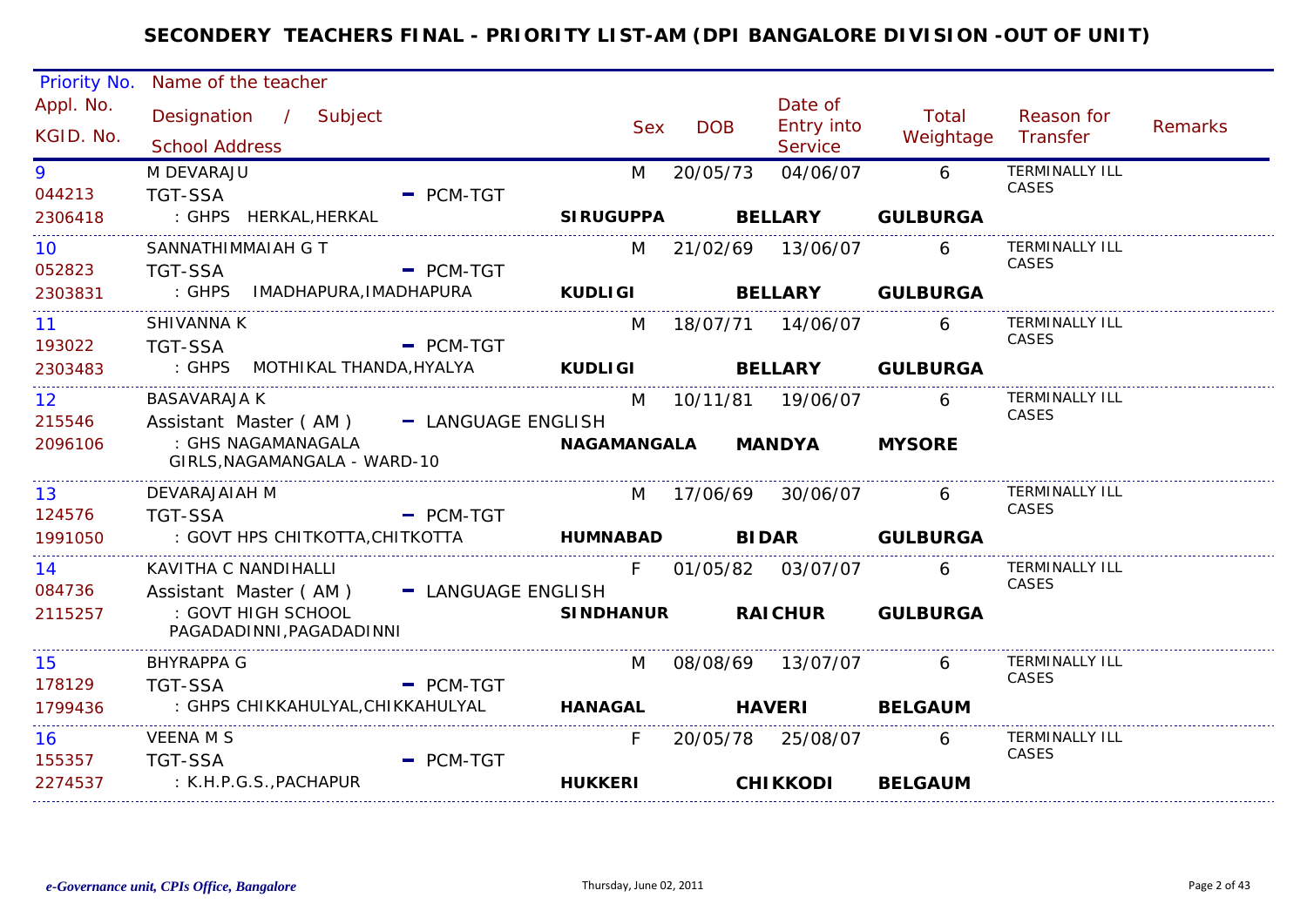| Priority No.              | Name of the teacher                                                                  |            |                     |                                         |                    |                                      |                |
|---------------------------|--------------------------------------------------------------------------------------|------------|---------------------|-----------------------------------------|--------------------|--------------------------------------|----------------|
| Appl. No.<br>KGID. No.    | Designation / Subject<br><b>School Address</b>                                       | <b>Sex</b> | <b>DOB</b>          | Date of<br><b>Entry into</b><br>Service | Total<br>Weightage | Reason for<br>Transfer               | <b>Remarks</b> |
| 17 <sup>7</sup><br>079820 | VENKATESHAMURTHY M D<br>Assistant Master (AM) - PCM KANNADA                          | M          | 20/07/70            | 01/08/02                                | $\overline{4}$     | <b>TERMINALLY ILL</b><br>CASES       |                |
| 1904139                   | : GOVT HS GOUNAHALLI, GOUNALLI<br><b>JEWARGI</b>                                     |            |                     | <b>GULBARGA</b>                         | <b>GULBURGA</b>    |                                      |                |
| 18<br>055708              | MARUGOJAPPA S<br>Assistant Master (AM) - LANGUAGE KANNADA                            |            |                     | M 04/06/80 22/08/08                     | $\overline{A}$     | <b>TERMINALLY ILL</b><br>CASES       |                |
| 2293490                   | : GHS, BOLANTHIMOGRU, VITTAL                                                         |            | <b>BANTWAL</b>      | <b>DAKSHINA KA MYSORE</b>               |                    |                                      |                |
| 19<br>133294              | <b>MAHESWARAPPA S</b><br>Assistant Master (AM) - LANGUAGE KANNADA                    |            | M 01/06/66 16/08/88 |                                         | 39.5               | PHISICALLY<br>HANDICAPPED (><br>40%) |                |
| 1075020                   | : G.J.C CHOWLAHIRIYURU, CHOWLIHIRIYUR<br><b>KADUR</b>                                |            |                     | <b>CHIKKAMANG MYSORE</b>                |                    |                                      |                |
| 20<br>199496              | YALLANAGOUDA R RAYANAGOUDRA<br><b>TGT-SSA</b><br>$-$ PCM-TGT                         |            |                     | M 05/06/68 20/06/07                     | 6                  | PHISICALLY<br>HANDICAPPED (>         |                |
| 2108354                   | <b>RAMDURG</b><br>: K.H.P.S. CHANNAPUR,CHANNAPUR                                     |            |                     | <b>BELGAUM</b>                          | <b>BELGAUM</b>     | 40%)                                 |                |
| 21<br>036093              | <b>RAJAPPA B</b><br>Assistant Master (AM) - PCM KANNADA                              | M          |                     | 20/05/80 28/06/07                       | 6                  | PHISICALLY<br>HANDICAPPED (>         |                |
| 1991568                   |                                                                                      |            |                     |                                         | <b>GULBURGA</b>    | 40%)                                 |                |
| 22<br>012363              | <b>ARUNA B</b><br>Assistant Master (AM) - LANGUAGE KANNADA                           | F.         |                     | 22/08/81 29/06/07                       | 6                  | PHISICALLY<br>HANDICAPPED (>         |                |
| 2252192                   | : GOVT HIGH SCHOOL<br>GUDIHONATTI, GUDIHONNATTI                                      |            | <b>RANNEBENNUR</b>  | <b>HAVERI</b>                           | <b>BELGAUM</b>     | 40%)                                 |                |
| 23<br>165675              | PRAKASHA U B<br>Assistant Master (AM) - ARTS KANNADA                                 | M          |                     | 12/02/78 23/08/08                       |                    | PHISICALLY<br>HANDICAPPED (><br>40%) |                |
| 2243040                   | : GPUC SANTHEMARAHALLI, SANTHE MARAHALLI CHAMARAJA CHAMARAJAN MYSORE<br><b>NAGAR</b> |            |                     |                                         |                    |                                      |                |
| 24<br>125151              | VANI B C<br>Assistant Master (AM) - LANGUAGE HINDI                                   |            | 19/04/75 04/09/08   |                                         |                    | PHISICALLY<br>HANDICAPPED (><br>40%) |                |
| 2243389                   | : GHS JYOTHIGOWADANAPURA,JOTHIGOWDAN CHAMARAJA<br><b>PURA</b><br><b>NAGAR</b>        |            |                     | <b>CHAMARAJAN MYSORE</b>                |                    |                                      |                |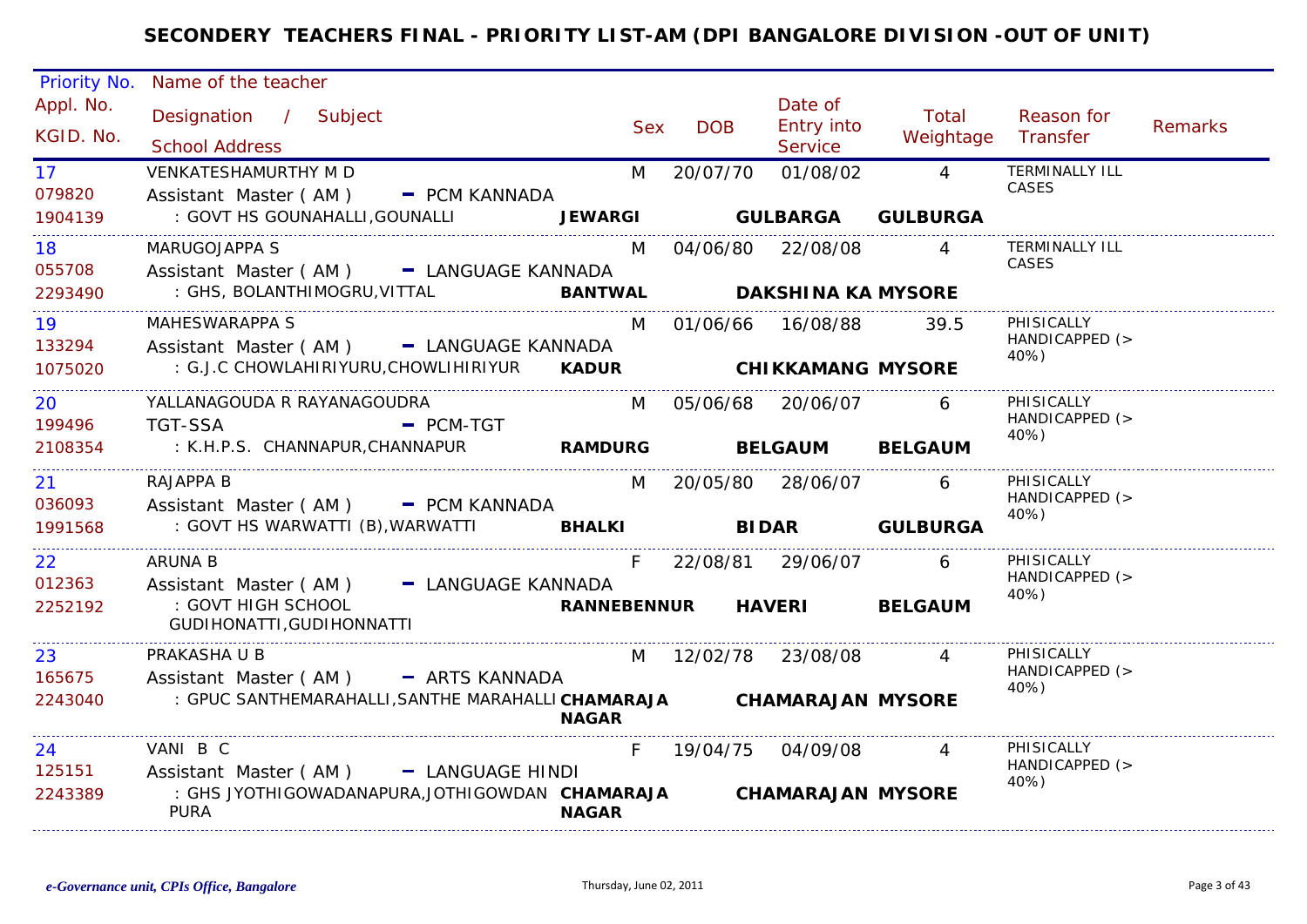| Priority No.                         | Name of the teacher                                                                                                                 |                |            |            |                                               |                                                      |                                                         |                |
|--------------------------------------|-------------------------------------------------------------------------------------------------------------------------------------|----------------|------------|------------|-----------------------------------------------|------------------------------------------------------|---------------------------------------------------------|----------------|
| Appl. No.<br>KGID. No.               | Designation / Subject<br><b>School Address</b>                                                                                      |                | <b>Sex</b> | <b>DOB</b> | Date of<br><b>Entry into</b><br>Service       | Total<br>Weightage                                   | Reason for<br>Transfer                                  | <b>Remarks</b> |
| 25<br>240301<br>1077835              | <b>SANGYA NAIK MD</b><br>Assistant Master (AM) - ARTS KANNADA<br>: G.H.S. Y. MALLAPURA, Y MALLAPURA                                 | <b>KADUR</b>   | M          |            | 10/07/63 27/09/84<br><b>CHIKKAMANG MYSORE</b> | $\overline{2}$                                       | PHISICALLY<br>HANDICAPPED (><br>40%)                    |                |
| 26.<br>055172<br>2287403             | SHASHIKALA D<br>Assistant Master (AM) - CBZ KANNADA<br>: GHS ITAGA,ITAGA                                                            |                | F.         |            | 19/03/77 02/07/08                             | JEWARGI GULBARGA GULBURGA                            | <b>WIDOWS</b>                                           |                |
| 27 <sub>2</sub><br>062320<br>1907437 | CHANDRASHEKHARAIAH H M<br>Assistant Master (AM) - LANGUAGE HINDI<br>: GHS CHIKKAJAIGNUR, CHIKKAJAIGANUR   HOSPET   BELLARY GULBURGA |                |            |            | M 01/06/64 14/02/04                           | 14                                                   | <b>DEFENCE CASES</b>                                    |                |
| 28<br>039797<br>1914320              | <b>SUDHAT</b><br>Assistant Master (AM) - LANGUAGE ENGLISH<br>: GOVT H.S HALBARGA, HALIPURGA <b>BHALKI</b>                           |                | F.         |            |                                               | 17/08/77 09/01/04 12<br><b>BIDAR</b> GULBURGA        | DEFENCE CASES                                           |                |
| 29<br>055723<br>2303236              | N T BHAGYA SHREE<br>- PCM-TGT<br><b>TGT-SSA</b><br>: GHPS GUDADHUR, GUDADHUR                                                        |                | F.         |            |                                               | 05/03/80 03/05/07 8<br>BELLARY EAST BELLARY GULBURGA | <b>DEFENCE CASES</b>                                    |                |
| 30.<br>047055<br>1940044             | POONAM B N DSOUZA<br><b>TGT-SSA</b><br>- PCM-TGT                                                                                    |                |            |            | F 11/12/81 02/05/05                           | $6 \quad$                                            | <b>DEFENCE CASES</b>                                    |                |
| .<br>31.<br>005044<br>2094192        | NETHRAVATHI R N<br>Assistant Master (AM) - PCM KANNADA                                                                              |                | F.         |            | KRISHNARAJA PET MANDYA MYSORE                 | 28/03/82 07/06/07 6                                  | <b>DEFENCE CASES</b>                                    |                |
| 32 <sup>°</sup><br>248037<br>1883678 | <b>MANJULA H B</b><br>Assistant Master (AM) - LANGUAGE HINDI<br>: GJC BANNANGADI, BANNANGADI                                        |                | F.         |            | 21/07/72 01/06/02<br>PANDAVAPURA MANDYA       | $\overline{0}$<br><b>MYSORE</b>                      | <b>DEFENCE CASES</b>                                    |                |
| 33<br>130232<br>1326075              | S SHIVANNA<br>Assistant Master (AM) - LANGUAGE ENGLISH<br>: GHS ,K M HALLI,KENCHA MALLANA HALLI                                     | <b>KUDLIGI</b> |            |            | M 23/02/63 09/07/93<br><b>BELLARY</b>         | -34<br><b>GULBURGA</b>                               | <b>HUSBAND AND</b><br>WIFE BOTH IN<br><b>GOVERNMENT</b> |                |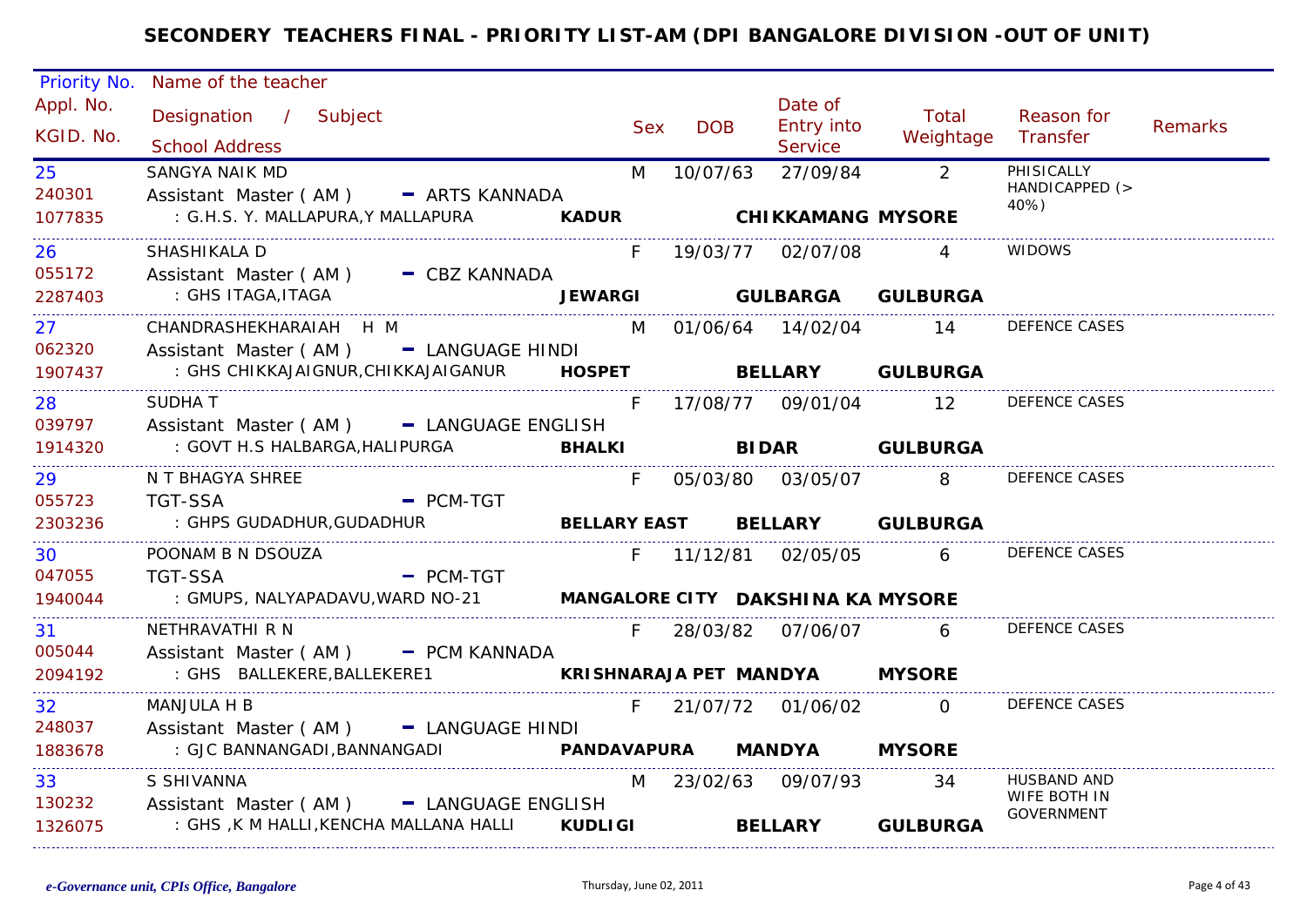| Priority No.            | Name of the teacher                                                                                                        |       |            |                                                         |                    |                                                  |                |
|-------------------------|----------------------------------------------------------------------------------------------------------------------------|-------|------------|---------------------------------------------------------|--------------------|--------------------------------------------------|----------------|
| Appl. No.<br>KGID. No.  | Designation / Subject<br><b>School Address</b>                                                                             | Sex   | <b>DOB</b> | Date of<br><b>Entry into</b><br>Service                 | Total<br>Weightage | Reason for<br>Transfer                           | <b>Remarks</b> |
| 34<br>131430<br>1387568 | <b>BHAGYALAXMI H S</b><br>Assistant Master (AM) - CBZ KANNADA<br>: GHS KAMMARADI, CHAVALAMANE                              | $F =$ | 23/06/69   | 14/09/94<br>KOPPA CHIKKAMANG MYSORE                     | $\overline{32}$    | HUSBAND AND<br>WIFE BOTH IN<br>GOVERNMENT        |                |
| 35<br>068268<br>1383374 | PUSHPAVATHI<br>Assistant Master (AM) - ARTS KANNADA<br>: GPUC HOSANGADI,HOSANGADI                                          |       |            | F 20/07/70 14/12/94 32<br>KUNDAPURA UDUPI MYSORE        |                    | HUSBAND AND<br>WIFE BOTH IN<br>GOVERNMENT        |                |
| 36<br>115151<br>1352006 | SUMANTHA H C<br>Assistant Master (AM) - LANGUAGE KANNADA                                                                   |       |            | F 15/04/74 15/07/94                                     | 30                 | HUSBAND AND<br>WIFE BOTH IN<br>GOVERNMENT        |                |
| 37<br>090777<br>1069218 | RAMADASAPPA TV<br><b>Example 2 PCM-TGT</b><br>TGT-SSA<br>: GHPS HALA HALLY (EXTENSION), WARD 21 MANDYA SOUTH MANDYA MYSORE |       |            | M 09/08/67 30/11/89                                     | 29.5               | HUSBAND AND<br>WIFE BOTH IN<br><b>GOVERNMENT</b> |                |
| 38<br>019259<br>1468133 | WINNIE GABRIEL DSOUZA<br>Assistant Master (AM) - LANGUAGE HINDI<br>: GHS KOLSIRSI, KOLSIRSI                                |       |            | F 21/11/63 07/09/98<br>SIDDAPUR SIRSI BELGAUM           | 24                 | HUSBAND AND<br>WIFE BOTH IN<br><b>GOVERNMENT</b> |                |
| 39<br>056588<br>1866787 | SIDDAGANGAMMA Y<br>Assistant Master (AM) - LANGUAGE KANNADA<br>: GPUC SANENAHALLY, SANENAHALLY BELUR                       |       |            | F 20/07/74 07/06/99<br><b>HASSAN MYSORE</b>             | - 22               | HUSBAND AND<br>WIFE BOTH IN<br>GOVERNMENT        |                |
| 40<br>162168<br>1838903 | <b>K SRIMALA</b><br>Assistant Master (AM) - LANGUAGE HINDI<br>: GHS BANNUR, BANNUR                                         | F     |            | 03/10/76 27/01/00 20<br>ARAKALAGUDU HASSAN MYSORE       |                    | HUSBAND AND<br>WIFE BOTH IN<br><b>GOVERNMENT</b> |                |
| 41<br>056057<br>1882412 | JAGADAMBA M R<br>Assistant Master (AM) - LANGUAGE HINDI<br>: GJC KIKKERI,KIKKERI                                           |       |            | F 24/01/76 29/11/03 14<br>KRISHNARAJA PET MANDYA MYSORE |                    | HUSBAND AND<br>WIFE BOTH IN<br><b>GOVERNMENT</b> |                |
| 42<br>122088<br>1907966 | S L VIJAYAKUMARI<br>Assistant Master (AM) - LANGUAGE HINDI<br>: GHS WEST KALVI, SOVENA HALLI                               |       |            | F 11/08/72 07/02/04 14<br>HADAGALI BELLARY GULBURGA     |                    | <b>HUSBAND AND</b><br>WIFE BOTH IN<br>GOVERNMENT |                |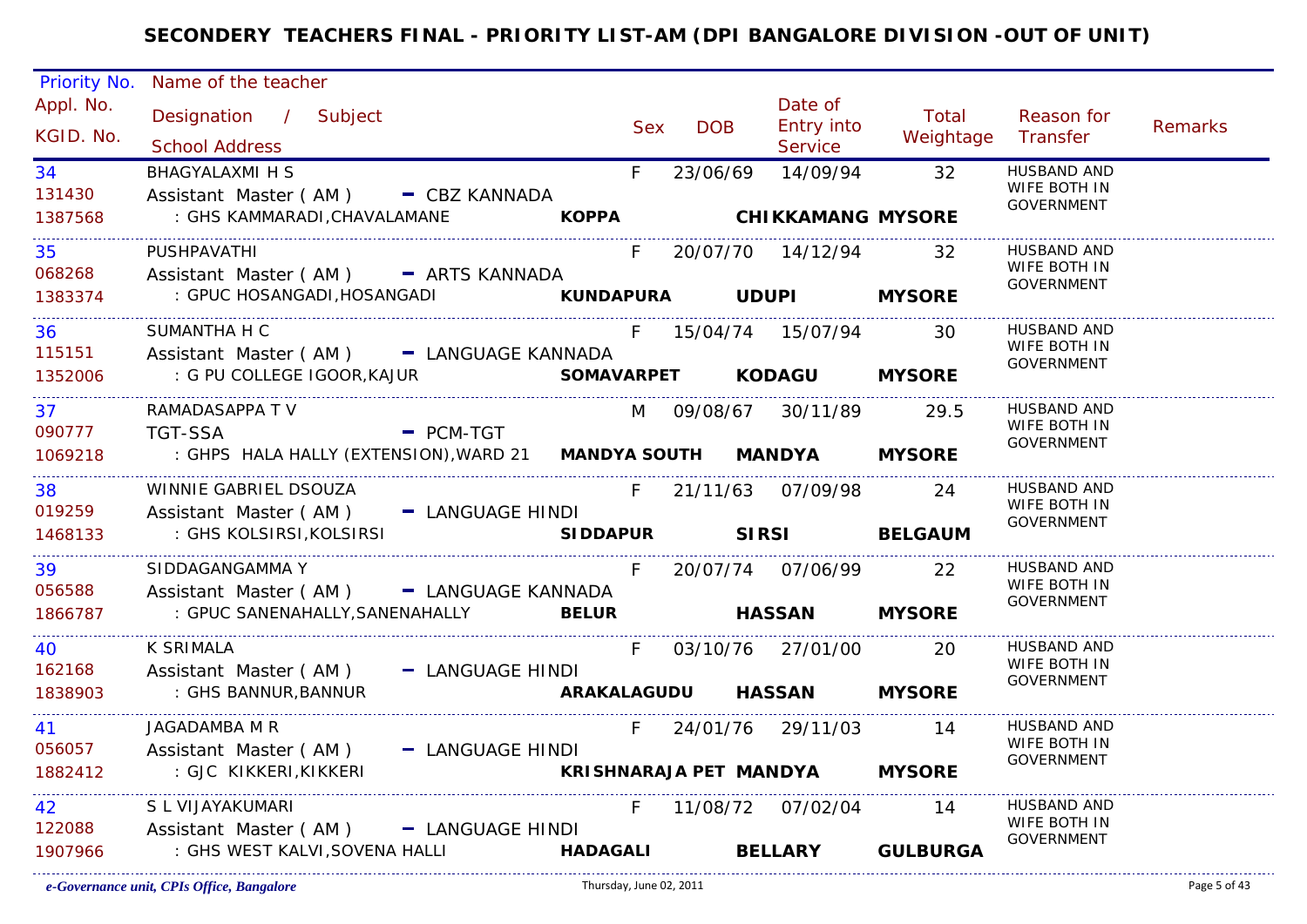| Priority No.           | Name of the teacher                                         |               |                                   |            |                                  |                             |                                                  |                |
|------------------------|-------------------------------------------------------------|---------------|-----------------------------------|------------|----------------------------------|-----------------------------|--------------------------------------------------|----------------|
| Appl. No.<br>KGID. No. | Designation / Subject<br><b>School Address</b>              |               | <b>Sex</b>                        | <b>DOB</b> | Date of<br>Entry into<br>Service | Total<br>Weightage          | Reason for<br>Transfer                           | <b>Remarks</b> |
| 43<br>027860           | DAVOOD ALI R A<br>Assistant Master (AM)                     | - PCM KANNADA | F                                 | 12/04/78   | 12/02/04                         | 14                          | HUSBAND AND<br>WIFE BOTH IN<br><b>GOVERNMENT</b> |                |
| 1974499                | : GHS BIDARE, BIDARE                                        |               | <b>CHANNARAYAPATN HASSAN</b><br>A |            |                                  | <b>MYSORE</b>               |                                                  |                |
| 44<br>124723           | ANANDA D S<br>Assistant Master (AM) - LANGUAGE HINDI        |               |                                   |            | M 30/05/79 12/02/04              | 14                          | <b>HUSBAND AND</b><br>WIFE BOTH IN               |                |
| 1943988                | : GOVT HIGH SCHOOL ANWARI, ANWAR                            |               |                                   |            |                                  | LINGASUGUR RAICHUR GULBURGA | <b>GOVERNMENT</b>                                |                |
| 45<br>127506           | <b>GAJANAN</b><br>Assistant Master (AM) - LANGUAGE SANSKRIT |               |                                   |            | M 29/11/77 10/08/04 12           |                             | <b>HUSBAND AND</b><br>WIFE BOTH IN               |                |
| 1974039                | : GJC KONANURU, KONANUR                                     |               | ARAKALAGUDU HASSAN MYSORE         |            |                                  |                             | <b>GOVERNMENT</b>                                |                |
| 46<br>129053           | <b>MANJULA TV</b><br><b>TGT-SSA</b>                         | $-$ PCM-TGT   |                                   |            | F 10/12/76 02/05/05 12           |                             | <b>HUSBAND AND</b><br>WIFE BOTH IN               |                |
| 1909278                | : GMHPS KOMBLI, KOMBLI                                      |               |                                   |            |                                  | HADAGALI BELLARY GULBURGA   | <b>GOVERNMENT</b>                                |                |
| 47<br>083293           | MANJULA                                                     |               |                                   |            | F 19/02/79 02/05/05              | 12                          | <b>HUSBAND AND</b><br>WIFE BOTH IN               |                |
| 1945350                | <b>TGT-SSA</b><br>: GHPS GUNJAHALLI,GUNJAJAHALLI            | $=$ PCM-TGT   |                                   |            |                                  | SINDHANUR RAICHUR GULBURGA  | <b>GOVERNMENT</b>                                |                |
| 48<br>064557           | MANJUNATHA M<br><b>TGT-SSA</b>                              |               |                                   |            | M 18/06/79 02/05/05              | 12                          | <b>HUSBAND AND</b><br>WIFE BOTH IN               |                |
| 1809596                | : GOVT KBHPS BYAKOD, BYAKOD                                 | $-$ PCM-TGT   | <b>BASAVAN</b><br><b>BAGEWADI</b> |            |                                  | <b>BIJAPUR BELGAUM</b>      | <b>GOVERNMENT</b>                                |                |
| 49<br>091441           | <b>REVATHI V</b><br><b>TGT-SSA</b>                          | $-$ PCM-TGT   | F.                                |            | 15/04/80 02/05/05                | 12                          | <b>HUSBAND AND</b><br>WIFE BOTH IN               |                |
| 1999374                | : K.H.P.S., AMMANAGI                                        |               | <b>HUKKERI</b>                    |            | <b>CHIKKODI</b>                  | <b>BELGAUM</b>              | <b>GOVERNMENT</b>                                |                |
| 50<br>029247           | ROOPA S<br><b>TGT-SSA</b>                                   | $=$ PCM-TGT   | F.                                |            | 25/04/80 02/05/05                | -12                         | HUSBAND AND<br>WIFE BOTH IN                      |                |
| 1796464                | : GHPS VEERAPUR,VIRAPUR                                     |               | <b>HIREKERUR</b>                  |            | <b>HAVERI</b>                    | <b>BELGAUM</b>              | <b>GOVERNMENT</b>                                |                |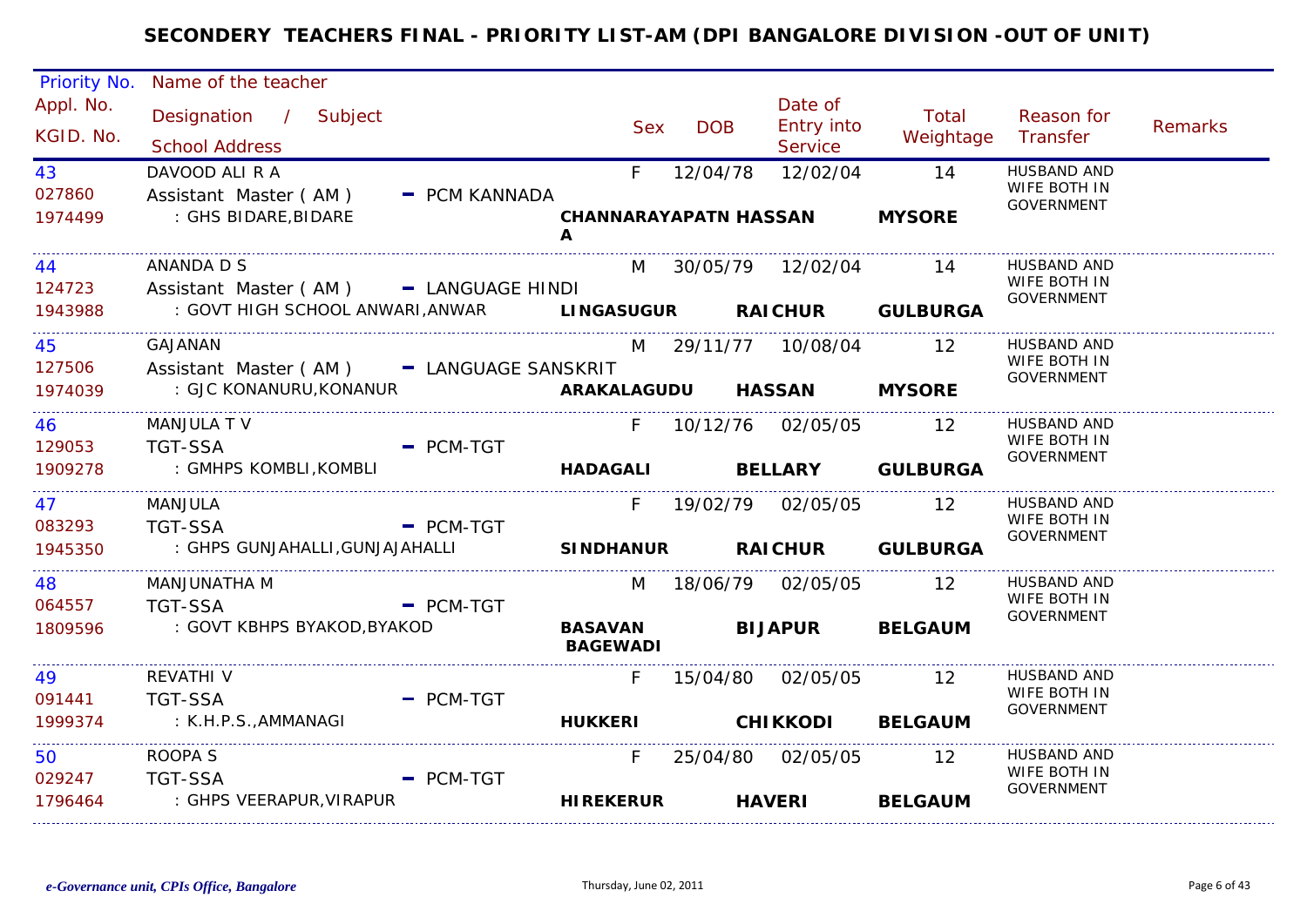| Priority No.                | Name of the teacher                                                                                              |                                                |            |            |                                                      |                       |                                                         |                |
|-----------------------------|------------------------------------------------------------------------------------------------------------------|------------------------------------------------|------------|------------|------------------------------------------------------|-----------------------|---------------------------------------------------------|----------------|
| Appl. No.<br>KGID. No.      | Designation / Subject<br><b>School Address</b>                                                                   |                                                | <b>Sex</b> | <b>DOB</b> | Date of<br>Entry into<br>Service                     | Total<br>Weightage    | Reason for<br>Transfer                                  | <b>Remarks</b> |
| 51<br>222808<br>1909147     | SUMITRA NULI<br>TGT-SSA<br>$-$ PCM-TGT<br>: GHPS MEERAKORANA HALLI,NAGATHI<br><b>BASAPURA</b>                    | <b>HADAGALI</b>                                | F          | 01/06/80   | 02/05/05<br><b>BELLARY</b>                           | 12<br><b>GULBURGA</b> | <b>HUSBAND AND</b><br>WIFE BOTH IN<br><b>GOVERNMENT</b> |                |
| 52<br>037904<br>1978787     | <b>RAGHAVENDRA S</b><br><b>TGT-SSA</b><br><b>Example 2</b> PCM-TGT<br>: GHPS SINGANHAL, SINGANHAL                | GANGAVATHI KOPPAL GULBURGA                     |            |            | M 19/06/80 02/05/05                                  | 12                    | <b>HUSBAND AND</b><br>WIFE BOTH IN<br>GOVERNMENT        |                |
| 53<br>095960<br>1966879     | VANI H V<br>TGT-SSA<br>: GOVT HPS GURUSUNAGI, GURUSUNAGI SHAHAPUR YADGIRI GULBURGA                               | $-$ PCM-TGT                                    | $F =$      |            | 07/07/80 02/05/05 12                                 |                       | <b>HUSBAND AND</b><br>WIFE BOTH IN<br>GOVERNMENT        |                |
| 54 7<br>025755<br>1796403   | SYED MUSTAFA K<br>- PCM-TGT<br>TGT-SSA<br>: GHPUS GUTTAL, GUTTAL                                                 | HAVERI HAVERI BELGAUM                          |            |            | M 21/07/81 02/05/05 12                               |                       | HUSBAND AND<br>WIFE BOTH IN<br>GOVERNMENT               |                |
| 55<br>065090                | SWETHA B M<br>TGT-SSA PCM-TGT<br>1809781 : GOVT HPS CHIKKAGALAGALI, CHIKK GALAGALI BIJAPUR RURAL BIJAPUR BELGAUM |                                                | F          |            | 22/10/81 02/05/05 12                                 |                       | <b>HUSBAND AND</b><br>WIFE BOTH IN<br><b>GOVERNMENT</b> |                |
| 56 — 1<br>053443<br>1909311 | BRAMARA A<br><b>TGT-SSA</b><br>$\overline{\phantom{a}}$ PCM-TGT<br>: GHPS ULUVATHI,ULUVATHI                      | HAGARIBOMMANA BELLARY GULBURGA<br><b>HALLI</b> | $F =$      |            | 17/11/81  02/05/05                                   | 12                    | HUSBAND AND<br>WIFE BOTH IN<br>GOVERNMENT               |                |
| 57<br>048412<br>1810131     | <b>GEETHANJALI B V</b><br><b>TGT-SSA</b><br>: GOVT HPS SARUR, SARUR                                              | $-$ PCM-TGT                                    |            |            | F 22/03/82 02/05/05 12<br>MUDDEBIHAL BIJAPUR BELGAUM |                       | <b>HUSBAND AND</b><br>WIFE BOTH IN<br><b>GOVERNMENT</b> |                |
| 58<br>053084<br>1908995     | SEEMA<br><b>TGT-SSA</b><br>: GHPS PINJAR HEGGADAL,PINJAR HEGGADAL  HAGARIBOMMANA  BELLARY  GULBURGA              | $=$ PCM-TGT<br><b>HALLI</b>                    |            |            | F 01/05/83 02/05/05 12                               |                       | HUSBAND AND<br>WIFE BOTH IN<br><b>GOVERNMENT</b>        |                |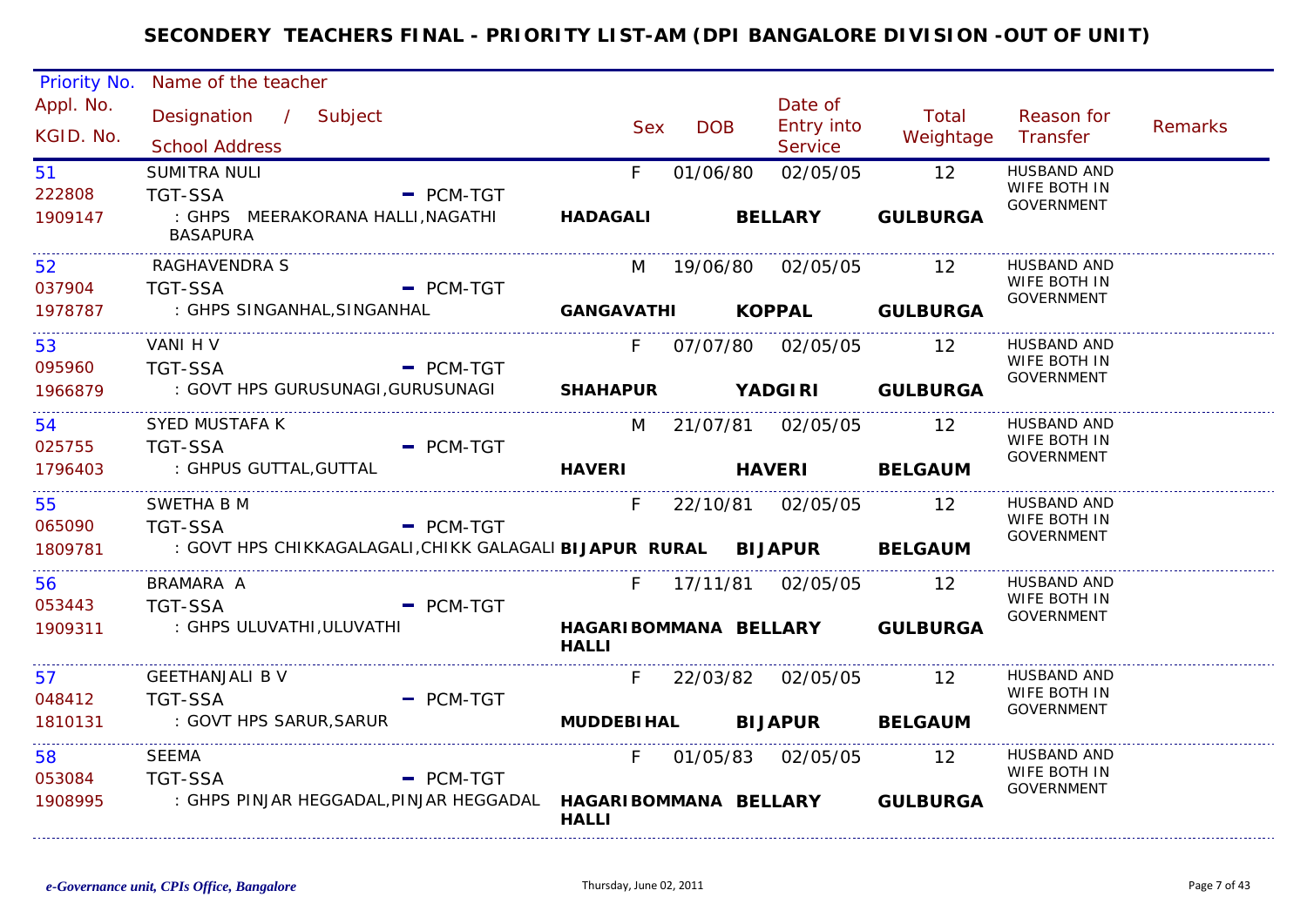| Priority No.            | Name of the teacher                                                                                              |                          |                     |                                         |                                      |                                                         |                |
|-------------------------|------------------------------------------------------------------------------------------------------------------|--------------------------|---------------------|-----------------------------------------|--------------------------------------|---------------------------------------------------------|----------------|
| Appl. No.<br>KGID. No.  | Designation / Subject<br><b>School Address</b>                                                                   | <b>Sex</b>               | <b>DOB</b>          | Date of<br>Entry into<br><b>Service</b> | Total<br>Weightage                   | Reason for<br>Transfer                                  | <b>Remarks</b> |
| 59<br>071518<br>1797385 | <b>KHALID UNNISA</b><br><b>TGT-SSA</b><br>$-$ PCM-TGT<br>: GHPUBS TUMMINAKATTI,TUMMINAKATTI                      | F.<br><b>RANNEBENNUR</b> | 01/02/71            | 04/05/05<br><b>HAVERI</b>               | 12 <sup>°</sup><br><b>BELGAUM</b>    | <b>HUSBAND AND</b><br>WIFE BOTH IN<br><b>GOVERNMENT</b> |                |
|                         |                                                                                                                  |                          |                     |                                         |                                      |                                                         |                |
| 60<br>066479<br>1945726 | <b>KIRAN C P</b><br><b>TGT-SSA</b><br>$-$ PCM-TGT<br>: GHPS KAKARAGAL,KAKARAGAL                                  | M<br><b>DEVADURGA</b>    | 01/03/78 27/06/05   | <b>RAICHUR</b>                          | 10<br><b>GULBURGA</b>                | <b>HUSBAND AND</b><br>WIFE BOTH IN<br><b>GOVERNMENT</b> |                |
| 61<br>038545            | NATARAJA H N<br><b>TGT-SSA</b><br>$=$ PCM-TGT                                                                    |                          | M 01/06/80 27/06/05 |                                         | <b>10</b>                            | <b>HUSBAND AND</b><br>WIFE BOTH IN<br><b>GOVERNMENT</b> |                |
| 1945448                 | : GMHPS RMADURGA,RAMADURGA                                                                                       | <b>DEVADURGA</b>         |                     | <b>RAICHUR</b>                          | <b>GULBURGA</b>                      |                                                         |                |
| 62<br>078711<br>1978689 | SHIVALINGAIAH<br><b>TGT-SSA</b><br>$-$ PCM-TGT<br>: GHPS METHAGAL,METHAGAL                                       | M<br><b>KOPPAL</b>       | 10/04/74 28/06/05   | <b>KOPPAL</b>                           | $\overline{10}$<br><b>GULBURGA</b>   | <b>HUSBAND AND</b><br>WIFE BOTH IN<br>GOVERNMENT        |                |
| 63<br>061584<br>1978673 | PRADEEPA KUMARA D<br>$=$ PCM-TGT<br><b>TGT-SSA</b><br>: GHPS BELURU, BELUR                                       | M<br><b>KOPPAL</b>       | 22/07/76 28/06/05   | <b>KOPPAL</b>                           | $\overline{10}$<br><b>GULBURGA</b>   | HUSBAND AND<br>WIFE BOTH IN<br><b>GOVERNMENT</b>        |                |
| 64<br>089080<br>2305019 | JYOTHI <sub>S</sub><br><b>TGT-SSA</b><br>$-$ PCM-TGT<br>: GHS GADDIKERI,GADDIKERI                                | F<br><b>HALLI</b>        |                     | 05/05/77 28/06/05                       | 10<br>HAGARIBOMMANA BELLARY GULBURGA | HUSBAND AND<br>WIFE BOTH IN<br><b>GOVERNMENT</b>        |                |
| 65<br>096078<br>1979165 | <b>RAMESH S</b><br><b>TGT-SSA</b><br>$-$ PCM-TGT<br>: GHPS ADAVIBHAVI.H, ADAVIBHAVI                              | M<br><b>KUSTAGI</b>      | 10/06/82 28/06/05   | <b>KOPPAL</b>                           | -10<br><b>GULBURGA</b>               | <b>HUSBAND AND</b><br>WIFE BOTH IN<br><b>GOVERNMENT</b> |                |
| 66<br>089857<br>1987782 | <b>SUNANDA BAI S</b><br><b>TGT-SSA</b><br>$=$ PCM-TGT<br>: GOVT HPS KUMAR CHINCHOLLI, KUMAR<br><b>CHINCHOLLI</b> | F.<br><b>HUMNABAD</b>    | <b>BIDAR</b>        | 12/07/72 29/06/05                       | 10<br><b>GULBURGA</b>                | <b>HUSBAND AND</b><br>WIFE BOTH IN<br><b>GOVERNMENT</b> |                |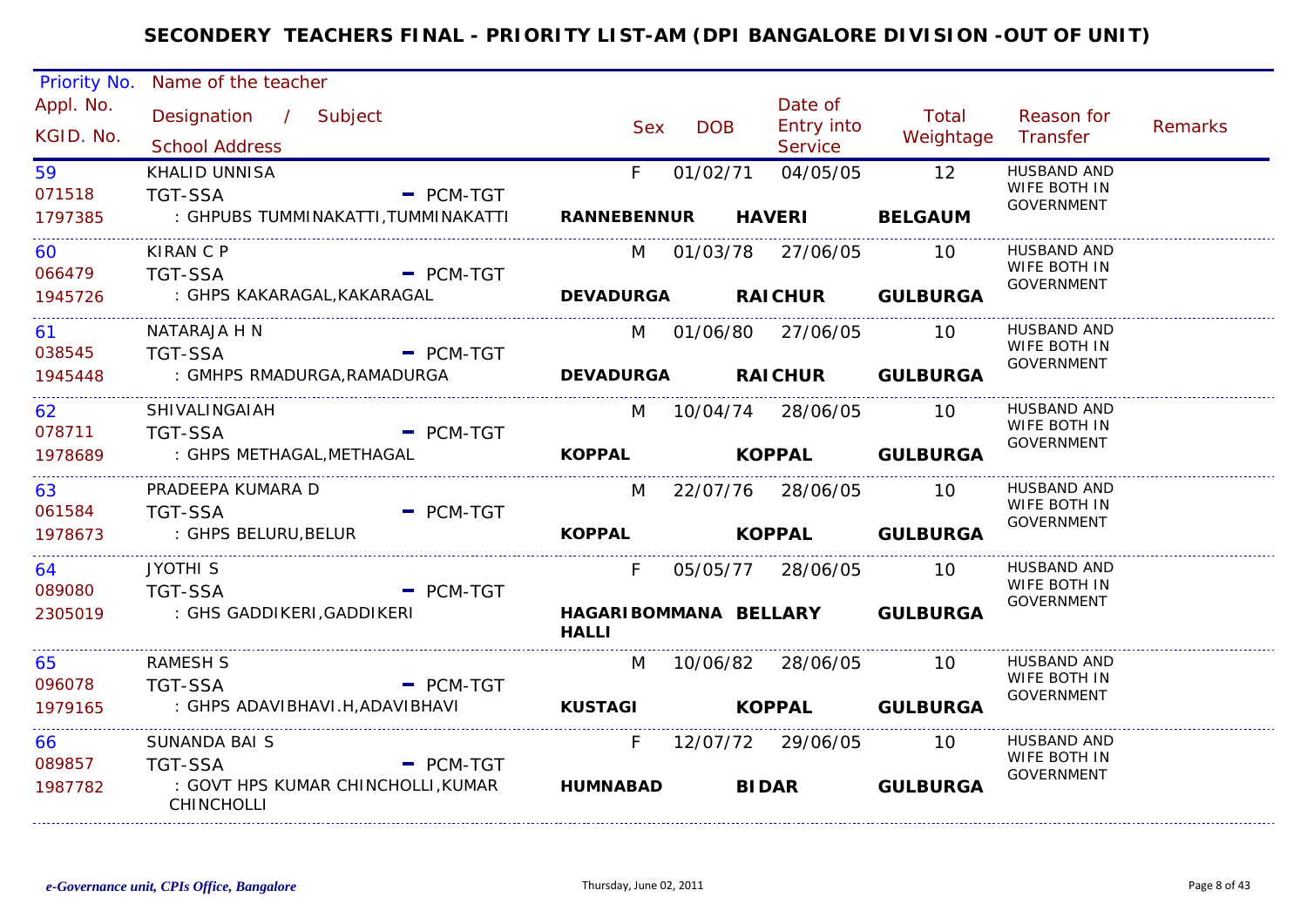| Priority No. | Name of the teacher                                              |                            |            |                        |                           |                                   |                |
|--------------|------------------------------------------------------------------|----------------------------|------------|------------------------|---------------------------|-----------------------------------|----------------|
| Appl. No.    | Designation / Subject                                            |                            |            | Date of                | Total                     | Reason for                        |                |
| KGID. No.    |                                                                  | <b>Sex</b>                 | <b>DOB</b> | Entry into             | Weightage Transfer        |                                   | <b>Remarks</b> |
|              | <b>School Address</b>                                            |                            |            | Service                |                           |                                   |                |
| 67           | <b>LATHAN</b>                                                    | $F =$                      | 29/04/76   |                        | 29/06/05 10               | HUSBAND AND<br>WIFE BOTH IN       |                |
| 049205       | <b>TGT-SSA</b><br>$-$ PCM-TGT                                    |                            |            |                        |                           | <b>GOVERNMENT</b>                 |                |
| 1967362      | : GOVT HPS HARNOOR, HARNUR                                       |                            |            |                        | JEWARGI GULBARGA GULBURGA |                                   |                |
| 68 —         | SHAILAJA T                                                       | F.                         |            | 11/04/80 29/06/05 10   |                           | <b>HUSBAND AND</b>                |                |
| 152620       | <b>TGT-SSA</b><br>$=$ PCM-TGT                                    |                            |            |                        |                           | WIFE BOTH IN                      |                |
| 1909200      | : GHPS SANAPURA, SANAPURA                                        | HOSPET BELLARY GULBURGA    |            |                        |                           | <b>GOVERNMENT</b>                 |                |
| 69           | KUMARA NAIK K R                                                  | M                          |            | 06/12/77 30/06/05 10   |                           | HUSBAND AND                       |                |
| 056769       | TGT-SSA PCM-TGT                                                  |                            |            |                        |                           | WIFE BOTH IN<br>GOVERNMENT        |                |
| 1967220      | : GOVT HPS SUGUR, SUGUR                                          | SHORAPUR YADGIRI GULBURGA  |            |                        |                           |                                   |                |
| 70 — 10      | <b>GOPALAKRISHNA T</b>                                           |                            |            | M 10/06/69 01/07/05 10 |                           | HUSBAND AND                       |                |
| 237504       | - PCM-TGT<br>TGT-SSA                                             |                            |            |                        |                           | WIFE BOTH IN<br><b>GOVERNMENT</b> |                |
| 1967189      | : GOVT HPS BARADEVANAL, BARADEVANAL SHORAPUR YADGIRI GULBURGA    |                            |            |                        |                           |                                   |                |
| 71           | UMESH H R                                                        |                            |            | M 20/07/79 01/07/05 10 |                           | HUSBAND AND                       |                |
| 090425       | <b>TGT-SSA</b><br>$-$ PCM-TGT                                    |                            |            |                        |                           | WIFE BOTH IN<br><b>GOVERNMENT</b> |                |
| 1909768      | : GHPS UTHANOOR,UTHANOOR                                         | SIRUGUPPA BELLARY GULBURGA |            |                        |                           |                                   |                |
| 72           | SATHYAPRAKASH RAMACHANDRA MALADKAR                               |                            |            |                        |                           | HUSBAND AND                       |                |
| 195516       | <b>TGT-SSA</b><br>$-$ PCM-TGT                                    |                            |            |                        |                           | WIFE BOTH IN<br>GOVERNMENT        |                |
| 1796491      | : GHPS KENGONDA, KENAGONDA                                       | BYADAGI HAVERI BELGAUM     |            |                        |                           |                                   |                |
| 73.          | SUBBARAYAPPA S                                                   |                            |            | M 01/06/69 02/07/05 10 |                           | HUSBAND AND                       |                |
| 120168       | $\overline{\phantom{a}}$ PCM-TGT<br><b>TGT-SSA</b>               |                            |            |                        |                           | WIFE BOTH IN<br><b>GOVERNMENT</b> |                |
| 1987658      | : GOVT HPS BHOSAGA, BHOSGA <b>BASAVAKALYAN BIDAR GULBURGA</b>    |                            |            |                        |                           |                                   |                |
| 74 —         | MALLANAIK                                                        |                            |            | M 04/03/77 02/07/05 10 |                           | HUSBAND AND                       |                |
| 071438       | - PCM-TGT<br><b>TGT-SSA</b>                                      |                            |            |                        |                           | WIFE BOTH IN<br><b>GOVERNMENT</b> |                |
| 1809822      | : GOVT HPS GADI SOMANAL, GADI SOMANAL MUDDEBIHAL BIJAPUR BELGAUM |                            |            |                        |                           |                                   |                |
| 75           | RAMESH M R                                                       |                            |            | M 20/05/78 02/07/05 10 |                           | HUSBAND AND                       |                |
| 061414       | <b>TGT-SSA</b><br>$-$ PCM-TGT                                    |                            |            |                        |                           | WIFE BOTH IN<br>GOVERNMENT        |                |
| 1797801      | : GHPS HESARUR, HESARUR                                          | <b>SAVANUR</b>             |            |                        | HAVERI BELGAUM            |                                   |                |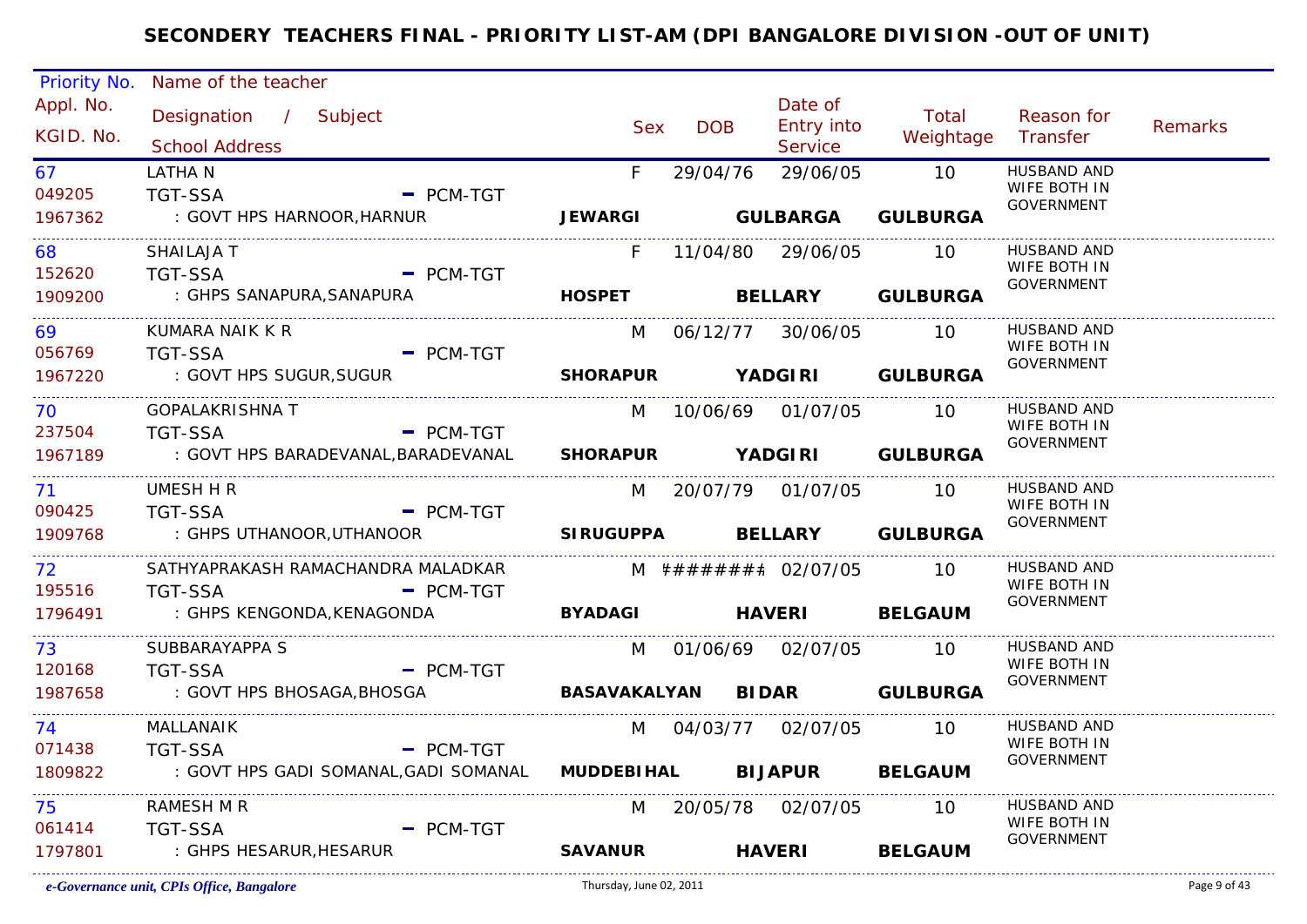| Priority No.           | Name of the teacher                                                    |             |                                   |            |                                         |                    |                                           |                |
|------------------------|------------------------------------------------------------------------|-------------|-----------------------------------|------------|-----------------------------------------|--------------------|-------------------------------------------|----------------|
| Appl. No.<br>KGID. No. | Designation / Subject<br><b>School Address</b>                         |             | <b>Sex</b>                        | <b>DOB</b> | Date of<br><b>Entry into</b><br>Service | Total<br>Weightage | Reason for<br>Transfer                    | <b>Remarks</b> |
| 76 —<br>074411         | C PRAKASH<br><b>TGT-SSA</b>                                            | $=$ PCM-TGT | M                                 | 01/06/77   | 04/07/05                                | 10                 | HUSBAND AND<br>WIFE BOTH IN<br>GOVERNMENT |                |
| 1999309                | : K.H.P.S.,MANTUR                                                      |             | <b>RAIBAG</b>                     |            | <b>CHIKKODI</b>                         | <b>BELGAUM</b>     |                                           |                |
| 77 —<br>038155         | <b>MANJUNATHA K G</b><br>$\blacksquare$ PCM-TGT<br>TGT-SSA             |             | M                                 |            | 16/02/72  05/07/05                      | 10                 | <b>HUSBAND AND</b><br>WIFE BOTH IN        |                |
| 1809652                | : GOVT KBHPS ARALICHANDI, INGALESHWAR                                  |             | <b>BASAVAN</b><br><b>BAGEWADI</b> |            | <b>BIJAPUR</b>                          | <b>BELGAUM</b>     | GOVERNMENT                                |                |
| 78 — 1<br>049398       | CHITRALINGAIAH C<br><b>TGT-SSA</b>                                     | $-$ PCM-TGT |                                   |            | M 13/05/74 07/07/05 10                  |                    | HUSBAND AND<br>WIFE BOTH IN               |                |
| 2276137                | : K.H.P.S.,BANNUR                                                      |             |                                   |            | ATHANI CHIKKODI BELGAUM                 |                    | <b>GOVERNMENT</b>                         |                |
| 79 — 10<br>042403      | MULINTI DEEPA<br>- PCM-TGT<br><b>TGT-SSA</b>                           |             | $F =$                             |            | 01/06/82 18/07/05 10                    |                    | <b>HUSBAND AND</b><br>WIFE BOTH IN        |                |
| 1909222                | : GHPS Y. KAGGAL, Y. KAGGAL <b>BELLARY EAST BELLARY GULBURGA</b>       |             |                                   |            |                                         |                    | GOVERNMENT                                |                |
| 80                     | <b>TARABAIR</b>                                                        |             |                                   |            | F 24/04/75 21/07/05 10                  |                    | <b>HUSBAND AND</b><br>WIFE BOTH IN        |                |
| 060281<br>1789195      | <b>TGT-SSA</b><br><b>Example 2 PCM-TGT</b>                             |             |                                   |            |                                         |                    | GOVERNMENT                                |                |
| 81 — 18<br>006742      | SHALINI G N<br>$\overline{\phantom{a}}$ PCM-TGT<br><b>TGT-SSA</b>      |             | $F =$                             |            | 04/07/74 02/05/05                       | $\overline{9}$     | <b>HUSBAND AND</b><br>WIFE BOTH IN        |                |
| 1909247                |                                                                        |             |                                   |            |                                         |                    | GOVERNMENT                                |                |
| 82                     | KURESHABEGAM M PATIL                                                   |             | F                                 |            | 01/06/83 26/04/07 8                     |                    | <b>HUSBAND AND</b><br>WIFE BOTH IN        |                |
| 064803<br>2168455      | Assistant Master (AM) - LANGUAGE HINDI<br>: GOVT HS MAIGUR P.K.,MAIGUR |             | JAMAKHANDI BAGALKOT BELGAUM       |            |                                         |                    | GOVERNMENT                                |                |
| 83<br>089227           | SRIRANGAPPA R                                                          |             |                                   |            | M 20/06/76 27/04/07 8                   |                    | HUSBAND AND<br>WIFE BOTH IN               |                |
| 2251767                | $-$ PCM-TGT<br><b>TGT-SSA</b><br>: GHPS KENGAPUR, KENGAPUR             |             | <b>SHIGGOAN</b>                   |            | <b>HAVERI</b>                           | <b>BELGAUM</b>     | GOVERNMENT                                |                |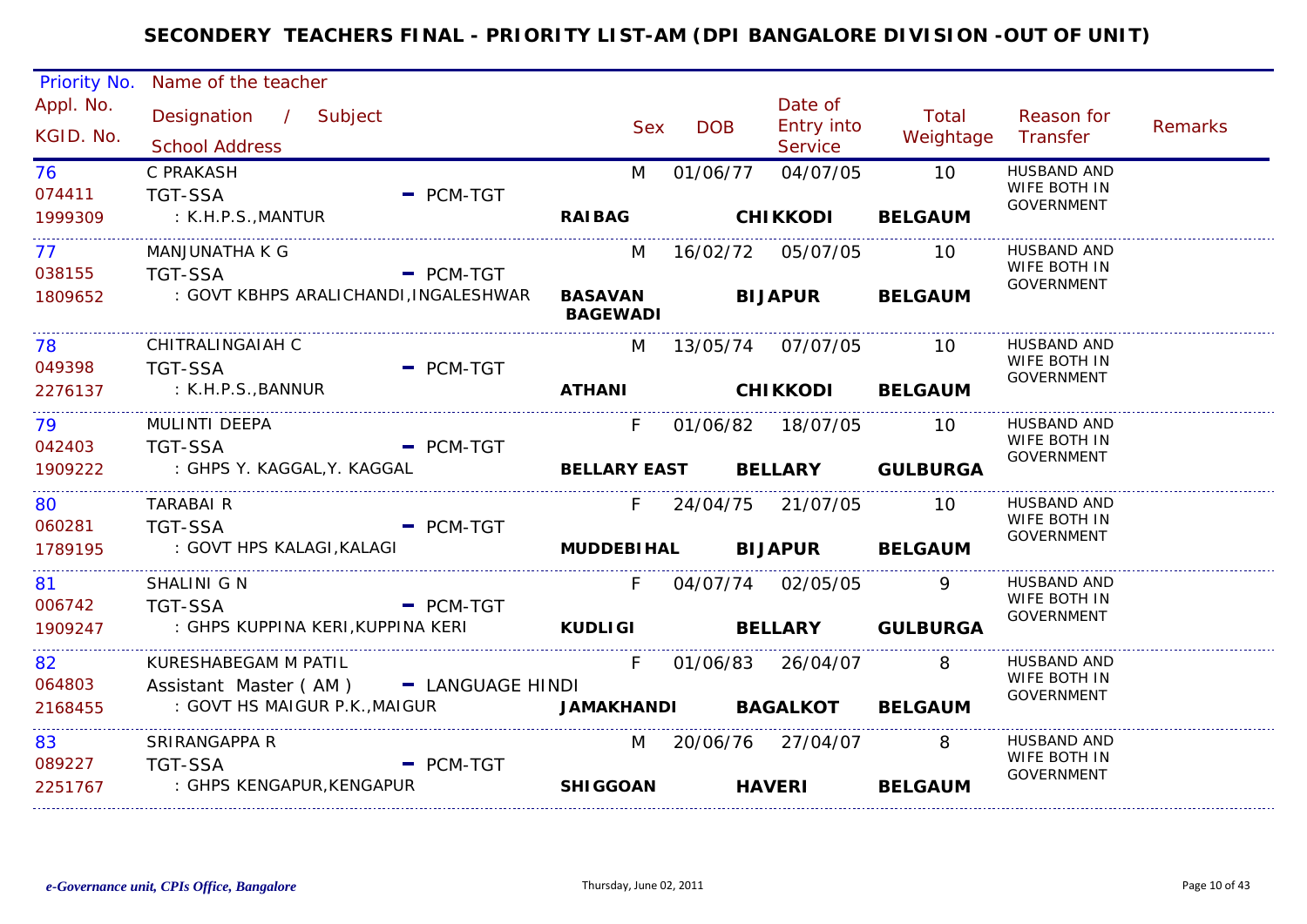| Priority No.                    | Name of the teacher                                                                            |                            |                       |                     |                         |                                    |                |
|---------------------------------|------------------------------------------------------------------------------------------------|----------------------------|-----------------------|---------------------|-------------------------|------------------------------------|----------------|
| Appl. No.                       | Designation / Subject                                                                          |                            |                       | Date of             | Total                   | Reason for                         |                |
| KGID. No.                       | <b>School Address</b>                                                                          | <b>Sex</b>                 | <b>DOB</b>            | Entry into          | Weightage               | Transfer                           | <b>Remarks</b> |
|                                 |                                                                                                |                            |                       | <b>Service</b>      |                         |                                    |                |
| 84<br>124506                    | NATARAJA<br><b>TGT-SSA</b><br>$=$ PCM-TGT                                                      | M                          | 04/01/70              | 28/04/07            | $\overline{\mathbf{8}}$ | <b>HUSBAND AND</b><br>WIFE BOTH IN |                |
| 2251246                         | : GHPS HOSAKATTI,HOSAKATTI                                                                     | <b>HIREKERUR</b> HAVERI    |                       |                     | <b>BELGAUM</b>          | GOVERNMENT                         |                |
|                                 |                                                                                                |                            |                       |                     |                         |                                    |                |
| 85                              | SHOBHA R                                                                                       | F.                         |                       | 22/07/79 28/04/07   | -8                      | <b>HUSBAND AND</b>                 |                |
| 082523                          | TGT-SSA<br>$-$ PCM-TGT                                                                         |                            |                       |                     |                         | WIFE BOTH IN<br>GOVERNMENT         |                |
| 2253465<br>____________________ | : GHPS GUDDADAANVERI, GUDDADAANVERI RANNEBENNUR HAVERI BELGAUM                                 |                            |                       |                     |                         |                                    |                |
| 86.                             | MAMATHA K C                                                                                    | F.                         |                       | 30/05/83 28/04/07   | -8                      | HUSBAND AND                        |                |
| 004122                          | <b>TGT-SSA</b><br><b>Example 2 PCM-TGT</b>                                                     |                            |                       |                     |                         | WIFE BOTH IN<br><b>GOVERNMENT</b>  |                |
| 1798125                         | : GHPS YEREKUPPI, YEREKUPPI                         RANNEBENNUR       HAVERI           BELGAUM |                            |                       |                     |                         |                                    |                |
| 87 — 18                         | RAGHAVENDRA S K                                                                                |                            | M 03/06/83 28/04/07 8 |                     |                         | <b>HUSBAND AND</b>                 |                |
| 088331                          | <b>Example 2018 PCM-TGT</b><br><b>TGT-SSA</b>                                                  |                            |                       |                     |                         | WIFE BOTH IN                       |                |
| 2252493                         | : GHPS ANKASAPUR,ANKASAPUR                                                                     | RANNEBENNUR HAVERI BELGAUM |                       |                     |                         | <b>GOVERNMENT</b>                  |                |
| 88                              | SREENIVASU D T                                                                                 |                            | M 03/05/82 30/04/07   |                     | 8                       | HUSBAND AND                        |                |
| 132359                          | <b>TGT-SSA</b><br>$-$ PCM-TGT                                                                  |                            |                       |                     |                         | WIFE BOTH IN                       |                |
| 2254963                         | : GHPS SHAKAR, SHYAKAR                                                                         | HAVERI HAVERI BELGAUM      |                       |                     |                         | <b>GOVERNMENT</b>                  |                |
| 89                              | SHIVAKUMAR H K                                                                                 |                            | M 02/04/73 02/05/07 8 |                     |                         | HUSBAND AND                        |                |
| 093415                          | <b>TGT-SSA</b><br>$-$ PCM-TGT                                                                  |                            |                       |                     |                         | WIFE BOTH IN                       |                |
| 2300800                         | : GHPS BHEEMA SAMUDHA, KADAKOLA KUDLIGI BELLARY GULBURGA                                       |                            |                       |                     |                         | <b>GOVERNMENT</b>                  |                |
| 90                              | SRIDHAR T R                                                                                    | M                          |                       | 07/04/79 02/05/07 8 |                         | <b>HUSBAND AND</b>                 |                |
| 087340                          | <b>TGT-SSA</b><br>$-$ PCM-TGT                                                                  |                            |                       |                     |                         | WIFE BOTH IN                       |                |
| 2302650                         | : GHPS MAKA NADAKU,MAKA NADAKU                                                                 | KUDLIGI BELLARY GULBURGA   |                       |                     |                         | <b>GOVERNMENT</b>                  |                |
| 91                              | RAGHAVENDRA R                                                                                  |                            | M 15/08/81 02/05/07 8 |                     |                         | HUSBAND AND                        |                |
| 082514                          | $-$ PCM-TGT<br><b>TGT-SSA</b>                                                                  |                            |                       |                     |                         | WIFE BOTH IN                       |                |
| 2303806                         | : GHPS SIDDHAPURA, GUNDA MUNUGU KUDLIGI BELLARY GULBURGA                                       |                            |                       |                     |                         | <b>GOVERNMENT</b>                  |                |
|                                 |                                                                                                |                            |                       |                     |                         |                                    |                |
| 92                              | MADHUSHREE P M                                                                                 | F                          |                       | 11/03/82  02/05/07  | 8                       | HUSBAND AND<br>WIFE BOTH IN        |                |
| 125113                          | <b>TGT-SSA</b><br>$-$ PCM-TGT                                                                  |                            |                       |                     |                         | <b>GOVERNMENT</b>                  |                |
| 2305372                         | : GHPS JAGATAGERI, RAMPURA                                                                     | <b>KUDLIGI</b>             |                       | <b>BELLARY</b>      | <b>GULBURGA</b>         |                                    |                |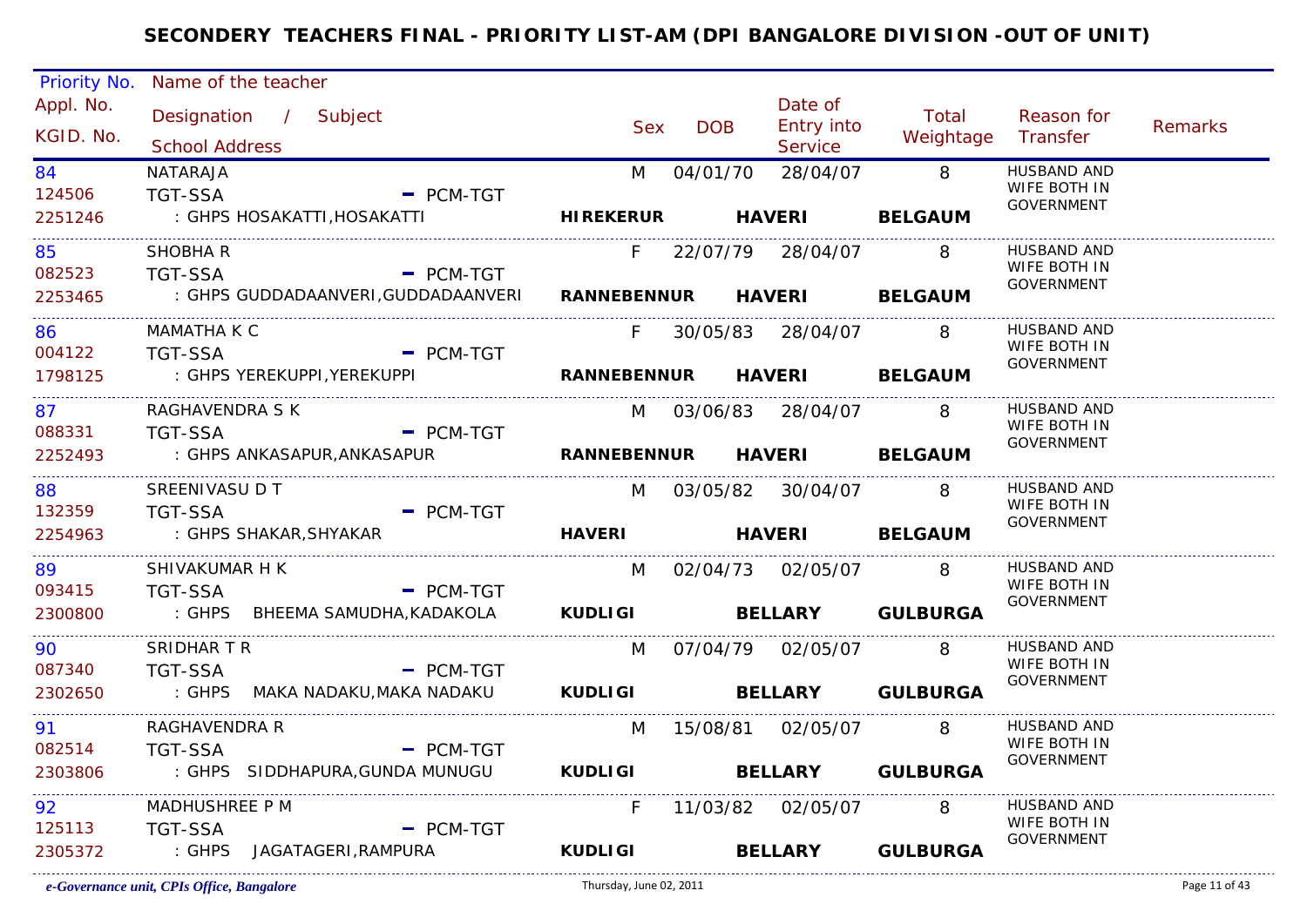| Priority No.   | Name of the teacher                                                                           |               |            |                               |                          |                                   |                |
|----------------|-----------------------------------------------------------------------------------------------|---------------|------------|-------------------------------|--------------------------|-----------------------------------|----------------|
| Appl. No.      | Designation / Subject                                                                         |               |            | Date of                       | Total                    | Reason for                        |                |
| KGID. No.      |                                                                                               | <b>Sex</b>    | <b>DOB</b> | <b>Entry into</b>             | Weightage Transfer       |                                   | <b>Remarks</b> |
|                | <b>School Address</b>                                                                         |               |            | Service                       |                          |                                   |                |
| 93             | TEJAKUMARI                                                                                    | $F =$         | 01/03/78   | 03/05/07 8                    |                          | HUSBAND AND<br>WIFE BOTH IN       |                |
| 127993         | <b>TGT-SSA</b><br>$=$ PCM-TGT<br>: GHPS HANUMANA HALLI, DANAPURA - 82 HOSPET BELLARY GULBURGA |               |            |                               |                          | GOVERNMENT                        |                |
| 2303878        |                                                                                               |               |            |                               |                          |                                   |                |
| 94 — 1         | MANJUNATHA H R                                                                                |               |            | M 03/04/80 03/05/07 8         |                          | <b>HUSBAND AND</b>                |                |
| 014914         | <b>TGT-SSA</b><br>- PCM-TGT                                                                   |               |            |                               |                          | WIFE BOTH IN<br><b>GOVERNMENT</b> |                |
| 2302435<br>.   | : GHPS G.N. HALLI,G.N.HALLI                                                                   |               |            | BELLARY EAST BELLARY GULBURGA |                          |                                   |                |
| 95             | <b>GEETHA K P</b>                                                                             |               |            | F 23/11/82 03/05/07           | <b>8</b>                 | HUSBAND AND                       |                |
| 120450         | TGT-SSA - PCM-TGT                                                                             |               |            |                               |                          | WIFE BOTH IN<br><b>GOVERNMENT</b> |                |
| 2303891        | : GHPS KURUGODU (W), KURUGODU BELLARY WEST BELLARY GULBURGA                                   |               |            |                               |                          |                                   |                |
| 96 — 10        | LATHA P                                                                                       |               |            | F 15/02/81 05/05/07 8         |                          | <b>HUSBAND AND</b>                |                |
| 092016         | - PCM-TGT<br><b>TGT-SSA</b>                                                                   |               |            |                               |                          | WIFE BOTH IN<br><b>GOVERNMENT</b> |                |
| 2440415        | : GHPS LAKAMAPUR,LAKMAPUR                                                                     |               |            |                               | YELBURGA KOPPAL GULBURGA |                                   |                |
| 97             | CHIDAMBARESHWARI                                                                              |               |            | F 24/09/77 29/06/05 7.5       |                          | HUSBAND AND                       |                |
| 042070 TGT-SSA | $\overline{\phantom{a}}$ PCM-TGT                                                              |               |            |                               |                          | WIFE BOTH IN<br><b>GOVERNMENT</b> |                |
|                | 1988541 : GOVT HRPS (KAN) AMLAPUR, AMLAPUR BIDAR BIDAR BIDAR GULBURGA                         |               |            |                               |                          |                                   |                |
| 98             | SAVITHA H S                                                                                   | $F =$         |            | 02/04/81  07/01/04            | $\overline{7}$           | HUSBAND AND                       |                |
| 092687         | Assistant Master (AM) - PCM KANNADA                                                           |               |            |                               |                          | WIFE BOTH IN<br>GOVERNMENT        |                |
| 1900207        | : GIRLS GJC K R NAGAR, K R NAGAR-WARD-17 K.R.NAGARA MYSORE MYSORE                             |               |            |                               |                          |                                   |                |
| 99 7           | MOHAMED HIDAYATH ULLA ANSARI                                                                  |               |            | M 01/06/75 02/05/05 6         |                          | HUSBAND AND                       |                |
| 086374         | TGT-SSA PCM-TGT                                                                               |               |            |                               |                          | WIFE BOTH IN<br><b>GOVERNMENT</b> |                |
| 1909132        | : GUHPS SANDUR, SANDUR                                                                        |               |            |                               | SANDUR BELLARY GULBURGA  |                                   |                |
| 100            | RADHA T                                                                                       | F             |            | 02/06/81 24/04/07 6           |                          | HUSBAND AND                       |                |
| 135792         | - PCM-TGT<br><b>TGT-SSA</b>                                                                   |               |            |                               |                          | WIFE BOTH IN<br><b>GOVERNMENT</b> |                |
| 2271660        | : KLPS SANTIBASTWAD, SANTIBASTWAD BELGAUM RURAL. BELGAUM BELGAUM                              |               |            |                               |                          |                                   |                |
| 101            | POORNIMA G T                                                                                  | F.            |            | 15/12/72 26/04/07             | $6\overline{6}$          | HUSBAND AND                       |                |
| 148322         | <b>TGT-SSA</b><br>$=$ PCM-TGT                                                                 |               |            |                               |                          | WIFE BOTH IN<br><b>GOVERNMENT</b> |                |
| 2167653        | : GOVT HPS KORTI,KORTI                                                                        | <b>BILAGI</b> |            | <b>BAGALKOT</b>               | <b>BELGAUM</b>           |                                   |                |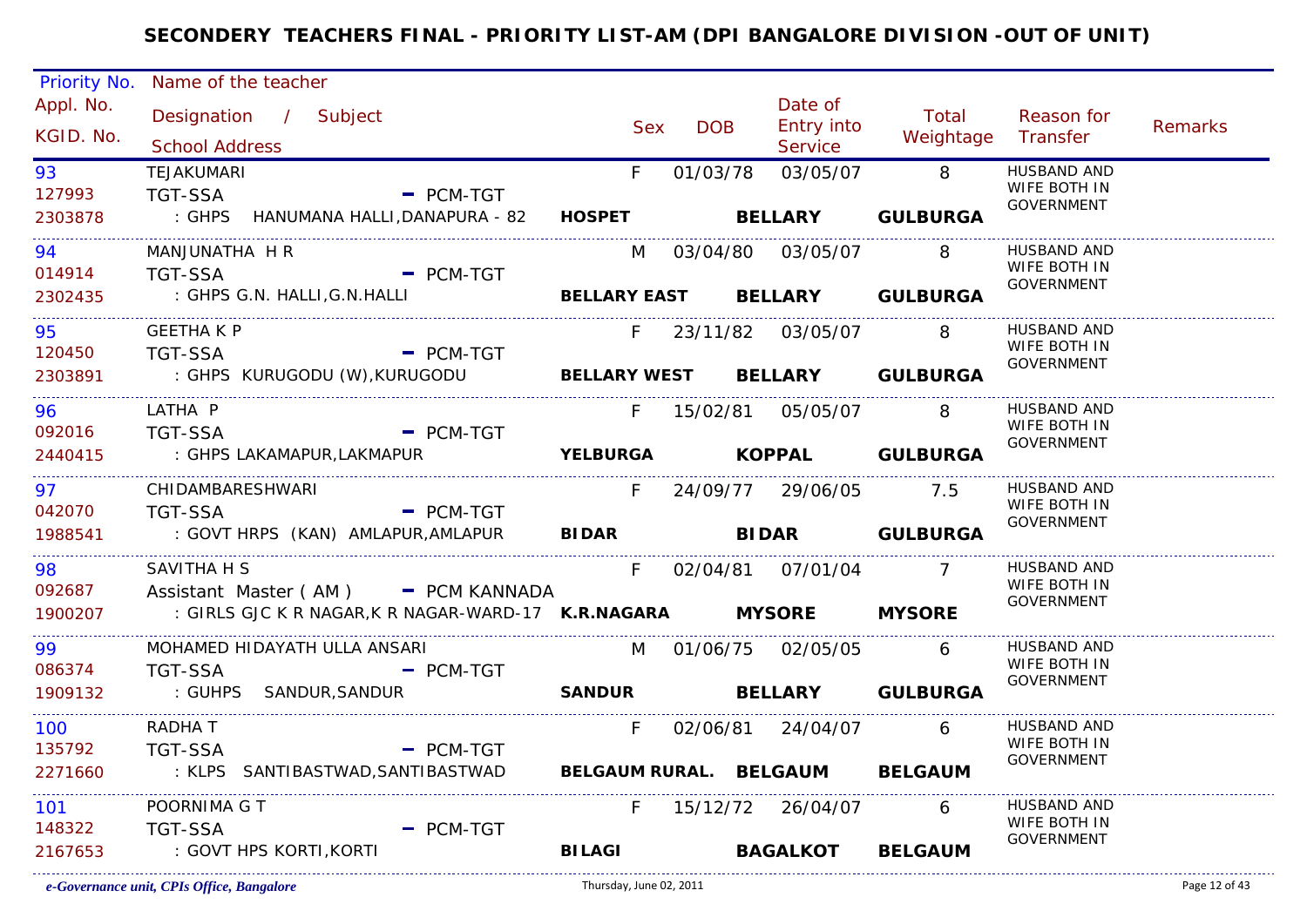| Priority No.     | Name of the teacher                                                                                        |                          |                 |            |                        |                             |                                    |         |
|------------------|------------------------------------------------------------------------------------------------------------|--------------------------|-----------------|------------|------------------------|-----------------------------|------------------------------------|---------|
| Appl. No.        | Designation / Subject                                                                                      |                          |                 |            | Date of                | Total                       | Reason for                         |         |
| KGID. No.        |                                                                                                            |                          | Sex             | <b>DOB</b> | <b>Entry into</b>      | Weightage Transfer          |                                    | Remarks |
|                  | <b>School Address</b>                                                                                      |                          |                 |            | Service                |                             |                                    |         |
| 102 <sub>2</sub> | <b>HEMAVATHI B N</b>                                                                                       |                          | F               |            | 22/07/76 27/04/07 6    |                             | <b>HUSBAND AND</b><br>WIFE BOTH IN |         |
| 009343           | <b>TGT-SSA</b>                                                                                             | $-$ PCM-TGT              |                 |            |                        |                             | GOVERNMENT                         |         |
| 1797695          | : GHPS HOSALLI,HOSALLI                                                                                     |                          |                 |            | HAVERI HAVERI          | <b>BELGAUM</b>              |                                    |         |
| 103 —            | <b>UMADEVI M</b>                                                                                           |                          | F.              |            | 20/05/71  14/05/07     | 6                           | <b>HUSBAND AND</b>                 |         |
| 028843           | Assistant Master (AM) - CBZ KANNADA                                                                        |                          |                 |            |                        |                             | WIFE BOTH IN<br><b>GOVERNMENT</b>  |         |
| 2306545          | : GHS H.VEERAPURA, H.VEERAPURA <b>BELLARY WEST BELLARY GULBURGA</b>                                        |                          |                 |            |                        |                             |                                    |         |
| 104              | THIPPESHAPPA T                                                                                             |                          |                 |            | M 28/03/71 25/05/07 6  |                             | <b>HUSBAND AND</b>                 |         |
| 065561           | <b>TGT-SSA</b><br>$\blacksquare$ PCM-TGT                                                                   |                          |                 |            |                        |                             | WIFE BOTH IN<br>GOVERNMENT         |         |
| 1991023          | : GOVT HPSHATTARGA (S), GILIGILI                       BASAVAKALYAN       BIDAR                   GULBURGA |                          |                 |            |                        |                             |                                    |         |
| 105              | ALTAF AHAMED B K                                                                                           |                          |                 |            | M 05/02/65 31/05/07 6  |                             | HUSBAND AND                        |         |
| 055553           | <b>TGT-SSA</b>                                                                                             | $-$ PCM-TGT              |                 |            |                        |                             | WIFE BOTH IN<br><b>GOVERNMENT</b>  |         |
| 1799494          | : GHPUBS BALUR, BALUR                                                                                      |                          |                 |            | HANAGAL HAVERI BELGAUM |                             |                                    |         |
| 106 —            | MAHAJABEEN                                                                                                 |                          |                 |            | F 24/02/69 01/06/07 6  |                             | HUSBAND AND                        |         |
| 239231           | Assistant Master ( $AM$ ) $-$ PCM URDU                                                                     |                          |                 |            |                        |                             | WIFE BOTH IN<br><b>GOVERNMENT</b>  |         |
| 1800197          | : GOVT URDU HIGH SCHOOL MASUR, MASUR HIREKERUR HAVERI BELGAUM                                              |                          |                 |            |                        |                             |                                    |         |
| 107              | DR SYED ISMAIL PASHA                                                                                       |                          |                 |            | M 01/06/70 01/06/07    | 6                           | HUSBAND AND                        |         |
| 012595           | <b>TGT-SSA</b>                                                                                             | $-$ PCM-TGT              |                 |            |                        |                             | WIFE BOTH IN<br>GOVERNMENT         |         |
| 2430943          | : GOVT HPS JAMALPUR (BARDAPUR), BARDAPUR HUMNABAD BIDAR GULBURGA                                           |                          |                 |            |                        |                             |                                    |         |
| 108              | MRUTHYUNJAYA A                                                                                             |                          |                 |            | M 25/05/71 01/06/07 6  |                             | HUSBAND AND                        |         |
| 129928           | <b>TGT-SSA</b><br>$\blacksquare$ PCM-TGT                                                                   |                          |                 |            |                        |                             | WIFE BOTH IN<br>GOVERNMENT         |         |
| 2174100          | : GHPS KOMALAPUR,KOMALAPUR                                                                                 | YELBURGA KOPPAL GULBURGA |                 |            |                        |                             |                                    |         |
| 109              | MANJUNATHA S G                                                                                             |                          |                 |            | M 01/07/76 01/06/07    | 6                           | HUSBAND AND                        |         |
| 092912           | <b>TGT-SSA</b>                                                                                             | $-$ PCM-TGT              |                 |            |                        |                             | WIFE BOTH IN<br><b>GOVERNMENT</b>  |         |
| 2143462          | : GHPS BHANKALGA, BANKALAGA                                                                                |                          |                 |            |                        | CHITTAPUR GULBARGA GULBURGA |                                    |         |
| 110              | <b>GOVINDAPPA M S</b>                                                                                      |                          |                 |            | M 20/05/72 02/06/07 6  |                             | HUSBAND AND                        |         |
| 055041           | <b>TGT-SSA</b>                                                                                             | $-$ PCM-TGT              |                 |            |                        |                             | WIFE BOTH IN<br><b>GOVERNMENT</b>  |         |
| 2171568          | : GHPS LINGAPUR,LINGAPUR                                                                                   |                          | <b>YELBURGA</b> |            |                        | KOPPAL GULBURGA             |                                    |         |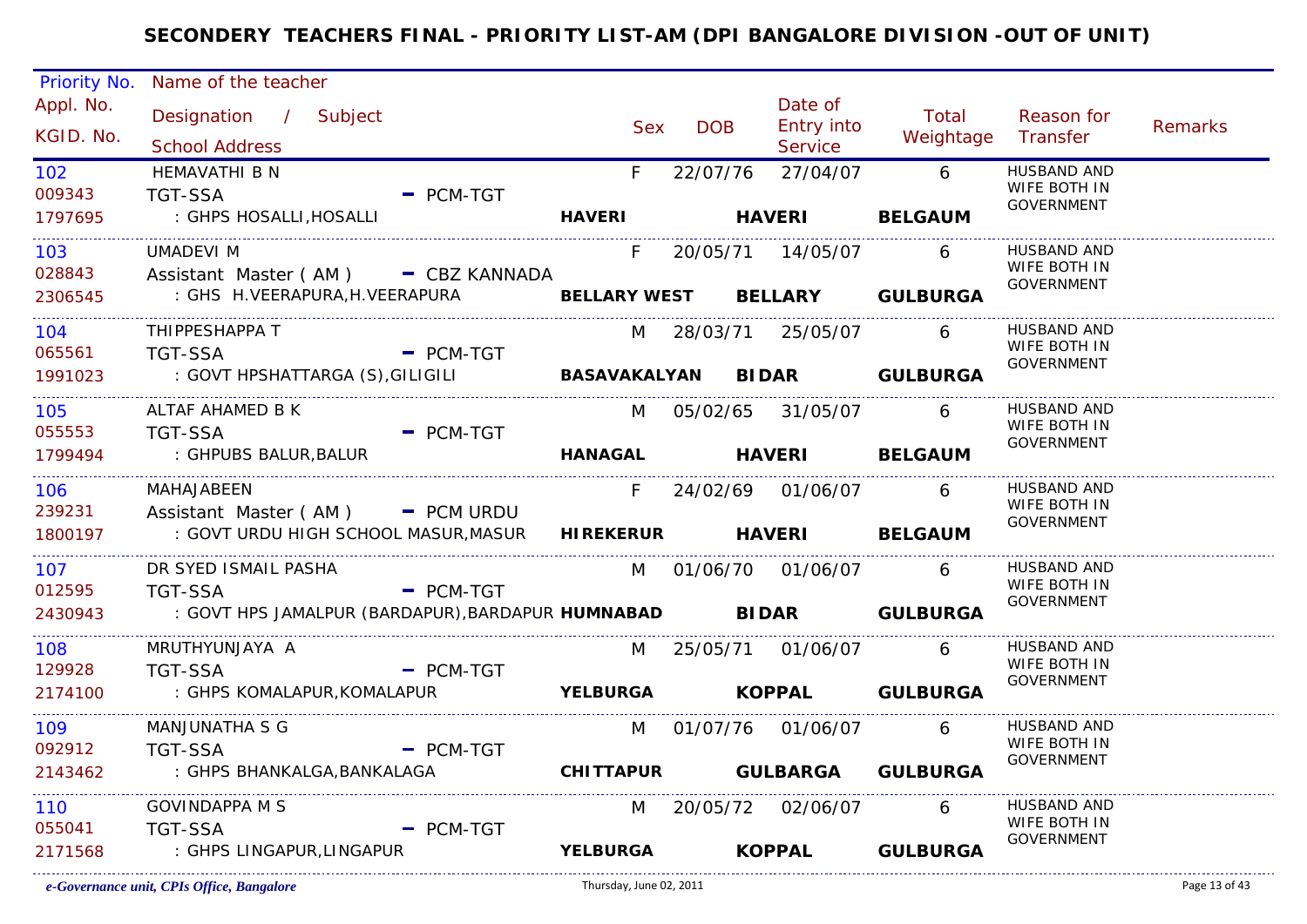|                                                  | Priority No. Name of the teacher                                                                                         |                   |                                                |                                         |                                    |                                                         |                |
|--------------------------------------------------|--------------------------------------------------------------------------------------------------------------------------|-------------------|------------------------------------------------|-----------------------------------------|------------------------------------|---------------------------------------------------------|----------------|
| Appl. No.<br>KGID. No.                           | Designation / Subject<br><b>School Address</b>                                                                           | <b>Sex</b>        | <b>DOB</b>                                     | Date of<br><b>Entry into</b><br>Service | Total<br>Weightage                 | Reason for<br>Transfer                                  | <b>Remarks</b> |
| 111<br>208373<br>2303507                         | NIRMALA M<br>TGT-SSA<br>$-$ PCM-TGT                                                                                      | F<br><b>HALLI</b> | 12/04/80<br>HAGARIBOMMANA BELLARY              | 02/06/07                                | $6\overline{6}$<br><b>GULBURGA</b> | HUSBAND AND<br>WIFE BOTH IN<br><b>GOVERNMENT</b>        |                |
| 112<br>059004<br>2280811                         | <b>SAVITHA SL</b><br>Assistant Master $(AM)$ $=$ PCM KANNADA<br>: GHS DEVATKAL,DEVATKAL                                  |                   | F 27/07/80 02/06/07                            |                                         | 6<br>SHORAPUR YADGIRI GULBURGA     | <b>HUSBAND AND</b><br>WIFE BOTH IN<br><b>GOVERNMENT</b> |                |
| 113 —<br>070420<br>2142678                       | SHAFIULLA A B<br>Assistant Master (AM) - CBZ KANNADA<br>: GHS ANKALAGA,ANKALAGI                                          |                   | M 31/05/76 04/06/07                            |                                         | 6<br>JEWARGI GULBARGA GULBURGA     | HUSBAND AND<br>WIFE BOTH IN<br>GOVERNMENT               |                |
| 114<br>003160<br>2251754<br>.                    | HAMEEDA KOUSAR K MAHABOOB<br>Assistant Master ( $AM$ ) - PCM URDU<br>: GOVT URDU HIGH SCHOOL<br>CHIKKABASUR, CHIKKABASUR | <b>BYADAGI</b>    | F 01/02/83 04/06/07 6<br><b>HAVERI BELGAUM</b> |                                         |                                    | <b>HUSBAND AND</b><br>WIFE BOTH IN<br><b>GOVERNMENT</b> |                |
| 115<br>119796<br>2112711                         | HANUMEGOWDA K M<br>$-$ PCM-TGT<br><b>TGT-SSA</b><br>: GHPS SHIVANGI,SHIVANGI                                             |                   | M 25/05/69 06/06/07                            |                                         | 6<br>DEVADURGA RAICHUR GULBURGA    | <b>HUSBAND AND</b><br>WIFE BOTH IN<br><b>GOVERNMENT</b> |                |
| 116<br>061823<br>2491804                         | <b>SHASHIKUMAR S</b><br>- PCM-TGT<br><b>TGT-SSA</b><br>: K.H.P.S. CHIKKAULLIGERI, CHIKKAULLIGERI SOUNDATTI BELGAUM       |                   | M 28/12/81 08/06/07                            |                                         | 6<br><b>BELGAUM</b>                | <b>HUSBAND AND</b><br>WIFE BOTH IN<br><b>GOVERNMENT</b> |                |
| 117<br>128644<br>2271676<br>____________________ | <b>GEETHA P</b><br><b>TGT-SSA</b><br>$-$ PCM-TGT<br>: K.H.P.S.,SULDHAL                                                   | F.                | GOKAK CHIKKODI                                 | 10/07/79  11/06/07                      | 6<br><b>BELGAUM</b>                | HUSBAND AND<br>WIFE BOTH IN<br>GOVERNMENT               |                |
| 118<br>120503<br>2250641                         | RAMACHANDRANAIK<br><b>TGT-SSA</b><br>$=$ PCM-TGT                                                                         | M                 |                                                | 01/06/79 12/06/07<br><b>HAVERI</b>      | 6<br><b>MYSORE</b>                 | HUSBAND AND<br>WIFE BOTH IN<br>GOVERNMENT               |                |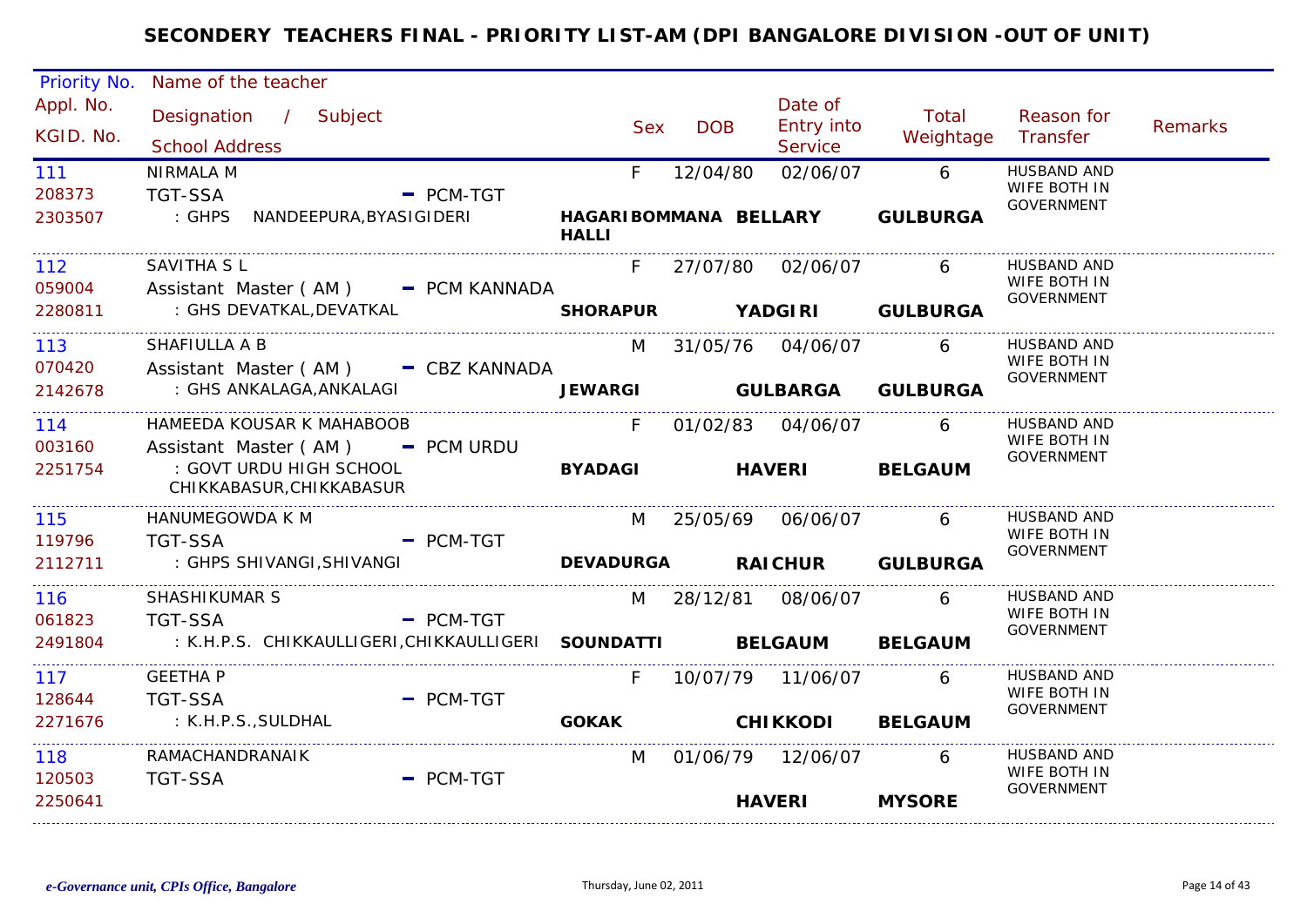|                                   | Priority No. Name of the teacher                                                                          |            |            |                                         |                      |                                                  |         |
|-----------------------------------|-----------------------------------------------------------------------------------------------------------|------------|------------|-----------------------------------------|----------------------|--------------------------------------------------|---------|
| Appl. No.<br>KGID. No.            | Designation / Subject<br><b>School Address</b>                                                            | Sex        | <b>DOB</b> | Date of<br><b>Entry into</b><br>Service | Total<br>Weightage   | Reason for<br>Transfer                           | Remarks |
| 119<br>055209<br>2220866          | <b>OBANNA O</b><br><b>TGT-SSA</b><br>$-$ PCM-TGT<br>: GOVT HPS KOPPA, KOPPA<br>MUDDEBIHAL BIJAPUR BELGAUM | M          | 20/03/71   | 13/06/07                                | 6 <sup>6</sup>       | HUSBAND AND<br>WIFE BOTH IN<br><b>GOVERNMENT</b> |         |
|                                   |                                                                                                           |            |            |                                         |                      |                                                  |         |
| 120<br>222419                     | SOMASHEKARA S<br>Assistant Master (AM) - ARTS KANNADA                                                     |            |            | M 21/07/81 15/06/07 6                   |                      | HUSBAND AND<br>WIFE BOTH IN                      |         |
| 2232272                           | : G.H.S. S. MADAPURA, S. MADAPURA <b>KADUR CHIKKAMANG MYSORE</b>                                          |            |            |                                         |                      | GOVERNMENT                                       |         |
| 121<br>085104                     | MADHU S<br>TGT-SSA<br>$=$ PCM-TGT                                                                         |            |            | M 24/07/84 21/06/07 6                   |                      | HUSBAND AND<br>WIFE BOTH IN                      |         |
| 2304761<br>______________________ | : GHPS HAMPA DEVANA HALLI, HAMPA DEVANA HOSPET BELLARY GULBURGA<br>HALLI                                  |            |            |                                         |                      | GOVERNMENT                                       |         |
| 122                               | MANJUNATHA T V                                                                                            |            |            | M 15/07/75 22/06/07                     | 6                    | HUSBAND AND<br>WIFE BOTH IN                      |         |
| 132535<br>2303347                 | $\overline{\phantom{a}}$ PCM-TGT<br>TGT-SSA<br>: GHPS ARALIGANOOR, ARALIGANOOR SIRUGUPPA BELLARY GULBURGA |            |            |                                         |                      | <b>GOVERNMENT</b>                                |         |
| 123<br>053338                     | <b>VEERANNA B M</b><br>Assistant Master (AM) - ARTS KANNADA                                               |            |            | M 01/06/80 23/06/07 6                   |                      | HUSBAND AND<br>WIFE BOTH IN                      |         |
| 2241998                           | HANUR CHAMARAJAN MYSORE<br>: GHS SHAGYAM,SHAGYAM                                                          |            |            |                                         |                      | <b>GOVERNMENT</b>                                |         |
| 124<br>092576                     | <b>NIRMALA R</b><br>Assistant Master (AM) - PCM KANNADA                                                   | $F =$      |            | 01/06/68 25/06/07 6                     |                      | <b>HUSBAND AND</b><br>WIFE BOTH IN               |         |
| 2063881                           | : GHS HIRE HEGGEDAL, HIRE HEGGEDAL <b>KUDLIGI BELLARY GULBURGA</b>                                        |            |            |                                         |                      | GOVERNMENT                                       |         |
| 125                               | NARAYANASWAMY G V                                                                                         |            |            | M 01/06/72 26/06/07                     | $6\overline{6}$      | HUSBAND AND<br>WIFE BOTH IN                      |         |
| 064340<br>2007457                 | <b>Example 2</b> PCM-TGT<br><b>TGT-SSA</b><br>: GHPS KARAMADI, KARAMADI                                   | <b>RON</b> |            |                                         | <b>GADAG BELGAUM</b> | GOVERNMENT                                       |         |
| 126<br>093407                     | CHANDRASHEKHARA M M<br><b>TGT-SSA</b><br>$=$ PCM-TGT                                                      |            |            | M 20/07/78 26/06/07 6                   |                      | HUSBAND AND<br>WIFE BOTH IN                      |         |
| 2007065                           | : GHPS ATTIKATTI,ATTIKATTI                                                                                | MUNDARAGI  |            | <b>GADAG</b>                            | <b>BELGAUM</b>       | <b>GOVERNMENT</b>                                |         |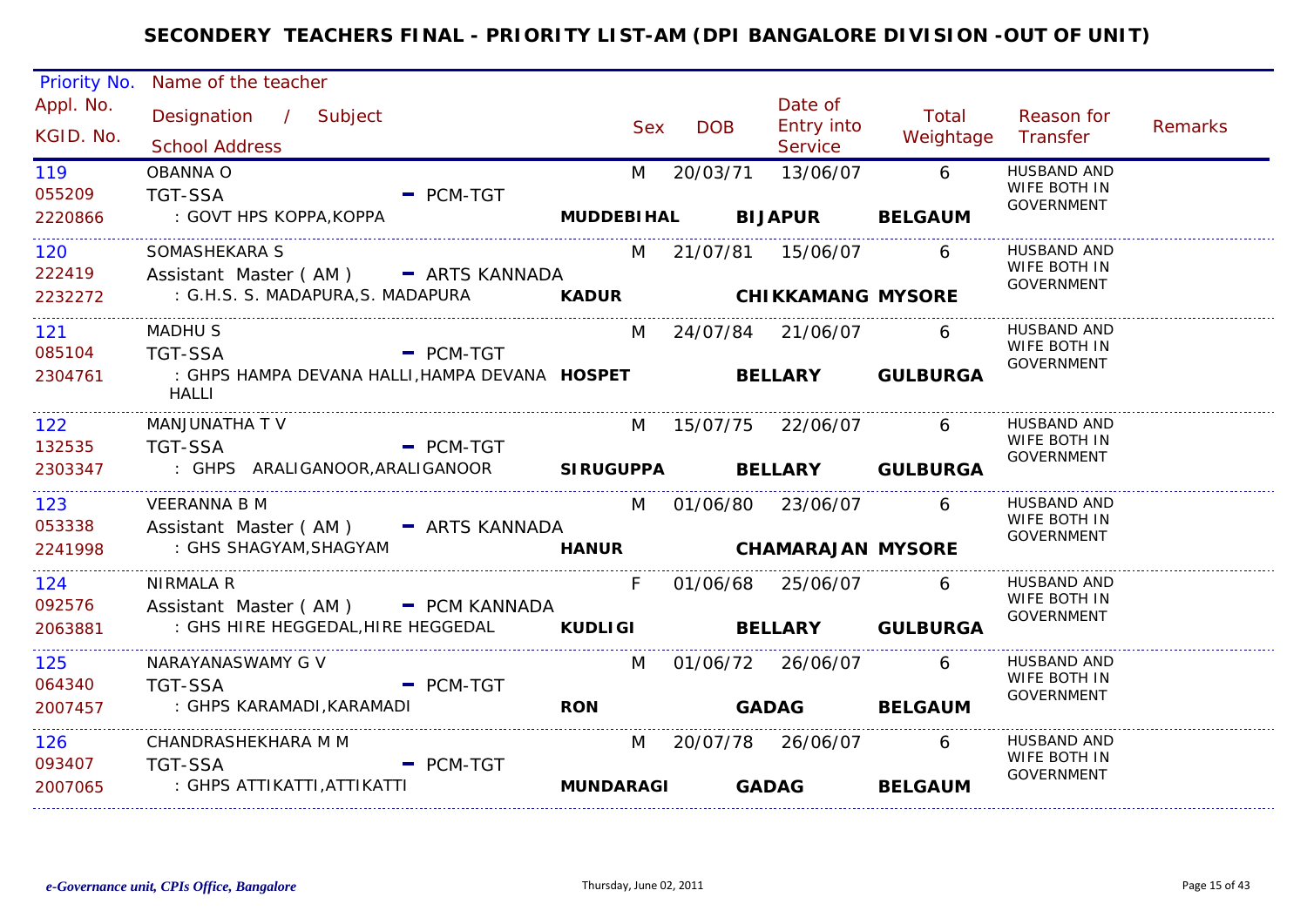| Priority No.             | Name of the teacher                                                                                                                                     |                                   |            |                                         |                               |                                                         |         |
|--------------------------|---------------------------------------------------------------------------------------------------------------------------------------------------------|-----------------------------------|------------|-----------------------------------------|-------------------------------|---------------------------------------------------------|---------|
| Appl. No.<br>KGID. No.   | Designation / Subject<br><b>School Address</b>                                                                                                          | <b>Sex</b>                        | <b>DOB</b> | Date of<br>Entry into<br><b>Service</b> | Total<br>Weightage            | Reason for<br>Transfer                                  | Remarks |
| 127<br>041763<br>2230896 | <b>GANESHA I</b><br>Assistant Master (AM) - LANGUAGE KANNADA<br>: GHS KAMMARADI,CHAVALAMANE                                                             | M<br><b>Example 25 KOPPA</b>      | 01/06/81   | 26/06/07<br><b>CHIKKAMANG MYSORE</b>    | $6\overline{6}$               | HUSBAND AND<br>WIFE BOTH IN<br>GOVERNMENT               |         |
| 128<br>086971<br>1716742 | THIPPESWAMY D<br>Assistant Master (AM) - ARTS KANNADA<br>: GOVT HIGH SCHOOL SURLABI, SURLABI SOMAVARPET KODAGU                                          |                                   |            | M 01/06/75 27/06/07                     | 6<br><b>MYSORE</b>            | <b>HUSBAND AND</b><br>WIFE BOTH IN<br>GOVERNMENT        |         |
| 129<br>107655<br>2314255 | LOKESH K N<br>TGT-SSA PCM-TGT<br>: HPS SASWIHALLI, SASWIHALLI                                                                                           | NAVALGUND DHARWAD BELGAUM         |            | M 11/12/78 27/06/07                     | 6                             | HUSBAND AND<br>WIFE BOTH IN<br>GOVERNMENT               |         |
| 130<br>058310<br>2094267 | PUTTASWAMY N M<br>Assistant Master (AM) - ARTS KANNADA<br>: GJC HALAGUR, HALAGUR                                                                        | MALAVALLY MANDYA                  |            | M 01/03/75 28/06/07 6                   | <b>MYSORE</b>                 | HUSBAND AND<br>WIFE BOTH IN<br>GOVERNMENT               |         |
| 131<br>084728<br>2303807 | G S CHANDRASHEKHARAIAH<br><b>TGT-SSA</b><br>$=$ PCM-TGT<br>: GHPS GUNDA MUNUGU,GUNDA MUNUGU                                                             |                                   |            | M 05/07/73 29/06/07                     | 6<br>KUDLIGI BELLARY GULBURGA | HUSBAND AND<br>WIFE BOTH IN<br>GOVERNMENT               |         |
| 132<br>007757<br>2252456 | <b>BHUVANESHWARI D K</b><br>Assistant Master (AM) - PCM KANNADA<br>: GOVT HIGH SCH NESHVI,NESHAVI                                                       | $F =$<br>HIREKERUR HAVERI BELGAUM |            |                                         | 6                             | <b>HUSBAND AND</b><br>WIFE BOTH IN<br>GOVERNMENT        |         |
| 133<br>056772<br>2250609 | <b>GIRISH G S</b><br><b>TGT-SSA</b><br>$-$ PCM-TGT<br>: GHPS HIRELINGADAHALLI,HIRELINGADAHALLI HAVERI                        HAVERI             BELGAUM |                                   |            | M 18/05/73 30/06/07                     | 6                             | <b>HUSBAND AND</b><br>WIFE BOTH IN<br><b>GOVERNMENT</b> |         |
| 134<br>090585<br>2224282 | DINAKARA G R<br><b>TGT-SSA</b><br>$-$ PCM-TGT<br>: GOVT KBHPS CHINMAYA NGR<br>KONNUR, KONNUR                                                            | <b>MUDDEBIHAL</b>                 |            | M 09/07/69 03/07/07 6<br><b>BIJAPUR</b> | <b>BELGAUM</b>                | HUSBAND AND<br>WIFE BOTH IN<br><b>GOVERNMENT</b>        |         |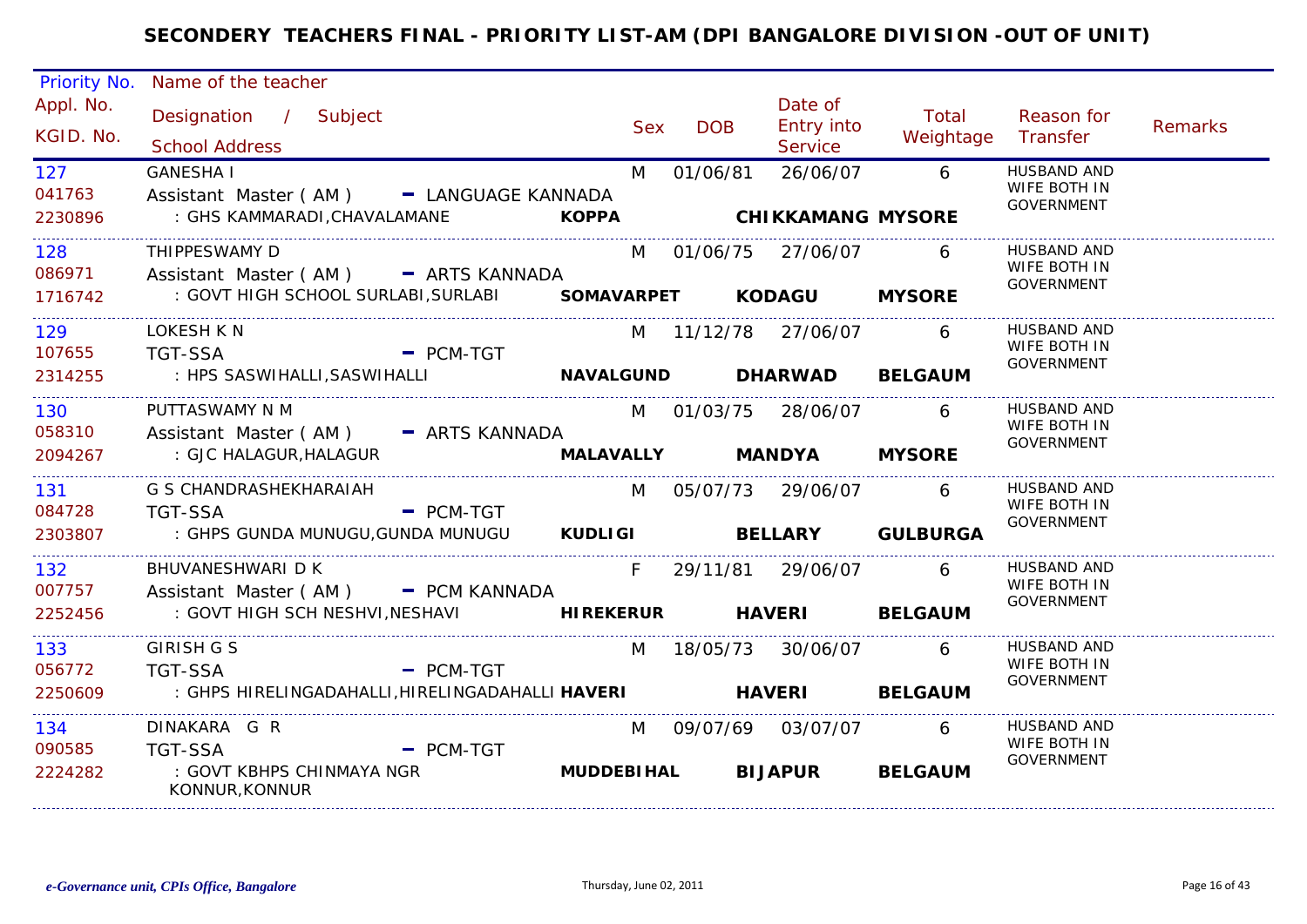| Priority No.           | Name of the teacher                                                                           |                         |              |                                         |                    |                                                  |                |
|------------------------|-----------------------------------------------------------------------------------------------|-------------------------|--------------|-----------------------------------------|--------------------|--------------------------------------------------|----------------|
| Appl. No.<br>KGID. No. | Designation / Subject<br><b>School Address</b>                                                | <b>Sex</b>              | <b>DOB</b>   | Date of<br><b>Entry into</b><br>Service | Total<br>Weightage | Reason for<br>Transfer                           | <b>Remarks</b> |
| 135<br>047230          | <b>SUNITHATJ</b><br><b>TGT-SSA</b><br>$-$ PCM-TGT                                             | F.                      | 19/09/77     | 04/07/07                                | $6\overline{6}$    | <b>HUSBAND AND</b><br>WIFE BOTH IN<br>GOVERNMENT |                |
| 2272265                | : K.H.P.S., SHILTIBHAVI                                                                       | <b>GOKAK</b>            |              | <b>CHIKKODI</b>                         | <b>BELGAUM</b>     |                                                  |                |
| 136<br>057087          | THIPPESWAMY TJ<br><b>TGT-SSA</b><br>$=$ PCM-TGT                                               | M                       |              |                                         | 6                  | HUSBAND AND<br>WIFE BOTH IN                      |                |
| 2490058                | : K.H.P.S.,MADALGI                                                                            |                         |              | RAIBAG CHIKKODI                         | <b>BELGAUM</b>     | GOVERNMENT                                       |                |
| .<br>137               | PURUSHOTHAMAREDDY R                                                                           | M                       |              | 13/06/76 05/07/07                       | - 6                | HUSBAND AND<br>WIFE BOTH IN                      |                |
| 058597<br>2007079      | TGT-SSA<br>$-$ PCM-TGT<br>: GHPS JALAWADAGI,JALAWADAGI                                        | MUNDARAGI GADAG BELGAUM |              |                                         |                    | GOVERNMENT                                       |                |
| 138                    | <b>BABU B</b>                                                                                 |                         |              | M 01/06/69 06/07/07 6                   |                    | HUSBAND AND<br>WIFE BOTH IN                      |                |
| 131245<br>2250885      | TGT-SSA<br>$-$ PCM-TGT<br>: GHPS CHIKKAKURAVATTI,CHIKKAKURVATTI  RANNEBENNUR  HAVERI  BELGAUM |                         |              |                                         |                    | <b>GOVERNMENT</b>                                |                |
| 139<br>093300          | REKHA G U<br>Assistant Master (AM) - ARTS KANNADA                                             |                         |              | F 22/05/83 06/07/07                     | - 6                | HUSBAND AND<br>WIFE BOTH IN                      |                |
| 2251700                | : GOVT HIGH SCH HIREKABBAR, HIREKABBAR HIREKERUR HAVERI BELGAUM                               |                         |              |                                         |                    | <b>GOVERNMENT</b>                                |                |
| 140<br>012807          | MANJUNATHA SWAMY M S<br><b>TGT-SSA</b><br>$-$ PCM-TGT                                         |                         |              | M 19/02/82 13/07/07                     | 6                  | HUSBAND AND<br>WIFE BOTH IN                      |                |
| 2311069                | : HPS SHINGANAHALLI, SHINGANAHALLI KALGHATAGI DHARWAD BELGAUM                                 |                         |              |                                         |                    | <b>GOVERNMENT</b>                                |                |
| 141 —<br>104498        | MANU B H<br><b>TGT-SSA</b><br>$-$ PCM-TGT                                                     |                         |              | M 22/07/78 14/07/07                     | - 6                | HUSBAND AND<br>WIFE BOTH IN                      |                |
| 2007361                | : GHPS BELLERI,BELLERI                                                                        | <b>NARAGUND</b>         | <b>GADAG</b> |                                         | <b>BELGAUM</b>     | <b>GOVERNMENT</b>                                |                |
| 142<br>094054          | NANDA GOPALA B V<br>Assistant Master (AM) - PCM KANNADA                                       |                         |              | M 19/04/77 16/07/07                     | $6\overline{6}$    | <b>HUSBAND AND</b><br>WIFE BOTH IN               |                |
| 2006300                | : GOVT HS BIDARALLI, BIDARAHALLI                                                              | MUNDARAGI GADAG BELGAUM |              |                                         |                    | <b>GOVERNMENT</b>                                |                |
| 143<br>020387          | KUMARASWAMY D H<br><b>TGT-SSA</b><br>$=$ PCM-TGT                                              |                         |              | M 18/05/76 01/08/07                     | 6 <sup>6</sup>     | <b>HUSBAND AND</b><br>WIFE BOTH IN               |                |
| 1788391                | : GHPS CHAPPARADALLI, CHAPARADAHALLI                                                          | <b>HIREKERUR</b>        |              | <b>HAVERI</b>                           | <b>BELGAUM</b>     | GOVERNMENT                                       |                |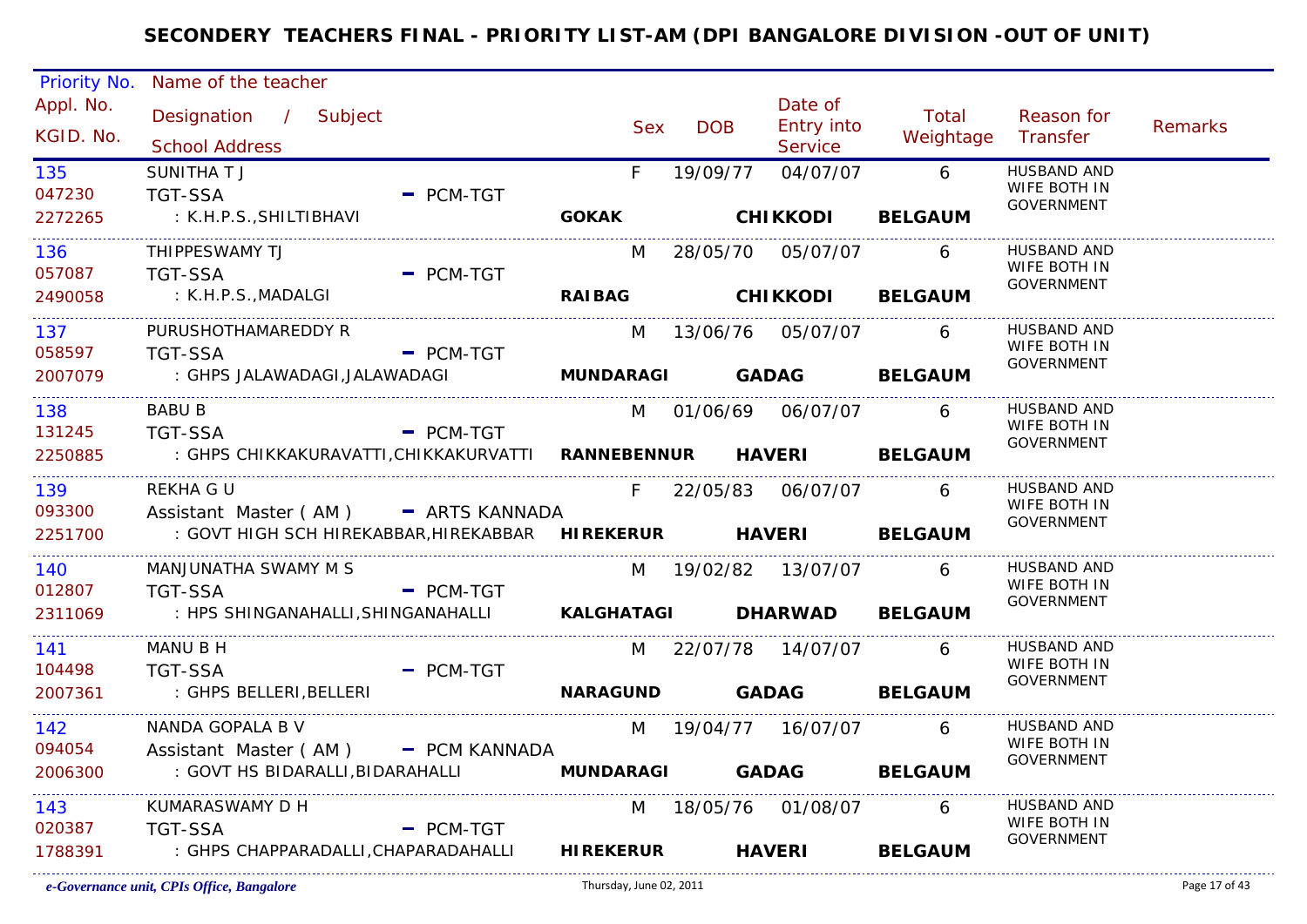| Priority No.           | Name of the teacher                                                          |                          |                        |                                                |                        |                                                  |                |
|------------------------|------------------------------------------------------------------------------|--------------------------|------------------------|------------------------------------------------|------------------------|--------------------------------------------------|----------------|
| Appl. No.<br>KGID. No. | Designation / Subject<br><b>School Address</b>                               | <b>Sex</b>               | <b>DOB</b>             | Date of<br><b>Entry into</b><br><b>Service</b> | Total<br>Weightage     | Reason for<br>Transfer                           | <b>Remarks</b> |
| 144<br>129185          | PRADEEP KUMAR V P<br>$=$ PCM-TGT<br><b>TGT-SSA</b>                           | M                        | 05/03/81               | 01/08/07                                       | 6                      | HUSBAND AND<br>WIFE BOTH IN<br><b>GOVERNMENT</b> |                |
| 5031981                | : K.H.P.S., WADRAL                                                           | <b>CHIKODI</b>           | <b>CHIKKODI</b>        |                                                | <b>BELGAUM</b>         |                                                  |                |
| 145<br>130248          | <b>VENKATESHA N</b><br><b>TGT-SSA</b><br>$=$ PCM-TGT                         | M                        | 20/07/78 09/08/07      |                                                | 6                      | HUSBAND AND<br>WIFE BOTH IN                      |                |
| 2168428                | : GOVTKBHPS GANGUR, GANGUR                                                   | <b>HUNAGUND BAGALKOT</b> |                        |                                                | <b>BELGAUM</b>         | GOVERNMENT                                       |                |
| 146<br>068504          | RAGHU O P<br><b>TGT-SSA</b><br>$-$ PCM-TGT                                   |                          | M 01/06/81 10/08/07    |                                                | 6                      | <b>HUSBAND AND</b><br>WIFE BOTH IN               |                |
| 2221474                | : GOVT KBHPS GUTTARGI, GUTTARGI                                              | <b>SINDAGI</b>           | <b>BIJAPUR BELGAUM</b> |                                                |                        | GOVERNMENT                                       |                |
| 147                    | YOGEESHA R                                                                   |                          | M 21/01/78 25/08/07    |                                                | 6                      | <b>HUSBAND AND</b><br>WIFE BOTH IN               |                |
| 185229<br>2224983      | <b>TGT-SSA</b><br>$-$ PCM-TGT<br>: GOVT HPS HACHYAL, HACHYAL                 | SINDAGI BIJAPUR BELGAUM  |                        |                                                |                        | <b>GOVERNMENT</b>                                |                |
| 148<br>034258          | CHETANA TR<br><b>TGT-SSA</b><br>$-$ PCM-TGT                                  | F.                       | 16/04/81 31/08/07      |                                                | 6                      | HUSBAND AND<br>WIFE BOTH IN                      |                |
| 2222353                | : GOVT HPS TENIHALLI, TENEHALLI                                              | <b>INDI</b>              |                        |                                                | <b>BIJAPUR BELGAUM</b> | <b>GOVERNMENT</b>                                |                |
| 149<br>093673          | <b>GANESHKUMAR S</b><br><b>TGT-SSA</b><br>$\blacksquare$ PCM-TGT             |                          | M 03/04/80 05/10/07    |                                                | 6                      | HUSBAND AND<br>WIFE BOTH IN                      |                |
| 2223935                | : GOVT HPS AMBALANUR, AMBALANUR                                              | <b>SINDAGI</b>           |                        | <b>BIJAPUR</b>                                 | <b>BELGAUM</b>         | <b>GOVERNMENT</b>                                |                |
| 150                    | <b>HARSHA G</b>                                                              | M                        | 17/11/81  04/02/08     |                                                | 6                      | HUSBAND AND<br>WIFE BOTH IN                      |                |
| 111639<br>2276806      | <b>TGT-SSA</b><br><b>Example 2 PCM-TGT</b><br>: K.L.P.S.(ARNYAS.TOT).,NAGNUR | <b>MUDALGI</b>           | <b>CHIKKODI</b>        |                                                | <b>BELGAUM</b>         | GOVERNMENT                                       |                |
| 151                    | K H VANI                                                                     | F                        |                        | 06/11/81 30/05/08                              | 6                      | HUSBAND AND<br>WIFE BOTH IN                      |                |
| 049764<br>2288466      | <b>TGT-SSA</b><br>$=$ PCM-TGT<br>: GOVT LPS VASAVDATTA FACTORY, SEDAM        | <b>SEDAM</b>             |                        | <b>GULBARGA</b>                                | <b>GULBURGA</b>        | <b>GOVERNMENT</b>                                |                |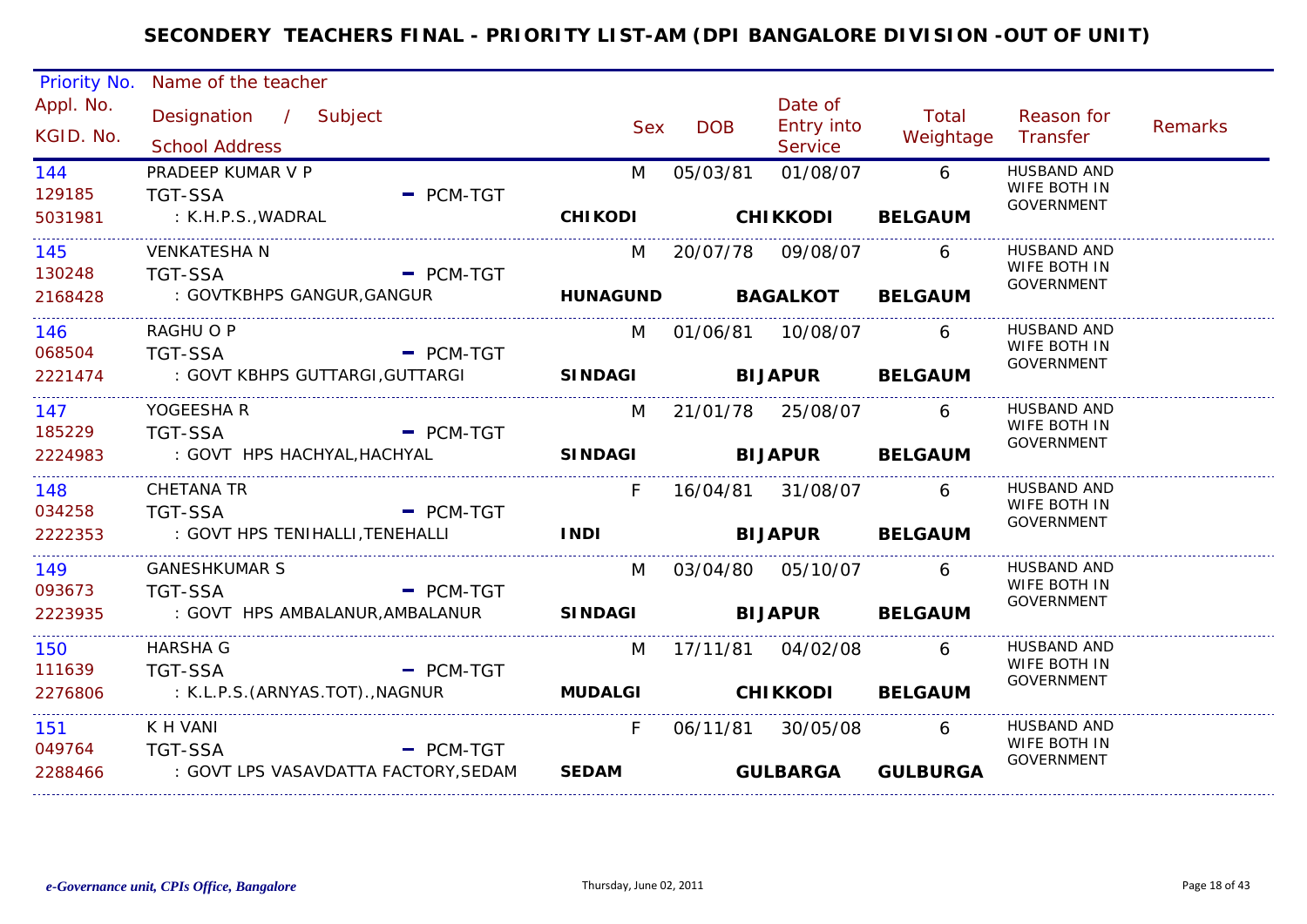| Priority No.                  | Name of the teacher                                                                                              |              |            |            |                                                |                                  |                                                         |                |
|-------------------------------|------------------------------------------------------------------------------------------------------------------|--------------|------------|------------|------------------------------------------------|----------------------------------|---------------------------------------------------------|----------------|
| Appl. No.<br>KGID. No.        | Designation / Subject<br><b>School Address</b>                                                                   |              | <b>Sex</b> | <b>DOB</b> | Date of<br><b>Entry into</b><br>Service        | Total<br>Weightage               | Reason for<br>Transfer                                  | <b>Remarks</b> |
| 152<br>243082<br>724746       | <b>SHYLAJA</b><br>Assistant Master (AM) - ARTS KANNADA<br>: GJC, NRPURA, WARD NO-3                               | <b>URA</b>   | F          | 26/06/63   | 03/06/85<br>NARASIMHARAJAP CHIKKAMANG MYSORE   | $5^{\circ}$                      | <b>HUSBAND AND</b><br>WIFE BOTH IN<br><b>GOVERNMENT</b> |                |
| 153                           | SUMITHRA C L                                                                                                     |              |            |            | F 10/12/76 04/07/05                            | 5 <sup>5</sup>                   | <b>HUSBAND AND</b><br>WIFE BOTH IN                      |                |
| 140473<br>1796757             | <b>TGT-SSA</b><br>$=$ PCM-TGT<br>: GHPS NO 17 MARUTHI NAGAR<br>RANEBENNUR, RANEBENNUR WARD NO 29                 |              |            |            | RANNEBENNUR HAVERI BELGAUM                     |                                  | GOVERNMENT                                              |                |
| 154<br>073809                 | MOHAMED SHARFUDDIN<br>Assistant Master (AM) - LANGUAGE URDU                                                      |              | M          |            | 05/06/80 08/12/05                              | 5                                | HUSBAND AND<br>WIFE BOTH IN                             |                |
| 1874282                       | : GBJC TARIKERE, WRAD-17<br><b>Example 21 TARIKERE</b>                                                           |              |            |            | <b>CHIKKAMANG MYSORE</b>                       |                                  | <b>GOVERNMENT</b>                                       |                |
| 155<br>001287<br>1909390      | SHASHI N<br>Assistant Master (AM) - LANGUAGE ENGLISH<br>: GOVT PU COLLEGE SIRUGUPPA, SIRUGUPPA SIRUGUPPA BELLARY |              |            |            | M 24/04/81 08/12/05                            | 5<br><b>GULBURGA</b>             | HUSBAND AND<br>WIFE BOTH IN<br><b>GOVERNMENT</b>        |                |
| 156<br>069164<br>900684285    | MIRZA AEJAZ BAIG<br>Assistant Master (AM) - LANGUAGE URDU<br>: GJC, KADUR, WORD NO 8                             |              |            |            | M 22/07/77 05/01/06<br>KADUR CHIKKAMANG MYSORE | 5                                | HUSBAND AND<br>WIFE BOTH IN<br><b>GOVERNMENT</b>        |                |
| .<br>157<br>005882<br>2310425 | <b>VEENAKUMARI C</b><br><b>TGT-SSA</b><br>$-$ PCM-TGT<br>: HPS SHEREWAD, SHEREWAD                                | <b>HUBLI</b> | F.         |            | 03/01/77 24/07/07<br>DHARWAD BELGAUM           | 4.5                              | <b>HUSBAND AND</b><br>WIFE BOTH IN<br><b>GOVERNMENT</b> |                |
| 158<br>010548<br>1797694      | SADIYA NASREEN<br><b>TGT-SSA</b><br>$-$ PCM-TGT<br>: GHPUGS NO1 RANEBENNUR,RANEBENNUR<br>WARD NO 19              |              | F.         |            | 17/03/83 30/04/07<br>RANNEBENNUR HAVERI        | $\overline{4}$<br><b>BELGAUM</b> | <b>HUSBAND AND</b><br>WIFE BOTH IN<br>GOVERNMENT        |                |
| 159<br>093049<br>2232606      | ROOPA M S<br>Assistant Master (AM) - LANGUAGE KANNADA<br>: G.H.S. KAMANAKERE,KAMENAKERE                          | <b>KADUR</b> | F.         | 10/06/80   | 30/06/08<br><b>CHIKKAMANG MYSORE</b>           | $\overline{A}$                   | HUSBAND AND<br>WIFE BOTH IN<br><b>GOVERNMENT</b>        |                |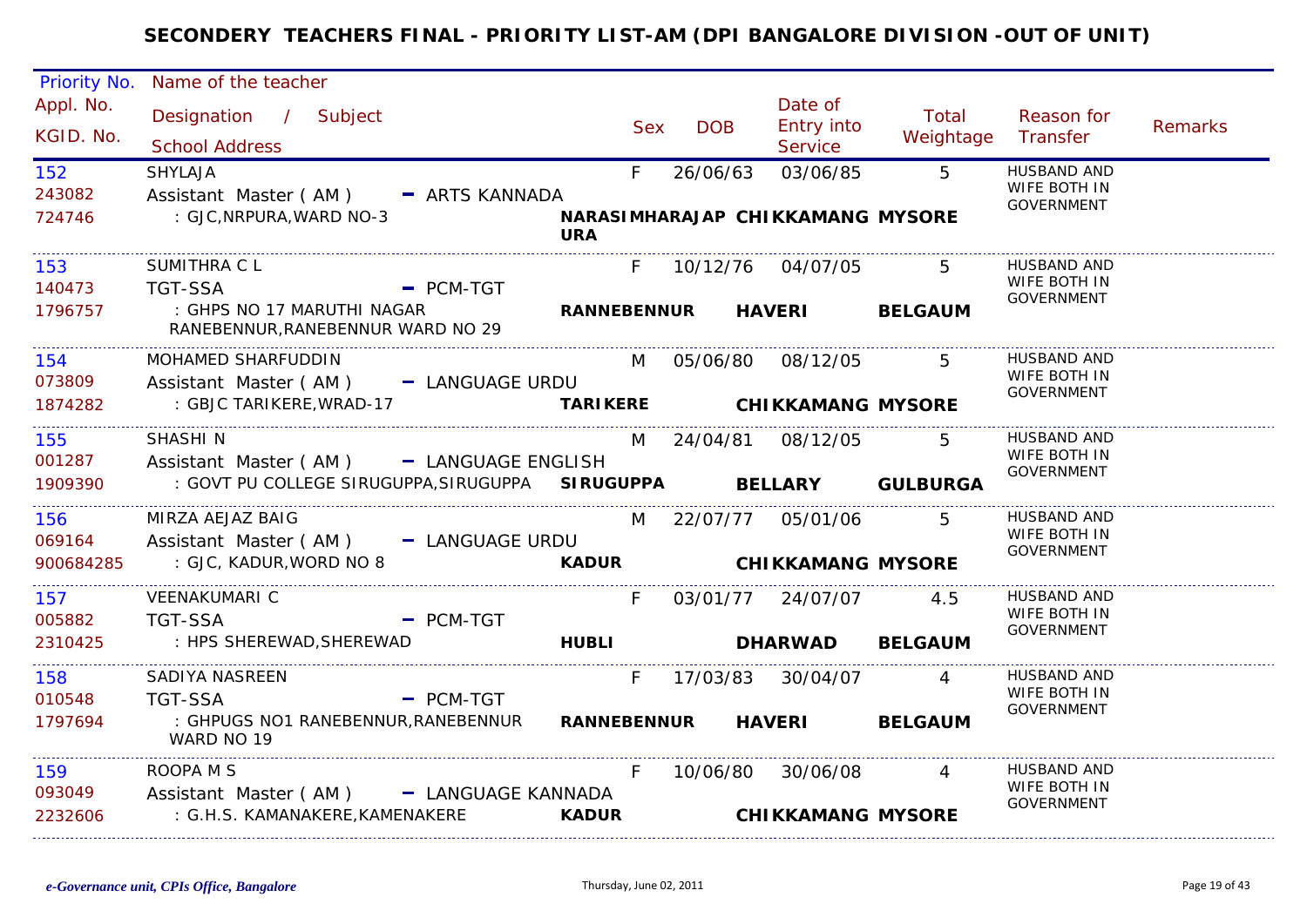| Priority No.               | Name of the teacher                                                                                          |                                                   |            |                                                  |                                 |                                                         |         |
|----------------------------|--------------------------------------------------------------------------------------------------------------|---------------------------------------------------|------------|--------------------------------------------------|---------------------------------|---------------------------------------------------------|---------|
| Appl. No.<br>KGID. No.     | Designation / Subject<br><b>School Address</b>                                                               | <b>Sex</b>                                        | <b>DOB</b> | Date of<br><b>Entry into</b><br><b>Service</b>   | Total<br>Weightage              | Reason for<br>Transfer                                  | Remarks |
| 160<br>136453<br>2097576   | SRINATHA N G<br>Assistant Master (AM) - LANGUAGE HINDI<br>: GHS BHEEMANA HALLY, BHIMANA HALLY                | M<br>MALAVALLY MANDYA                             | 10/07/81   | 20/08/08                                         | $\overline{4}$<br><b>MYSORE</b> | HUSBAND AND<br>WIFE BOTH IN<br><b>GOVERNMENT</b>        |         |
| 161 -<br>127016<br>2173486 | SUBRAMANI V N<br>Assistant Master (AM) - PCM KANNADA<br>: GOVT PU COLLEGE<br>HANAMASAGAR, HANUMASAGAR        |                                                   |            | M 01/07/81 20/09/08                              | KUSTAGI KOPPAL GULBURGA         | <b>HUSBAND AND</b><br>WIFE BOTH IN<br><b>GOVERNMENT</b> |         |
| 162<br>038043<br>2252673   | RAHATH PASHA<br><b>TGT-SSA</b><br>$-$ PCM-TGT<br>: GHPUBS BYADAGI, BYADAGI WARD 17 BYADAGI HAVERI BELGAUM    | M                                                 |            | 24/06/71 14/06/07                                | 3                               | <b>HUSBAND AND</b><br>WIFE BOTH IN<br>GOVERNMENT        |         |
| 163<br>080984<br>1799198   | NAVEENA M<br><b>TGT-SSA</b><br>$-$ PCM-TGT<br>: GMLA MPS RANNEBENNUR, RANEBENNUR<br>WARD NO 23               | F.<br><b>RANNEBENNUR</b>                          |            | 07/04/73 23/07/07 3<br><b>HAVERI</b>             | <b>BELGAUM</b>                  | <b>HUSBAND AND</b><br>WIFE BOTH IN<br><b>GOVERNMENT</b> |         |
| 164<br>032016<br>2243094   | LATHA K<br>Assistant Master (AM) - LANGUAGE KANNADA<br>: GHS BISALAVADI,BISALAVADI                           | F.<br>CHAMARAJA CHAMARAJAN MYSORE<br><b>NAGAR</b> |            | 08/05/83 30/06/08                                | $\overline{\phantom{a}}$ 3      | <b>HUSBAND AND</b><br>WIFE BOTH IN<br><b>GOVERNMENT</b> |         |
| 165<br>044300<br>1342256   | <b>B M VEENA BAI</b><br>Assistant Master (AM) - LANGUAGE HINDI<br>: GHS HADIKERE, HADIKERE                   | F.<br><b>TARIKERE</b>                             |            | 10/04/67 14/09/94 30<br><b>CHIKKAMANG MYSORE</b> |                                 | <b>HUSBAND OR</b><br>WIFE IN<br>GOVERNMENT              |         |
| 166<br>014848<br>1710977   | ARUN ANCY D SOUZA<br>Assistant Master (AM) - PCM KANNADA<br>: GOV HIGH SCHOOL<br>GONIKOPPA, GONIKOPPAL WARD2 | F<br><b>VIRAJPET</b>                              |            | 22/02/76 28/10/98<br><b>KODAGU</b>               | 24<br><b>MYSORE</b>             | <b>HUSBAND OR</b><br>WIFE IN<br><b>GOVERNMENT</b>       |         |
| 167<br>167138<br>1493439   | SUAJATA NINGAPPA PYATI<br>Assistant Master (AM)<br>- PCM KANNADA<br>: GOVT HS BADNI,FUTAGAO BADNI            | $F =$<br><b>SHIRHATTI</b>                         |            | 22/09/74 11/11/98<br><b>GADAG</b>                | 24<br><b>BELGAUM</b>            | HUSBAND OR<br>WIFE IN<br><b>GOVERNMENT</b>              |         |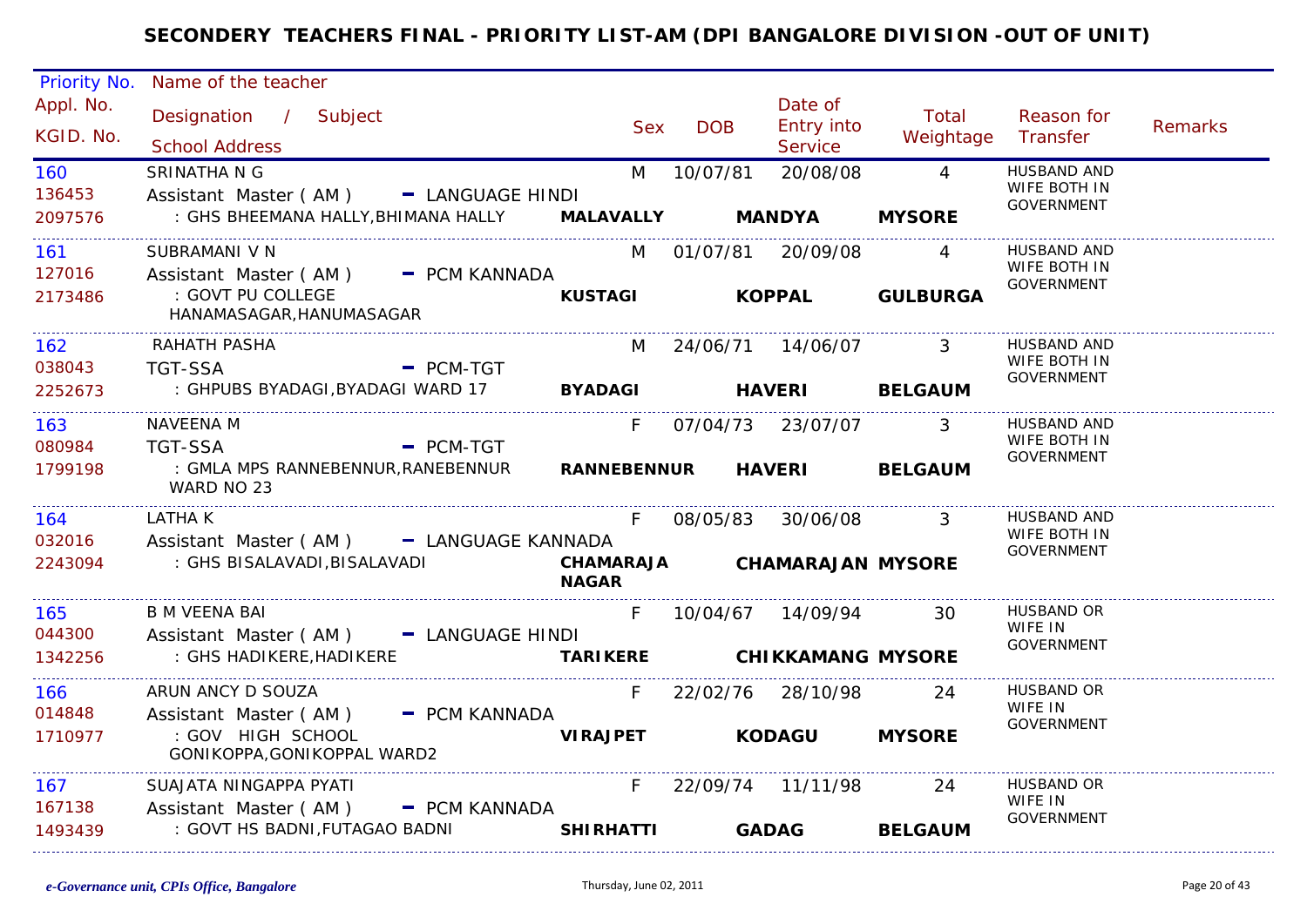| Priority No.             | Name of the teacher                                                                                                                                |     |                                             |                                         |                    |                                                   |         |
|--------------------------|----------------------------------------------------------------------------------------------------------------------------------------------------|-----|---------------------------------------------|-----------------------------------------|--------------------|---------------------------------------------------|---------|
| Appl. No.<br>KGID. No.   | Designation / Subject<br><b>School Address</b>                                                                                                     | Sex | <b>DOB</b>                                  | Date of<br><b>Entry into</b><br>Service | Total<br>Weightage | Reason for<br>Transfer                            | Remarks |
| 168<br>005143<br>448009  | PADMANABHA N H<br>Assistant Master (AM) - LANGUAGE ENGLISH                                                                                         | M   | 06/09/55                                    | 25/10/76                                | 20                 | <b>HUSBAND OR</b><br>WIFE IN<br><b>GOVERNMENT</b> |         |
| 169<br>216361<br>1662450 | LATHA D S<br>Assistant Master (AM) - LANGUAGE HINDI<br>: GJC, KADUR, WORD NO 8 <b>KADUR KADUR CHIKKAMANG MYSORE</b>                                | F.  | 22/06/72 09/11/98 19                        |                                         |                    | HUSBAND OR<br>WIFE IN<br>GOVERNMENT               |         |
| 170<br>147686<br>1191857 | PURUSHOTHAMA H B<br>Assistant Master (AM) - LANGUAGE HINDI<br>: G H S HANDLI, BELLARAHALLI <b>SOMAVARPET</b> KODAGU MYSORE                         |     | M 25/07/55 31/10/89                         |                                         | - 18               | HUSBAND OR<br>WIFE IN<br><b>GOVERNMENT</b>        |         |
| 171<br>1921521           | SIDDARAJU Y M<br>054127 Assistant Master (AM) - LANGUAGE ENGLISH<br>: GHS THAMMADAHALLI, THAMADA HALLI CHAMARAJA CHAMARAJAN MYSORE<br><b>NAGAR</b> |     | M 20/07/80 01/08/02                         |                                         | - 16               | <b>HUSBAND OR</b><br>WIFE IN<br><b>GOVERNMENT</b> |         |
| 172<br>145075<br>1973003 | BASAVARAJAPPA H M<br>Assistant Master (AM) - PCM KANNADA                                                                                           |     | M 31/08/75 12/08/02 16                      |                                         |                    | <b>HUSBAND OR</b><br>WIFE IN<br>GOVERNMENT        |         |
| 173<br>175301<br>976915  | <b>GURUMURTHY A P</b><br>Assistant Master (AM) - LANGUAGE ENGLISH<br>: GHS RANGENAHLLI, RANGENAHALLI <b>TARIKERE CHIKKAMANG MYSORE</b>             | M   | 10/04/67 28/02/89 14                        |                                         |                    | <b>HUSBAND OR</b><br>WIFE IN<br>GOVERNMENT        |         |
| 174<br>114744<br>813680  | SHIVAKANTHA<br>Assistant Master (AM) - ARTS KANNADA<br>: GHS VALAGEREDODDY,ATHAGUR <b>MADDUR</b>                                                   |     | M 27/04/60 04/12/03<br><b>MANDYA MYSORE</b> |                                         | 14                 | <b>HUSBAND OR</b><br>WIFE IN<br>GOVERNMENT        |         |
| 175<br>227377<br>1972899 | P SWARNALATHA<br>Assistant Master (AM) - LANGUAGE HINDI<br>: GHS ATTAVARA,ATTAVARA<br><b>HASSAN</b>                                                | F   | 10/02/68 18/12/03 14                        | <b>HASSAN</b>                           | <b>MYSORE</b>      | HUSBAND OR<br>WIFE IN<br><b>GOVERNMENT</b>        |         |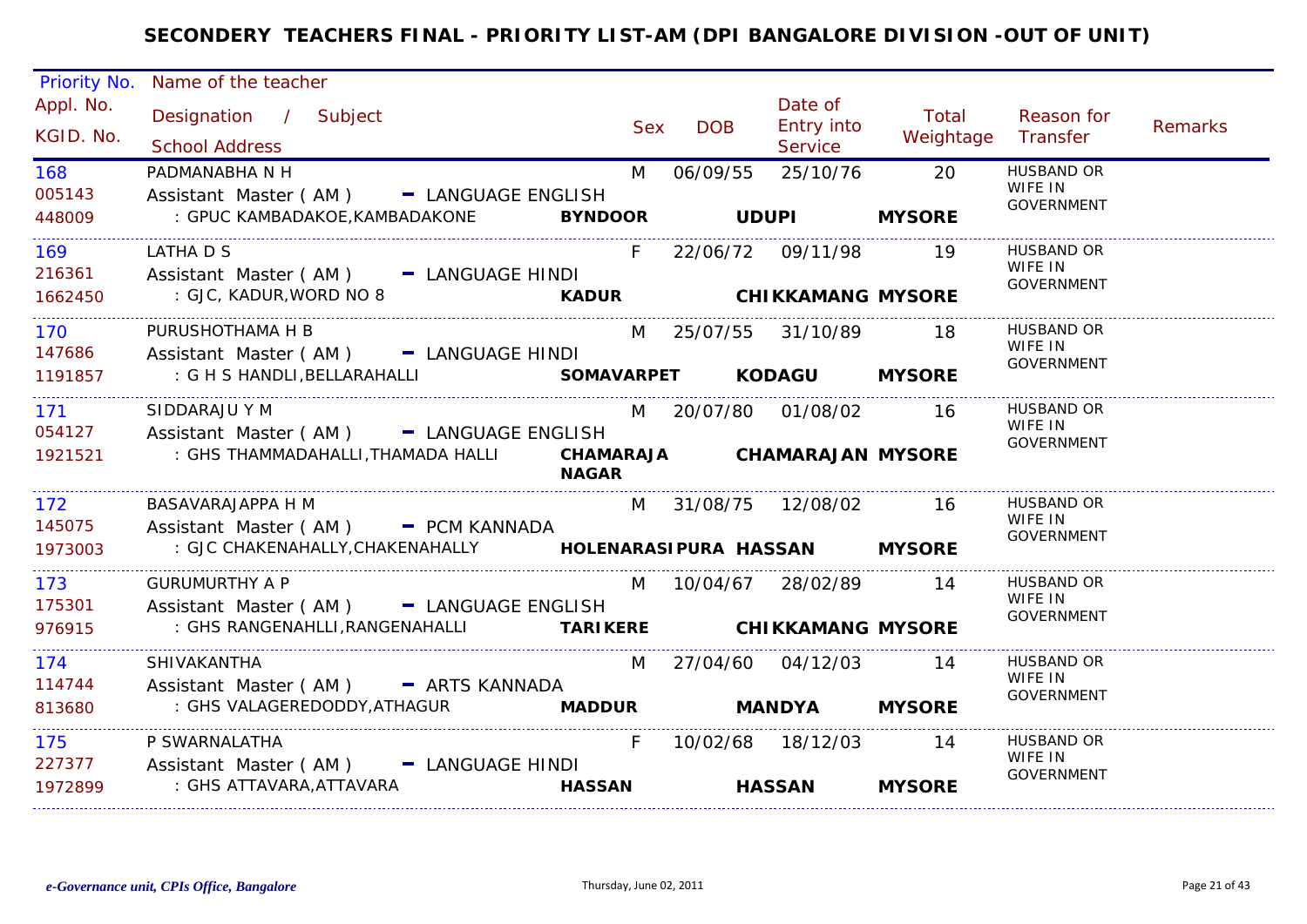| Priority No.             | Name of the teacher                                                                                       |                          |            |                     |                                  |                     |                                                   |         |
|--------------------------|-----------------------------------------------------------------------------------------------------------|--------------------------|------------|---------------------|----------------------------------|---------------------|---------------------------------------------------|---------|
| Appl. No.<br>KGID. No.   | Designation / Subject<br><b>School Address</b>                                                            |                          | <b>Sex</b> | <b>DOB</b>          | Date of<br>Entry into<br>Service | Total<br>Weightage  | Reason for<br>Transfer                            | Remarks |
| 176<br>143992<br>1884752 | <b>MANIMALA M</b><br>Assistant Master (AM) - PCM KANNADA<br>: GHS MALAGARANAHALLY,MALAGARANA HALLY MADDUR |                          | F          | 07/09/77            | 09/01/04<br><b>MANDYA</b>        | 14<br><b>MYSORE</b> | <b>HUSBAND OR</b><br>WIFE IN<br><b>GOVERNMENT</b> |         |
| 177<br>163354            | SACHITRADEVI<br>Assistant Master (AM) - PCM KANNADA                                                       |                          | F          |                     | 17/07/79 09/01/04                | 14                  | <b>HUSBAND OR</b><br>WIFE IN<br>GOVERNMENT        |         |
| 1896500                  |                                                                                                           |                          |            | <b>MYSORE</b>       |                                  | <b>MYSORE</b>       |                                                   |         |
| 178<br>090359            | RESHMA KINI<br>Assistant Master (AM) - PCM KANNADA                                                        |                          | F.         |                     |                                  | 14                  | HUSBAND OR<br>WIFE IN<br>GOVERNMENT               |         |
| 1973068                  | : GPUC AREHALLY, AREHALLY                                                                                 |                          |            |                     | <b>HASSAN</b>                    | <b>MYSORE</b>       |                                                   |         |
| 179<br>078127            | SUJATHA PAI B V<br>Assistant Master (AM) - PCM KANNADA                                                    |                          | F.         |                     | 08/09/79 12/01/04                | 14                  | HUSBAND OR<br>WIFE IN                             |         |
| 1872911                  | : GJC ALDUR, ALDUR                                                                                        |                          |            |                     | CHIKMAGALUR CHIKKAMANG MYSORE    |                     | GOVERNMENT                                        |         |
| 180                      | VIJU A                                                                                                    |                          |            |                     | M 18/07/75 14/01/04              | 14                  | HUSBAND OR<br>WIFE IN                             |         |
| 045736<br>1715265        | Assistant Master (AM) - LANGUAGE ENGLISH<br>: GOVT HIGH SCHOOL<br>KIRAGANDUR, KIRAGANDUR                  |                          |            |                     | SOMAVARPET KODAGU                | <b>MYSORE</b>       | GOVERNMENT                                        |         |
| 181                      | KAMAKSHI                                                                                                  |                          | $F =$      |                     | 02/12/78 17/01/04 14             |                     | <b>HUSBAND OR</b>                                 |         |
| 027228<br>1915191        | Assistant Master (AM) - CBZ KANNADA<br>: GOVT P.U COLLEGE AURAD (B), AURAD-B AURAD BIDAR GULBURGA         |                          |            |                     |                                  |                     | WIFE IN<br>GOVERNMENT                             |         |
|                          | ANASUYA T M                                                                                               |                          | F          |                     | 15/11/75  03/02/04               | 14                  | <b>HUSBAND OR</b>                                 |         |
| 182<br>124454            | Assistant Master (AM) - LANGUAGE HINDI                                                                    |                          |            |                     |                                  |                     | WIFE IN                                           |         |
| 1896738                  | : GHS MAKODU,MAKODU                                                                                       |                          |            | PERIYA PATNA MYSORE |                                  | <b>MYSORE</b>       | GOVERNMENT                                        |         |
| 183                      | PARIMALA P                                                                                                |                          | $F =$      |                     | 05/02/77 03/02/04                | 14                  | <b>HUSBAND OR</b>                                 |         |
| 043116<br>1964400        | Assistant Master (AM) - PCM KANNADA<br>: GOVT HS HATTIKUNI,HATTIKUNI                                      | <b>Example 18 YADGIR</b> |            |                     | <b>YADGIRI</b>                   | <b>GULBURGA</b>     | WIFE IN<br><b>GOVERNMENT</b>                      |         |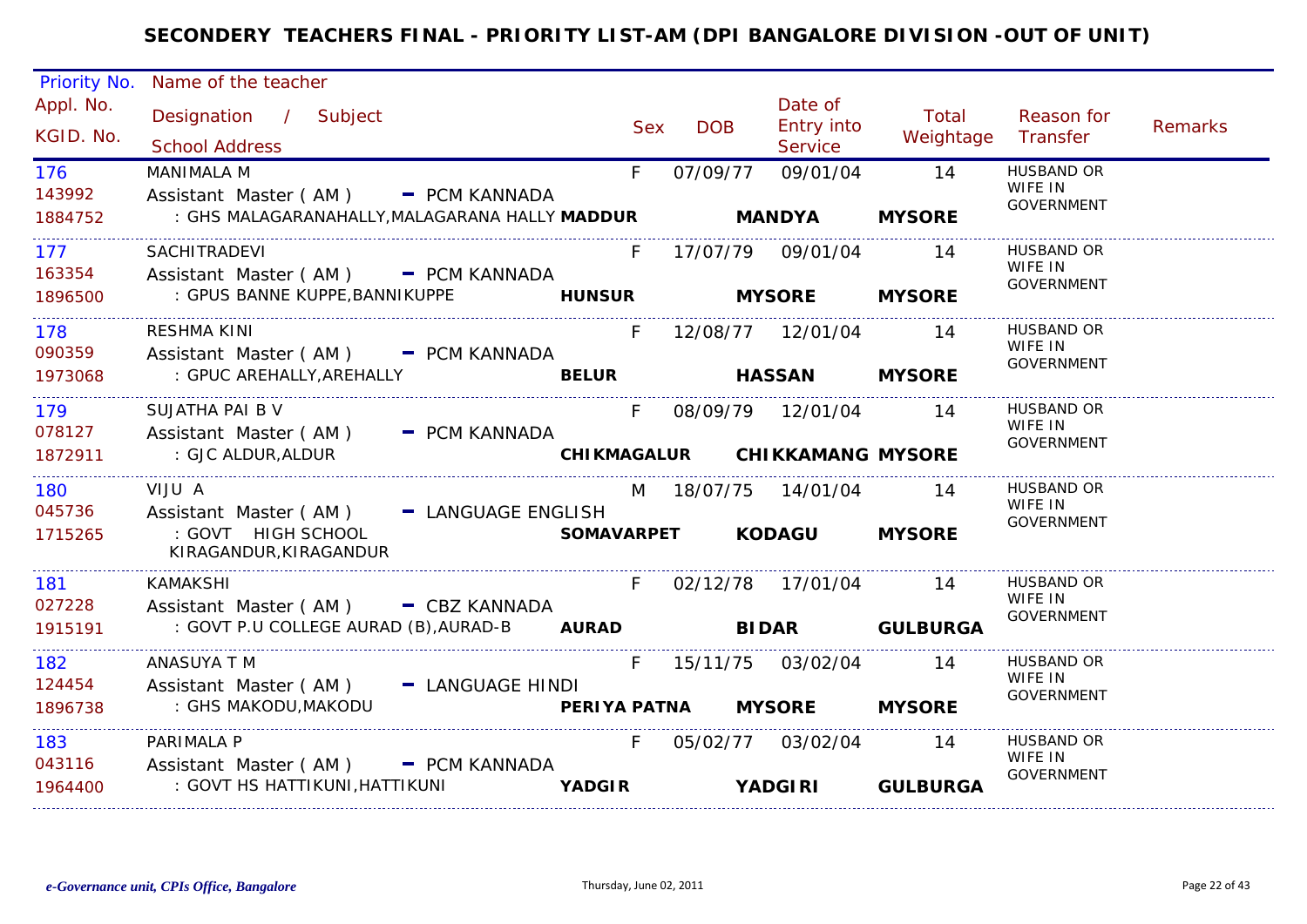| Priority No.                   | Name of the teacher                                                                                 |       |            |                           |                    |                              |                |
|--------------------------------|-----------------------------------------------------------------------------------------------------|-------|------------|---------------------------|--------------------|------------------------------|----------------|
| Appl. No.                      | Designation / Subject                                                                               |       |            | Date of                   | Total              | Reason for                   |                |
| KGID. No.                      |                                                                                                     | Sex   | <b>DOB</b> | <b>Entry into</b>         | Weightage Transfer |                              | <b>Remarks</b> |
|                                | <b>School Address</b>                                                                               |       |            | Service                   |                    |                              |                |
| 184                            | <b>USHA G R</b>                                                                                     | $F =$ |            | 01/08/78 11/02/04 14      |                    | <b>HUSBAND OR</b>            |                |
| 121071                         | Assistant Master (AM) - CBZ KANNADA                                                                 |       |            |                           |                    | WIFE IN<br><b>GOVERNMENT</b> |                |
| 1884430                        | : GJC NARAYANAPURA,NARAYANA PURA1               PANDAVAPURA       MANDYA         MYSORE             |       |            |                           |                    |                              |                |
| 185                            | RUPA M                                                                                              |       |            | F 06/04/81 11/02/04 14    |                    | HUSBAND OR                   |                |
| 043063                         | Assistant Master (AM) - LANGUAGE KANNADA                                                            |       |            |                           |                    | WIFE IN                      |                |
| 1945294                        | : GOVT HIGH SCHOOL KANNAL, KANNAL LINGASUGUR RAICHUR GULBURGA                                       |       |            |                           |                    | <b>GOVERNMENT</b>            |                |
|                                |                                                                                                     |       |            |                           |                    |                              |                |
| 186                            | <b>SRIMATHI</b>                                                                                     | F.    |            | 05/09/76 13/02/04 14      |                    | HUSBAND OR<br>WIFE IN        |                |
| 028369                         | Assistant Master (AM) - CBZ KANNADA                                                                 |       |            |                           |                    | <b>GOVERNMENT</b>            |                |
| 1715648                        | : HIGH SCHOOL, YEMMEMADU, YEMMEMADU MADIKERI KODAGU MYSORE                                          |       |            |                           |                    |                              |                |
| 187                            | SRINIVASA T                                                                                         |       |            | M 05/07/79 17/02/04 14    |                    | HUSBAND OR                   |                |
| 128753                         | Assistant Master (AM) - PCM KANNADA                                                                 |       |            |                           |                    | WIFE IN<br><b>GOVERNMENT</b> |                |
| 1945442                        | : GOVT HIGH SCHOOL KURDI, KURDI                     MANVI                   RAICHUR        GULBURGA |       |            |                           |                    |                              |                |
| 188 18                         | <b>BHARATHI P</b>                                                                                   |       |            | F 26/05/80 19/02/04       | $\overline{14}$    | HUSBAND OR                   |                |
| 055586                         | Assistant Master (AM) - LANGUAGE HINDI                                                              |       |            |                           |                    | WIFE IN                      |                |
| 1715627                        | : HIGH SCHOOL, YEMMEMADU, YEMMEMADU MADIKERI KODAGU MYSORE                                          |       |            |                           |                    | <b>GOVERNMENT</b>            |                |
|                                |                                                                                                     |       |            |                           |                    |                              |                |
| 189                            | PARIMALA B S                                                                                        |       |            | F 11/05/79 23/02/04 14    |                    | <b>HUSBAND OR</b><br>WIFE IN |                |
| 128694                         | Assistant Master (AM) - CBZ KANNADA                                                                 |       |            |                           |                    | GOVERNMENT                   |                |
| 1884973<br>___________________ | : GJC AKKIHEBBALU, AKKI HEBBALU <b>KRISHNARAJA PET MANDYA MYSORE</b>                                |       |            |                           |                    |                              |                |
| 190                            | CHANDRASHEKHAR D                                                                                    |       |            | M 31/01/76 03/03/04       | $\overline{14}$    | <b>HUSBAND OR</b>            |                |
| 059025                         | Assistant Master (AM) - PCM KANNADA                                                                 |       |            |                           |                    | WIFE IN<br>GOVERNMENT        |                |
| 1964432                        | : GHS GAJARKOT,GAJARKOT                                                                             |       |            | YADGIR YADGIRI GULBURGA   |                    |                              |                |
| 191                            | DEVARAJA B S                                                                                        |       |            | M 05/06/76 04/03/04 14    |                    | HUSBAND OR                   |                |
| 083299                         | Assistant Master (AM) - LANGUAGE HINDI                                                              |       |            |                           |                    | WIFE IN                      |                |
| 1964744                        | : GOVT. H.S RIBBANPALLI, RIBBANPALLI SEDAM GULBARGA GULBURGA                                        |       |            |                           |                    | <b>GOVERNMENT</b>            |                |
|                                |                                                                                                     |       |            |                           |                    |                              |                |
| 192                            | T KATAPPA                                                                                           |       |            | M 04/05/68 27/05/04       | 14                 | <b>HUSBAND OR</b><br>WIFE IN |                |
| 146789                         | Assistant Master (AM) - LANGUAGE ENGLISH                                                            |       |            |                           |                    | <b>GOVERNMENT</b>            |                |
| 1973611                        | : GJC BELAVADI,BELAVADI                                                                             |       |            | ARAKALAGUDU HASSAN MYSORE |                    |                              |                |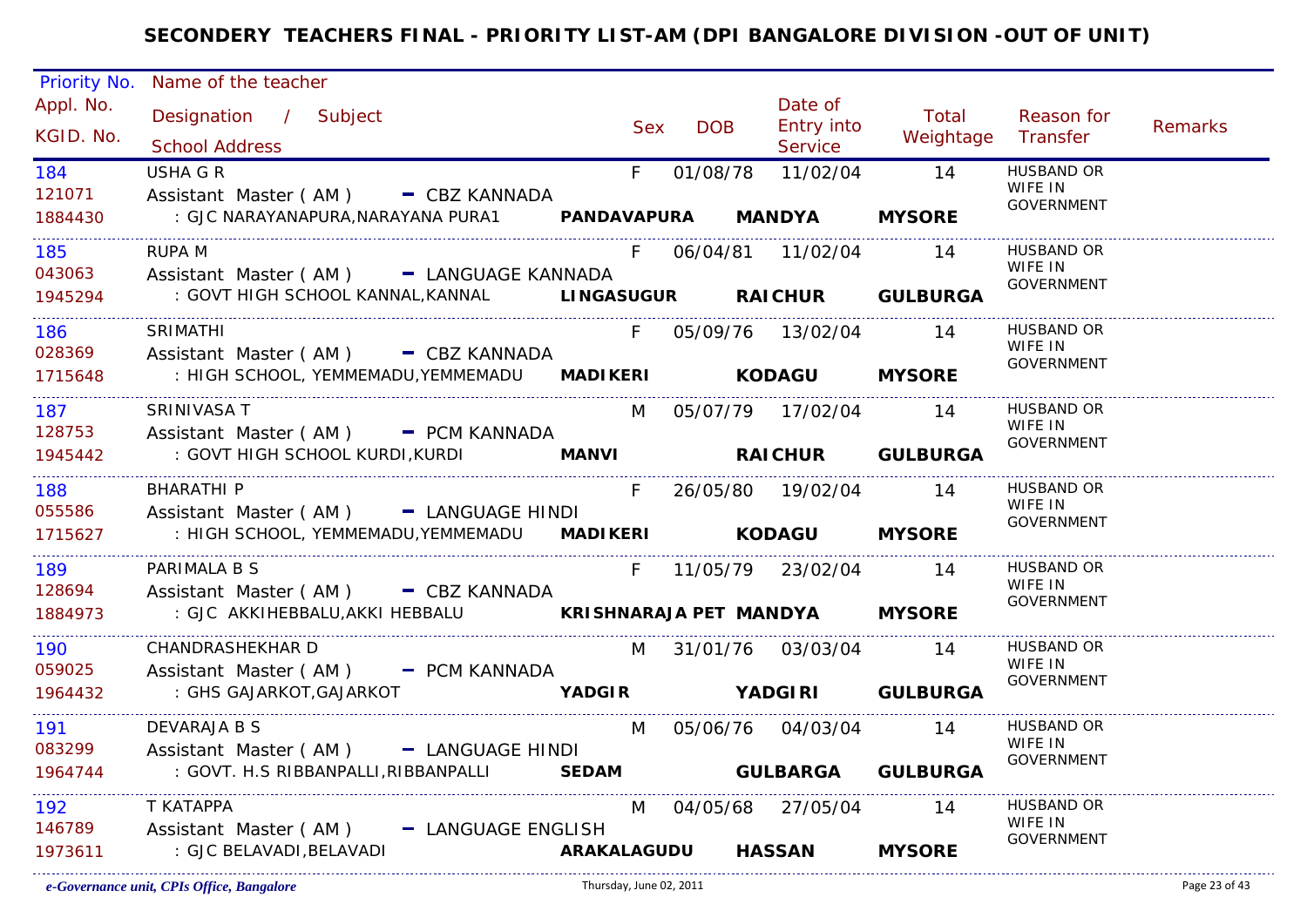| Priority No.            | Name of the teacher                                                                   |                    |            |            |                                         |                             |                                                   |         |
|-------------------------|---------------------------------------------------------------------------------------|--------------------|------------|------------|-----------------------------------------|-----------------------------|---------------------------------------------------|---------|
| Appl. No.<br>KGID. No.  | Designation / Subject<br><b>School Address</b>                                        |                    | <b>Sex</b> | <b>DOB</b> | Date of<br>Entry into<br><b>Service</b> | Total<br>Weightage          | Reason for<br>Transfer                            | Remarks |
| 193<br>226370<br>997521 | JAGADEESHA G M<br>Assistant Master (AM)<br>- LANGUAGE HINDI<br>: GPUC, KEYYUR, KEYYUR | <b>PUTTUR</b>      | M          | 22/07/61   | 04/09/90<br><b>DAKSHINA KA MYSORE</b>   | 12                          | <b>HUSBAND OR</b><br>WIFE IN<br><b>GOVERNMENT</b> |         |
|                         |                                                                                       |                    |            |            |                                         |                             |                                                   |         |
| 194<br>129023           | <b>SYED MUBEEN</b><br>Assistant Master (AM) - LANGUAGE HINDI                          |                    | F.         |            | 20/06/68 02/06/04                       | 12                          | HUSBAND OR<br>WIFE IN<br><b>GOVERNMENT</b>        |         |
| 1967073                 | : GHS ARALAGUNDAGI, ARALAGUNDAGI JEWARGI                                              |                    |            |            | <b>GULBARGA</b>                         | <b>GULBURGA</b>             |                                                   |         |
| 195<br>021116           | NIRMALAKUMARI<br>Assistant Master (AM) - LANGUAGE ENGLISH                             |                    | F.         |            | 25/06/68 05/06/04                       | $\overline{12}$             | <b>HUSBAND OR</b><br>WIFE IN                      |         |
| 1973445                 | : GJC HIRISAVE, HIRISAVE                                                              | A                  |            |            | <b>CHANNARAYAPATN HASSAN</b>            | <b>MYSORE</b>               | GOVERNMENT                                        |         |
| 196<br>244590           | SUDHIR B R HOOVANNA                                                                   |                    |            |            | M 25/03/76 07/06/04 12                  |                             | <b>HUSBAND OR</b><br>WIFE IN                      |         |
| 1872280                 | Assistant Master (AM) - CBZ KANNADA<br>: GHS ABM HALLY, A.B.M. HALLY                  |                    |            |            | <b>ARAKALAGUDU HASSAN</b>               | <b>MYSORE</b>               | <b>GOVERNMENT</b>                                 |         |
| 197<br>166750           | NAGALINGAIAH<br>Assistant Master (AM) - LANGUAGE HINDI                                |                    |            |            | M 20/05/81 21/06/04                     | $\overline{12}$             | <b>HUSBAND OR</b><br>WIFE IN                      |         |
| 1944391                 | : GOVT P U COLLEGE GURUGUNTA<br>(H.S), GURAGUNTA                                      |                    |            |            |                                         | LINGASUGUR RAICHUR GULBURGA | <b>GOVERNMENT</b>                                 |         |
| 198<br>220426           | <b>MURTHY NAIK G</b><br>Assistant Master (AM) - LANGUAGE HINDI                        |                    |            |            | M 12/07/69 15/10/04                     | 12                          | <b>HUSBAND OR</b><br>WIFE IN                      |         |
| 1797053                 | : GOVT HIGH SCHOOL MUTTUR,MUTTUR                                                      | <b>BYADAGI</b>     |            |            | <b>Example 18 HAVERI</b>                | <b>BELGAUM</b>              | GOVERNMENT                                        |         |
| 199<br>221110           | <b>DEVIDAS MOGERA</b><br>Assistant Master ( $AM$ ) $-$ CBZ KANNADA                    |                    |            |            | M 04/09/74 05/01/05                     | 12                          | <b>HUSBAND OR</b><br>WIFE IN                      |         |
| 1939605                 | : GHS, KAYARTHADKA,KALENJA                                                            | <b>BELTHANGADY</b> |            |            | <b>DAKSHINA KA MYSORE</b>               |                             | <b>GOVERNMENT</b>                                 |         |
| 200<br>026037           | SHIVALEELA M<br><b>TGT-SSA</b><br>$-$ PCM-TGT                                         |                    | F.         |            | 01/06/66 02/05/05                       | 12                          | HUSBAND OR<br>WIFE IN                             |         |
| 1966901                 | : GOVT HPS SHIROLLI, SIROLLI                                                          | <b>CHINCHOLI</b>   |            |            | <b>GULBARGA</b>                         | <b>GULBURGA</b>             | <b>GOVERNMENT</b>                                 |         |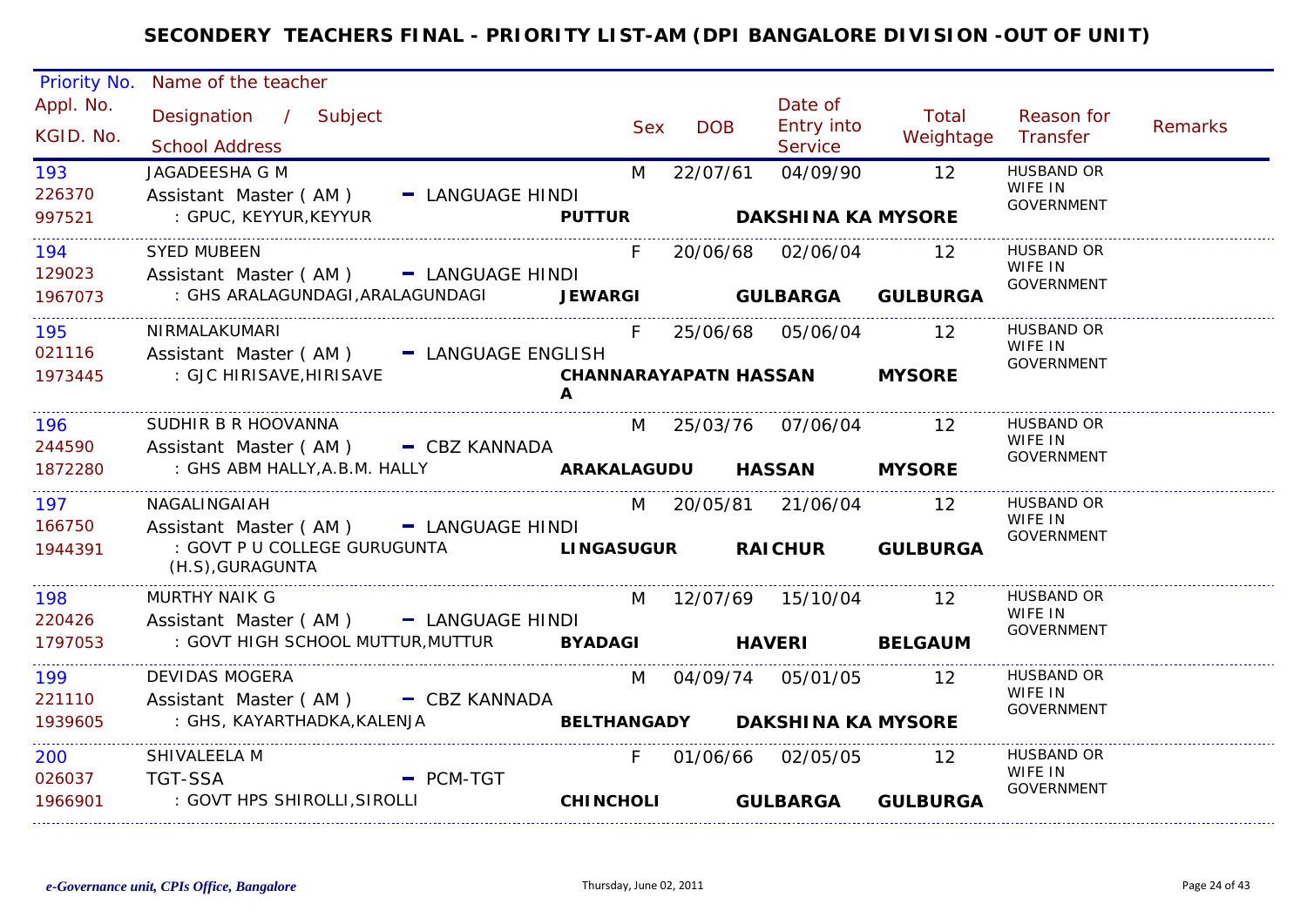| Priority No.           | Name of the teacher                            |             |                                            |            |                                         |                                  |                                                   |         |
|------------------------|------------------------------------------------|-------------|--------------------------------------------|------------|-----------------------------------------|----------------------------------|---------------------------------------------------|---------|
| Appl. No.<br>KGID. No. | Designation / Subject<br><b>School Address</b> |             | <b>Sex</b>                                 | <b>DOB</b> | Date of<br><b>Entry into</b><br>Service | Total<br>Weightage               | Reason for<br>Transfer                            | Remarks |
| 201<br>058082          | MARIA PREMALATHA<br><b>TGT-SSA</b>             | $-$ PCM-TGT | F                                          | 12/03/70   | 02/05/05                                | 12                               | <b>HUSBAND OR</b><br>WIFE IN<br><b>GOVERNMENT</b> |         |
| 1809611                | : GOVT KBHPS NANDIHAL PU, NANDIHAL PU          |             | <b>BASAVAN</b><br><b>BAGEWADI</b>          |            | <b>BIJAPUR</b>                          | <b>BELGAUM</b>                   |                                                   |         |
| 202<br>129322          | <b>JAISHREE</b><br><b>TGT-SSA</b>              | $-$ PCM-TGT |                                            |            | F 12/01/74 02/05/05                     | 12                               | <b>HUSBAND OR</b><br>WIFE IN                      |         |
| 1809631                | : GOVT KBHPS KALAGURKI,KALAGURKI               |             | BASAVAN BIJAPUR BELGAUM<br><b>BAGEWADI</b> |            |                                         |                                  | GOVERNMENT                                        |         |
| 203<br>165607          | POORNIMA S S<br><b>TGT-SSA</b>                 | $=$ PCM-TGT |                                            |            | F 21/07/75 02/05/05                     | 12                               | <b>HUSBAND OR</b><br>WIFE IN                      |         |
| 2000836                |                                                |             |                                            |            | <b>CHIKKODI</b>                         | <b>MYSORE</b>                    | GOVERNMENT                                        |         |
| 204                    | JAGANNATHA U N                                 |             | M                                          |            | 12/07/76  02/05/05  12                  |                                  | <b>HUSBAND OR</b><br>WIFE IN                      |         |
| 084452<br>2002526      | <b>TGT-SSA</b><br>: GHPS DINDUR, DINDUR        | $=$ PCM-TGT | <b>RON</b>                                 |            | <b>GADAG</b>                            | <b>BELGAUM</b>                   | GOVERNMENT                                        |         |
| 205                    | SAVITA                                         |             | F                                          |            |                                         | 12                               | <b>HUSBAND OR</b><br>WIFE IN                      |         |
| 014577<br>1945373      | <b>TGT-SSA</b><br>: GHPS MARCHED, MARCHED      | $PCM-TGT$   | <b>RAICHUR</b>                             |            |                                         | RAICHUR GULBURGA                 | GOVERNMENT                                        |         |
| 206<br>127491          | SUMITHRA K S<br><b>TGT-SSA</b>                 |             | F.                                         |            |                                         | 12                               | HUSBAND OR<br>WIFE IN                             |         |
| 1796449                | : GOVT HIGH SCHOOL AKKUR,AKKUR                 | $-$ PCM-TGT | <b>HAVERI</b>                              |            | <b>HAVERI</b>                           | <b>BELGAUM</b>                   | <b>GOVERNMENT</b>                                 |         |
| 207<br>174862          | BADARINATH P BELGAUMKAR                        |             | M                                          |            | 22/06/78 02/05/05                       | 12                               | HUSBAND OR<br>WIFE IN                             |         |
| 1796402                | <b>TGT-SSA</b><br>: GHPS BARADI, BHARADI       | $=$ PCM-TGT | <b>HAVERI</b>                              |            | <b>HAVERI</b>                           | <b>BELGAUM</b>                   | <b>GOVERNMENT</b>                                 |         |
| 208<br>136210          | SHRUTI D<br><b>TGT-SSA</b>                     | $-$ PCM-TGT | F.                                         |            | 12/07/80 02/05/05                       | 12                               | <b>HUSBAND OR</b><br>WIFE IN                      |         |
| 1966225                | : GOVT HPS KUMASI,KUMASI                       |             |                                            |            |                                         | GULBARGA NORTH GULBARGA GULBURGA | <b>GOVERNMENT</b>                                 |         |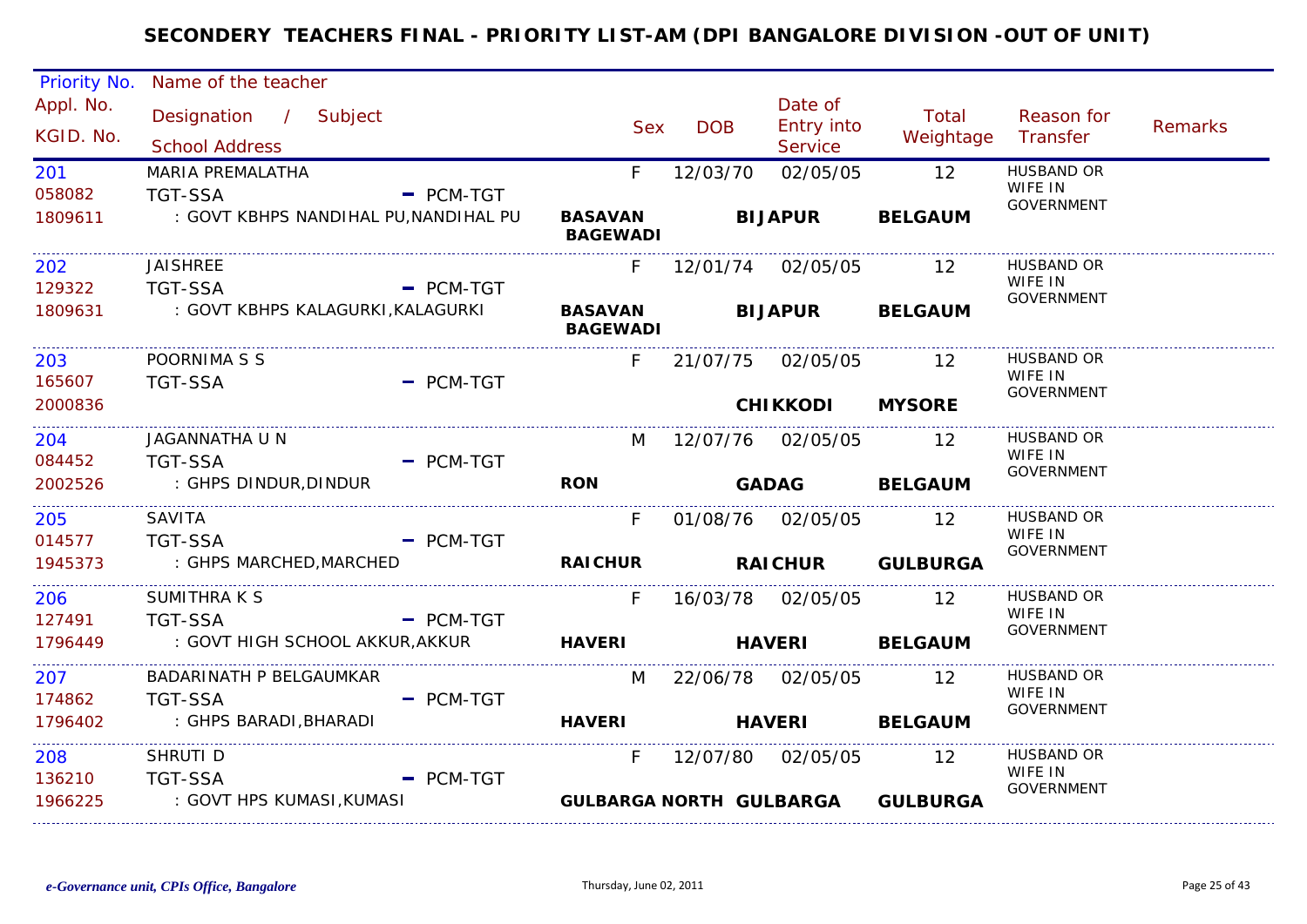| Priority No.           | Name of the teacher                                                       |            |            |                                         |                             |                              |                |
|------------------------|---------------------------------------------------------------------------|------------|------------|-----------------------------------------|-----------------------------|------------------------------|----------------|
| Appl. No.<br>KGID. No. | Designation / Subject<br><b>School Address</b>                            | <b>Sex</b> | <b>DOB</b> | Date of<br><b>Entry into</b><br>Service | Total<br>Weightage Transfer | Reason for                   | <b>Remarks</b> |
| 209<br>058811          | CHANCHALA D V<br><b>TGT-SSA</b><br>$-$ PCM-TGT                            | F.         | 25/07/80   |                                         | 02/05/05 12                 | <b>HUSBAND OR</b><br>WIFE IN |                |
| 1988513                | : GOVT HPS BACK CHOWDI,BUCKCHOWDI                                         |            |            | BIDAR BIDAR GULBURGA                    |                             | <b>GOVERNMENT</b>            |                |
| 210                    | RADHAMANI K R                                                             | F.         |            | 07/06/81  02/05/05                      | $\overline{12}$             | HUSBAND OR                   |                |
| 013383                 | <b>TGT-SSA</b><br>$=$ PCM-TGT                                             |            |            |                                         |                             | WIFE IN<br><b>GOVERNMENT</b> |                |
| 1797276                | : GHPS HANUMAPUR,HANUMAPUR                                                |            |            | RANNEBENNUR HAVERI BELGAUM              |                             |                              |                |
| 211                    | UMADEVI N C                                                               | F.         |            | 18/07/81  02/05/05                      | $\overline{12}$             | <b>HUSBAND OR</b><br>WIFE IN |                |
| 089304                 | <b>TGT-SSA</b><br>$-$ PCM-TGT                                             |            |            |                                         |                             | <b>GOVERNMENT</b>            |                |
| 1909154                | : GHPS KENCHAMMANA HALLI, M. KALLA HALLI <b>HADAGALI BELLARY GULBURGA</b> |            |            |                                         |                             |                              |                |
| 212                    | <b>SUDHA</b>                                                              | F.         |            | 06/12/82 02/05/05 12                    |                             | HUSBAND OR<br>WIFE IN        |                |
| 091396                 | $-$ PCM-TGT<br><b>TGT-SSA</b>                                             |            |            |                                         |                             | <b>GOVERNMENT</b>            |                |
| 1945374                | : GHPS DONGARAMPUR,DONGARAMPUR                                            |            |            | RAICHUR RAICHUR GULBURGA                |                             |                              |                |
| 213                    | GAYATRI                                                                   |            |            | F 16/12/80 04/05/05 12                  |                             | HUSBAND OR<br>WIFE IN        |                |
| 085295                 | <b>TGT-SSA</b><br>$-$ PCM-TGT                                             |            |            |                                         |                             | <b>GOVERNMENT</b>            |                |
| 1945791                | : GMHPS KALAMANGI, KALAMANGI                                              |            |            | SINDHANUR RAICHUR GULBURGA              |                             |                              |                |
| 214                    | <b>KRISHNAMURTHY K</b>                                                    |            |            | M 18/09/78 05/05/05 12                  |                             | HUSBAND OR<br>WIFE IN        |                |
| 226405                 | <b>TGT-SSA</b><br>$-$ PCM-TGT                                             |            |            |                                         |                             | <b>GOVERNMENT</b>            |                |
| 1909217                | : GHPS DANAYAKANA KERE, DANAYAKANA KERE HOSPET BELLARY GULBURGA           |            |            |                                         |                             |                              |                |
| 215                    | VIJAYAKUMARA K C                                                          | M          |            |                                         | 10                          | HUSBAND OR<br>WIFE IN        |                |
| 038916                 | <b>TGT-SSA</b><br>- PCM-TGT                                               |            |            |                                         |                             | GOVERNMENT                   |                |
| 1796856                |                                                                           |            |            |                                         | <b>BELGAUM</b>              |                              |                |
| 216                    | JAILINGEGOWDA                                                             |            |            | M 22/07/75 27/06/05 10                  |                             | <b>HUSBAND OR</b>            |                |
| 039027                 | - PCM-TGT<br><b>TGT-SSA</b>                                               |            |            |                                         |                             | WIFE IN<br><b>GOVERNMENT</b> |                |
| 1945413                | : GHPS NAVILAGUDDA, NAVLAGUDDA                                            |            |            | DEVADURGA RAICHUR GULBURGA              |                             |                              |                |
| 217                    | NIRMALA <sub>S</sub>                                                      |            |            | F 17/07/76 28/06/05 10                  |                             | <b>HUSBAND OR</b><br>WIFE IN |                |
| 090190                 | <b>TGT-SSA</b><br>$-$ PCM-TGT                                             |            |            |                                         |                             | <b>GOVERNMENT</b>            |                |
| 1987960                | : GOVT HPS ATTUR, ATTUR                                                   |            |            | BASAVAKALYAN BIDAR GULBURGA             |                             |                              |                |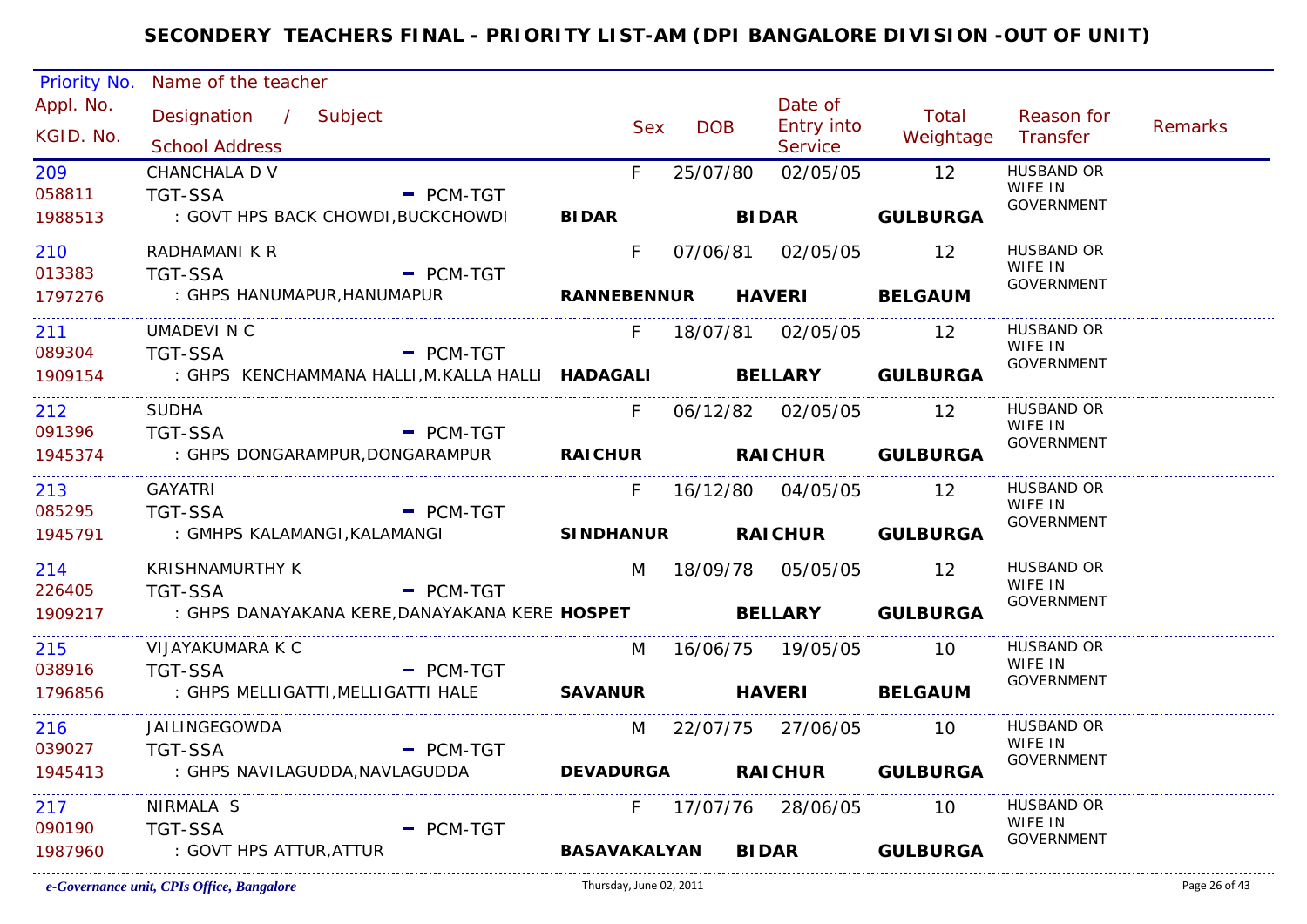| Priority No.                    | Name of the teacher                                          |                           |            |                        |                           |                              |                |
|---------------------------------|--------------------------------------------------------------|---------------------------|------------|------------------------|---------------------------|------------------------------|----------------|
| Appl. No.                       | Designation / Subject                                        |                           |            | Date of                | Total                     | Reason for                   |                |
| KGID. No.                       |                                                              | <b>Sex</b>                | <b>DOB</b> | <b>Entry into</b>      | Weightage                 | Transfer                     | <b>Remarks</b> |
|                                 | <b>School Address</b>                                        |                           |            | Service                |                           |                              |                |
| 218                             | SHEKARAPPA G T                                               | M                         | 28/12/77   | 28/06/05               | $\overline{10}$           | <b>HUSBAND OR</b><br>WIFE IN |                |
| 211155                          | <b>TGT-SSA</b><br>$-$ PCM-TGT                                |                           |            |                        |                           | <b>GOVERNMENT</b>            |                |
| 2440909                         | : GHPS RYAVANAKI,RYAVANAKI                                   |                           |            |                        | YELBURGA KOPPAL GULBURGA  |                              |                |
| 219                             | RANGANATHA B K                                               | M                         |            | 09/09/79 28/06/05      | - 10                      | <b>HUSBAND OR</b>            |                |
| 134664                          | <b>TGT-SSA</b><br>$-$ PCM-TGT                                |                           |            |                        |                           | WIFE IN<br>GOVERNMENT        |                |
| 1979150<br>____________________ | : GHPS KONASAGAR, KONASAGAR                                  | YELBURGA KOPPAL GULBURGA  |            |                        |                           |                              |                |
| 220                             | <b>VIKASA R</b>                                              | M                         |            | 08/06/81 28/06/05 10   |                           | HUSBAND OR                   |                |
| 090892                          | <b>TGT-SSA</b><br>$=$ PCM-TGT                                |                           |            |                        |                           | WIFE IN<br><b>GOVERNMENT</b> |                |
| 1909493                         | : GHPS SWAMY HALLI, YERRAYYANA HALLI SANDUR BELLARY GULBURGA |                           |            |                        |                           |                              |                |
| 221                             | HALAPPA K H                                                  | M                         |            | 05/06/77 29/06/05 10   |                           | <b>HUSBAND OR</b>            |                |
| 233143                          | <b>TGT-SSA</b><br>$-$ PCM-TGT                                |                           |            |                        |                           | WIFE IN<br><b>GOVERNMENT</b> |                |
| 1978800                         | : GHPS MADINUR,MADINUR                                       |                           |            |                        | KOPPAL KOPPAL GULBURGA    |                              |                |
| 222                             | MARY ALPHONSE D                                              | F.                        |            | 07/06/77 29/06/05      | $\overline{10}$           | <b>HUSBAND OR</b>            |                |
| 035200                          | <b>TGT-SSA</b><br>$-$ PCM-TGT                                |                           |            |                        |                           | WIFE IN<br><b>GOVERNMENT</b> |                |
| 1987956                         | : GOVT HPS WADDANKERA,WADDANKERA                             | HUMNABAD BIDAR GULBURGA   |            |                        |                           |                              |                |
| 223                             | CHANDRABABU S V                                              |                           |            | M 20/07/77 29/06/05    | - 10                      | <b>HUSBAND OR</b>            |                |
| 008645                          | <b>TGT-SSA</b><br>$=$ PCM-TGT                                |                           |            |                        |                           | WIFE IN<br><b>GOVERNMENT</b> |                |
| 1945287                         | : GHPS CHINCHARAKI, CHINCHARAKI                              | MANVI RAICHUR GULBURGA    |            |                        |                           |                              |                |
| 224                             | LIYAQUTH ALI                                                 |                           |            | M 25/07/80 29/06/05 10 |                           | HUSBAND OR                   |                |
| 096188                          | <b>TGT-SSA</b><br>$\blacksquare$ PCM-TGT                     |                           |            |                        |                           | WIFE IN<br><b>GOVERNMENT</b> |                |
| 2114958                         | : GHPS WALKAMDINNI, WALAKAMDINNI SINDHANUR RAICHUR GULBURGA  |                           |            |                        |                           |                              |                |
| 225                             | <b>GOPALAKRISHNA T</b>                                       |                           |            | M 10/06/69 01/07/05 10 |                           | HUSBAND OR                   |                |
| 231150                          | - PCM-TGT<br><b>TGT-SSA</b>                                  |                           |            |                        |                           | WIFE IN<br><b>GOVERNMENT</b> |                |
| 1967189                         | : GOVT HPS BARADEVANAL,BARADEVANAL                           | SHORAPUR YADGIRI GULBURGA |            |                        |                           |                              |                |
| 226                             | <b>GOPALAKRISHNA T</b>                                       |                           |            | M 10/06/69 01/07/05    | 10                        | HUSBAND OR                   |                |
| 229979                          | <b>TGT-SSA</b><br>$-$ PCM-TGT                                |                           |            |                        |                           | WIFE IN<br><b>GOVERNMENT</b> |                |
| 1967189                         | : GOVT HPS BARADEVANAL, BARADEVANAL                          |                           |            |                        | SHORAPUR YADGIRI GULBURGA |                              |                |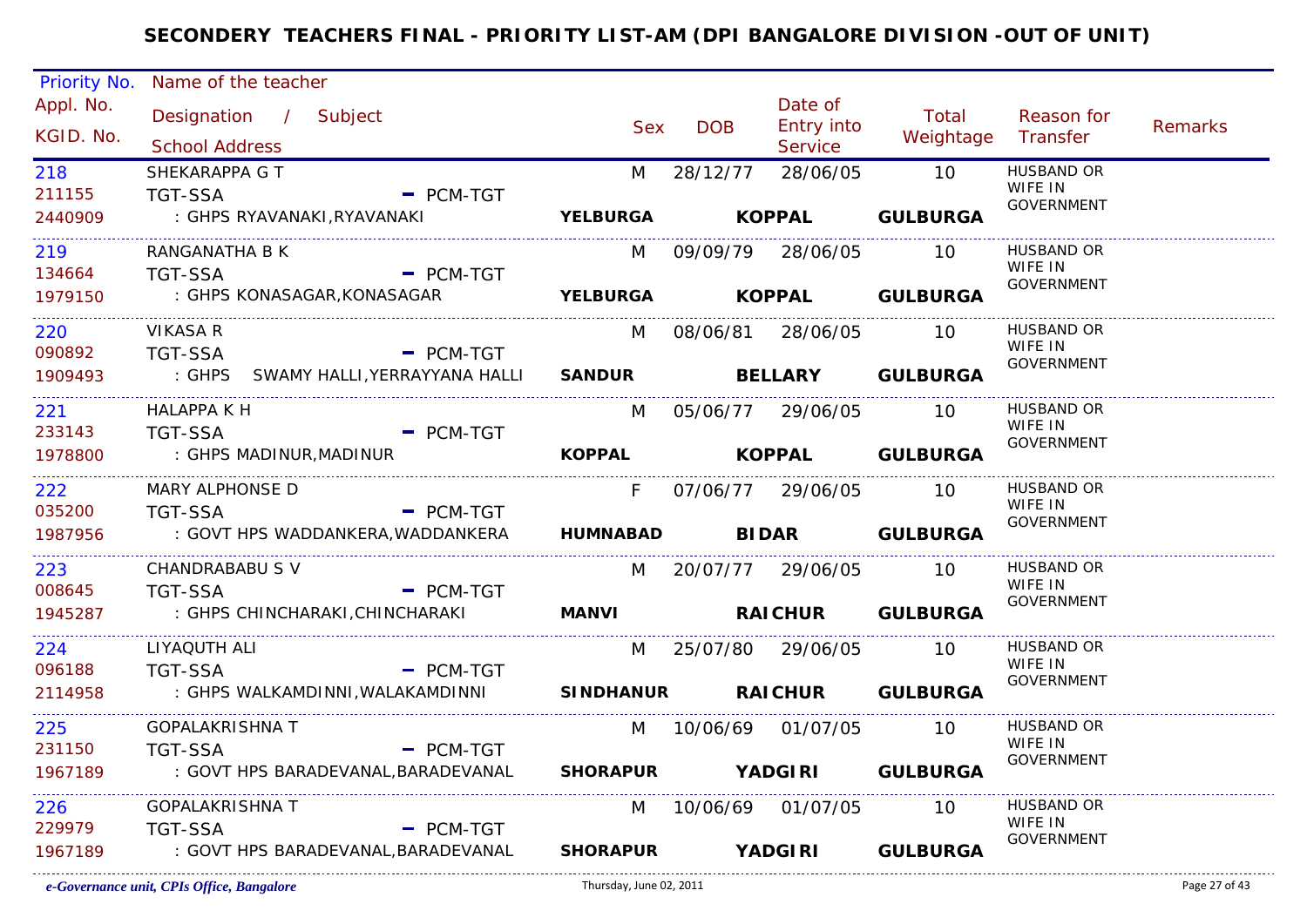|                        | Priority No. Name of the teacher                                                      |                           |                        |                                  |                        |                              |         |
|------------------------|---------------------------------------------------------------------------------------|---------------------------|------------------------|----------------------------------|------------------------|------------------------------|---------|
| Appl. No.<br>KGID. No. | Designation / Subject<br><b>School Address</b>                                        | <b>Sex</b>                | <b>DOB</b>             | Date of<br>Entry into<br>Service | Total<br>Weightage     | Reason for<br>Transfer       | Remarks |
| 227<br>021562          | THIPPESWAMY M R<br><b>TGT-SSA</b><br>$-$ PCM-TGT                                      | M                         | 01/07/75               | 01/07/05                         | 10                     | <b>HUSBAND OR</b><br>WIFE IN |         |
| 1967137                | : GOVT HPS KONAL,KONAL                                                                | SHORAPUR YADGIRI          |                        |                                  | <b>GULBURGA</b>        | <b>GOVERNMENT</b>            |         |
| 228<br>124404          | <b>RADHA NP</b><br>TGT-SSA<br>$=$ PCM-TGT                                             | F                         |                        | 10/05/76 01/07/05 10             |                        | <b>HUSBAND OR</b><br>WIFE IN |         |
| 1967020                | : GOVT HPS TADABIDI,TADABIDI                                                          | SHAHAPUR YADGIRI GULBURGA |                        |                                  |                        | GOVERNMENT                   |         |
| 229<br>127508          | SREENIVASA                                                                            |                           | M 18/06/72 02/07/05 10 |                                  |                        | HUSBAND OR<br>WIFE IN        |         |
| 1500886                | TGT-SSA<br>$-$ PCM-TGT<br>: HPS GOUDAGERI, GOUDAGERI                                  | KUNDAGOL DHARWAD BELGAUM  |                        |                                  |                        | GOVERNMENT                   |         |
| 230<br>149922          | RAJAPPA T<br>TGT-SSA                                                                  |                           | M 01/06/74 02/07/05 10 |                                  |                        | HUSBAND OR<br>WIFE IN        |         |
| 1796691                | $-$ PCM-TGT<br>: GHPS CHINNIKATTI,CHINNIKATTI                                         | BYADAGI HAVERI BELGAUM    |                        |                                  |                        | GOVERNMENT                   |         |
| 231                    | SOMANNA                                                                               | M                         | 12/09/76  02/07/05     |                                  | $\overline{10}$        | HUSBAND OR<br>WIFE IN        |         |
| 127804<br>1797799      | <b>TGT-SSA</b><br>- PCM-TGT<br>: GHPS NAIEKERUR, NAIKERUR                             | <b>SAVANUR</b>            | <b>HAVERI</b>          |                                  | <b>BELGAUM</b>         | GOVERNMENT                   |         |
| 232<br>127703          | VISHWANATH D C<br>- PCM-TGT<br><b>TGT-SSA</b>                                         |                           | M 01/06/79 02/07/05    |                                  | - 10                   | <b>HUSBAND OR</b><br>WIFE IN |         |
| 2002723                | : GHPS HALAKERI, HALAKERI                                                             | <b>RON</b>                |                        |                                  | GADAG BELGAUM          | GOVERNMENT                   |         |
| 233                    | MANJUNATHA H E                                                                        |                           | M 02/05/70 04/07/05    |                                  | <b>10</b>              | <b>HUSBAND OR</b><br>WIFE IN |         |
| 035207<br>1999114      | <b>TGT-SSA</b><br>$-$ PCM-TGT<br>: K.H.P.S. BANDARAHALLI,BANDARAHALLI                 | <b>SOUNDATTI</b>          |                        |                                  | <b>BELGAUM BELGAUM</b> | <b>GOVERNMENT</b>            |         |
| 234                    | MUDLAPPA G                                                                            |                           | M 24/12/76 04/07/05    |                                  | 10 I                   | HUSBAND OR<br>WIFE IN        |         |
| 176255<br>1999822      | <b>TGT-SSA</b><br>$=$ PCM-TGT<br>: KHPS HIREMUNAVALLI<br>HIREMUNAVALLI, HIREMUNAVALLI | <b>KHANAPUR</b>           |                        | <b>BELGAUM</b>                   | <b>BELGAUM</b>         | GOVERNMENT                   |         |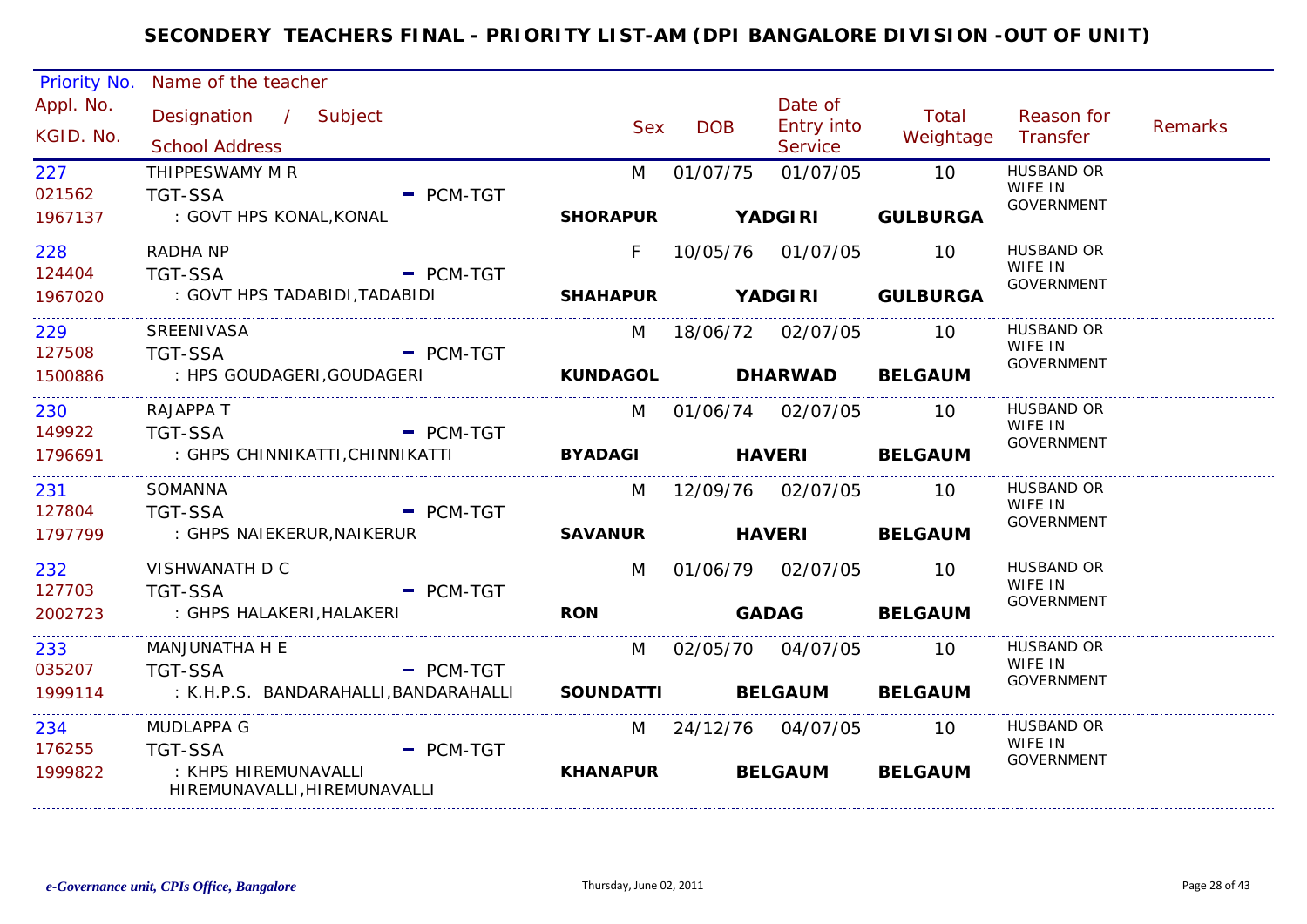| Priority No.             | Name of the teacher                                                                         |                  |                          |            |                                         |                               |                                                   |         |
|--------------------------|---------------------------------------------------------------------------------------------|------------------|--------------------------|------------|-----------------------------------------|-------------------------------|---------------------------------------------------|---------|
| Appl. No.<br>KGID. No.   | Designation / Subject<br><b>School Address</b>                                              |                  | <b>Sex</b>               | <b>DOB</b> | Date of<br>Entry into<br><b>Service</b> | Total<br>Weightage            | Reason for<br>Transfer                            | Remarks |
| 235<br>184607<br>1809649 | <b>MANJULA S</b><br><b>TGT-SSA</b><br>: GOVT KBHPS KARABANTANAL,KARABANTANAL <b>BASAVAN</b> | $-$ PCM-TGT      | F.                       | 05/05/77   | 04/07/05<br><b>BIJAPUR</b>              | 10<br><b>BELGAUM</b>          | <b>HUSBAND OR</b><br>WIFE IN<br><b>GOVERNMENT</b> |         |
|                          |                                                                                             |                  | <b>BAGEWADI</b>          |            |                                         |                               |                                                   |         |
| 236<br>002585            | <b>JYOTI J FERNANDES</b><br><b>TGT-SSA</b>                                                  | $=$ PCM-TGT      |                          |            | 27/05/79 04/07/05                       | 10                            | <b>HUSBAND OR</b><br>WIFE IN                      |         |
| 2271553                  |                                                                                             |                  |                          |            | MUDALGI CHIKKODI                        | <b>BELGAUM</b>                | <b>GOVERNMENT</b>                                 |         |
| 237<br>133853<br>1966395 | NAGARAJA MK<br><b>TGT-SSA</b><br>: GOVT HPS HALLISALAGAR, HALLISALAGAR                      | $=$ PCM-TGT      | M                        |            | 12/04/68 05/07/05                       | 10<br>ALAND GULBARGA GULBURGA | HUSBAND OR<br>WIFE IN<br><b>GOVERNMENT</b>        |         |
| 238                      | NAGESHA M                                                                                   |                  |                          |            | M 01/06/76 06/07/05                     | 10                            | <b>HUSBAND OR</b>                                 |         |
| 078967                   | <b>TGT-SSA</b>                                                                              | $-$ PCM-TGT      |                          |            |                                         |                               | WIFE IN                                           |         |
| 1796923                  | : GHPS KALAGONDA, KALGONDA                                                                  |                  |                          |            | BYADAGI HAVERI                          | <b>BELGAUM</b>                | <b>GOVERNMENT</b>                                 |         |
| 239<br>016216            | MANJULA R<br><b>TGT-SSA</b>                                                                 | $-$ PCM-TGT      | F.                       |            | 06/12/80 06/07/05                       | 10                            | <b>HUSBAND OR</b><br>WIFE IN<br><b>GOVERNMENT</b> |         |
| 1810429                  | : GOVT HPS JAMMALADINNI,JAMMALADINNI                                                        |                  |                          |            | MUDDEBIHAL BIJAPUR                      | <b>BELGAUM</b>                |                                                   |         |
| 240<br>127077            | PURUSHOTHAMA K T<br><b>TGT-SSA</b>                                                          | $-$ PCM-TGT      |                          |            | M 11/02/82 07/07/05                     | $10^{-1}$                     | <b>HUSBAND OR</b><br>WIFE IN                      |         |
| 1978899                  | : GHPS MURADI, MURDI                                                                        |                  |                          |            |                                         | YELBURGA KOPPAL GULBURGA      | <b>GOVERNMENT</b>                                 |         |
| 241<br>242478            | JYOTHI A P<br>Assistant Master (AM) - CBZ KANNADA                                           |                  |                          |            | F 03/04/81 29/11/05                     | 10                            | HUSBAND OR<br>WIFE IN                             |         |
| 1974823                  | : GHS APPIHALLY, APPIHALLY                                                                  |                  | <b>BELUR</b>             |            | <b>HASSAN</b>                           | <b>MYSORE</b>                 | <b>GOVERNMENT</b>                                 |         |
| 242<br>039029<br>1797004 | SHEETAL DANIEL ZALKI<br>Assistant Master (AM)<br>: GOVT HIGH SCHOOL                         | - LANGUAGE HINDI | F.<br><b>RANNEBENNUR</b> |            | 26/10/81 02/12/05<br><b>HAVERI</b>      | 10<br><b>BELGAUM</b>          | <b>HUSBAND OR</b><br>WIFE IN<br>GOVERNMENT        |         |
|                          | HIREMAGNUR, HIREMAGANUR                                                                     |                  |                          |            |                                         |                               |                                                   |         |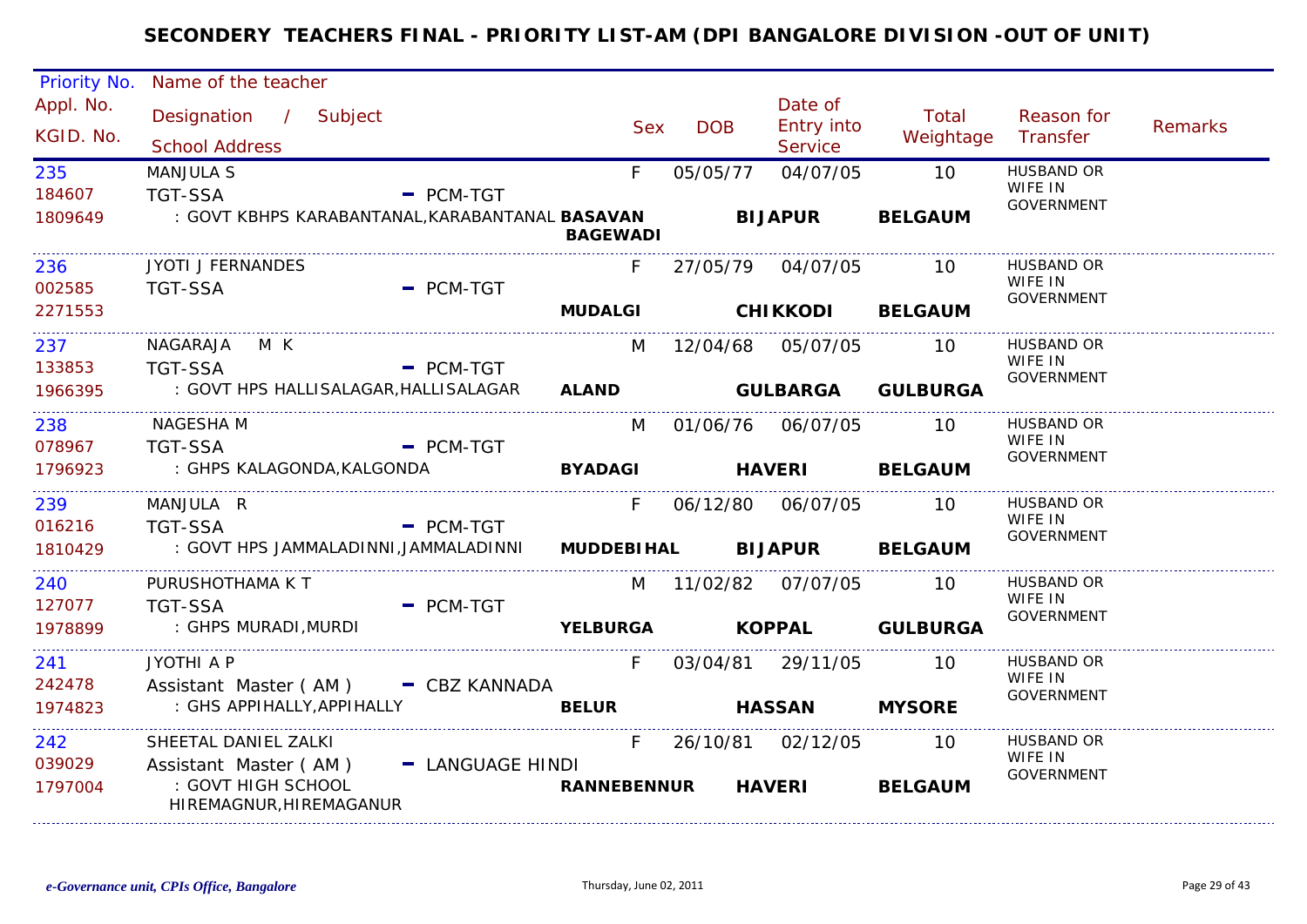| Priority No.           | Name of the teacher                                                                                  |       |            |                                         |                    |                                                   |         |
|------------------------|------------------------------------------------------------------------------------------------------|-------|------------|-----------------------------------------|--------------------|---------------------------------------------------|---------|
| Appl. No.<br>KGID. No. | Designation / Subject<br><b>School Address</b>                                                       | Sex   | <b>DOB</b> | Date of<br><b>Entry into</b><br>Service | Total<br>Weightage | Reason for<br>Transfer                            | Remarks |
| 243<br>016196          | ANITHA M<br>Assistant Master (AM) - PCM KANNADA                                                      | $F =$ | 13/09/80   | 05/01/06                                | 10                 | <b>HUSBAND OR</b><br>WIFE IN<br><b>GOVERNMENT</b> |         |
| 1988033                | : GOVT H.S. MANGALGI, MANGALGI <b>HUMNABAD BIDAR GULBURGA</b>                                        |       |            |                                         |                    |                                                   |         |
| 244<br>205107          | <b>GIREESHAR</b><br>Assistant Master (AM) - LANGUAGE HINDI                                           |       |            | M 22/07/82 05/01/06 10                  |                    | HUSBAND OR<br>WIFE IN                             |         |
| 2000277                | : BVN H.S. SUNADHOLI, SUNADHOLI MUDALGI CHIKKODI BELGAUM                                             |       |            |                                         |                    | <b>GOVERNMENT</b>                                 |         |
| 245<br>022601          | RADHAMMA B M<br>Assistant Master (AM) - LANGUAGE HINDI                                               | F.    |            | 09/04/76 13/01/06 10                    |                    | <b>HUSBAND OR</b><br>WIFE IN<br><b>GOVERNMENT</b> |         |
| 1940294                | : GHS, NARSHA MAIDAN, KOLNADU <b>BANTWAL DAKSHINA KA MYSORE</b>                                      |       |            |                                         |                    |                                                   |         |
| 246                    | LATHA T K<br>056316 Assistant Master (AM) - LANGUAGE HINDI                                           |       |            | F 21/01/78 27/01/06 10                  |                    | <b>HUSBAND OR</b><br>WIFE IN                      |         |
| 1993552                | : GHS BHARATHINAGARA (K.M.DODI),MELLA MADDUR<br><b>HALLY</b>                                         |       |            | <b>MANDYA MYSORE</b>                    |                    | <b>GOVERNMENT</b>                                 |         |
| 247<br>169963          | VEERABHADRAPPA G E<br>Assistant Master (AM) - LANGUAGE HINDI                                         | M     |            | 15/08/78 27/01/06 10                    |                    | HUSBAND OR<br>WIFE IN                             |         |
| 1979237                | KUSTAGI KOPPAL GULBURGA<br>: GHS NILOGAL,NILOGAL                                                     |       |            |                                         |                    | GOVERNMENT                                        |         |
| 248<br>230509          | PUSHPA SHYAVI                                                                                        |       |            | F 18/07/79 04/02/06                     | $\overline{10}$    | <b>HUSBAND OR</b><br>WIFE IN                      |         |
| 1993271                | Assistant Master (AM) - ARTS KANNADA                                                                 |       |            |                                         |                    | GOVERNMENT                                        |         |
| 249                    | LINGARAJA P M                                                                                        |       |            | M 01/12/80 04/02/06 10                  |                    | <b>HUSBAND OR</b><br>WIFE IN                      |         |
| 232694<br>1797073      | Assistant Master (AM) - LANGUAGE KANNADA<br>: GOVT HIGH SCHOOL MUTTUR, MUTTUR BYADAGI HAVERI BELGAUM |       |            |                                         |                    | <b>GOVERNMENT</b>                                 |         |
| 250 31                 | K VENKATESH NAIK<br>093169 Assistant Master (AM) - LANGUAGE HINDI                                    |       |            | M 01/06/77 03/03/06 10                  |                    | HUSBAND OR<br>WIFE IN                             |         |
| 1715947                | : GOVT HIGH SCHOOL SURLABI, SURLABI SOMAVARPET KODAGU                                                |       |            |                                         | <b>MYSORE</b>      | GOVERNMENT                                        |         |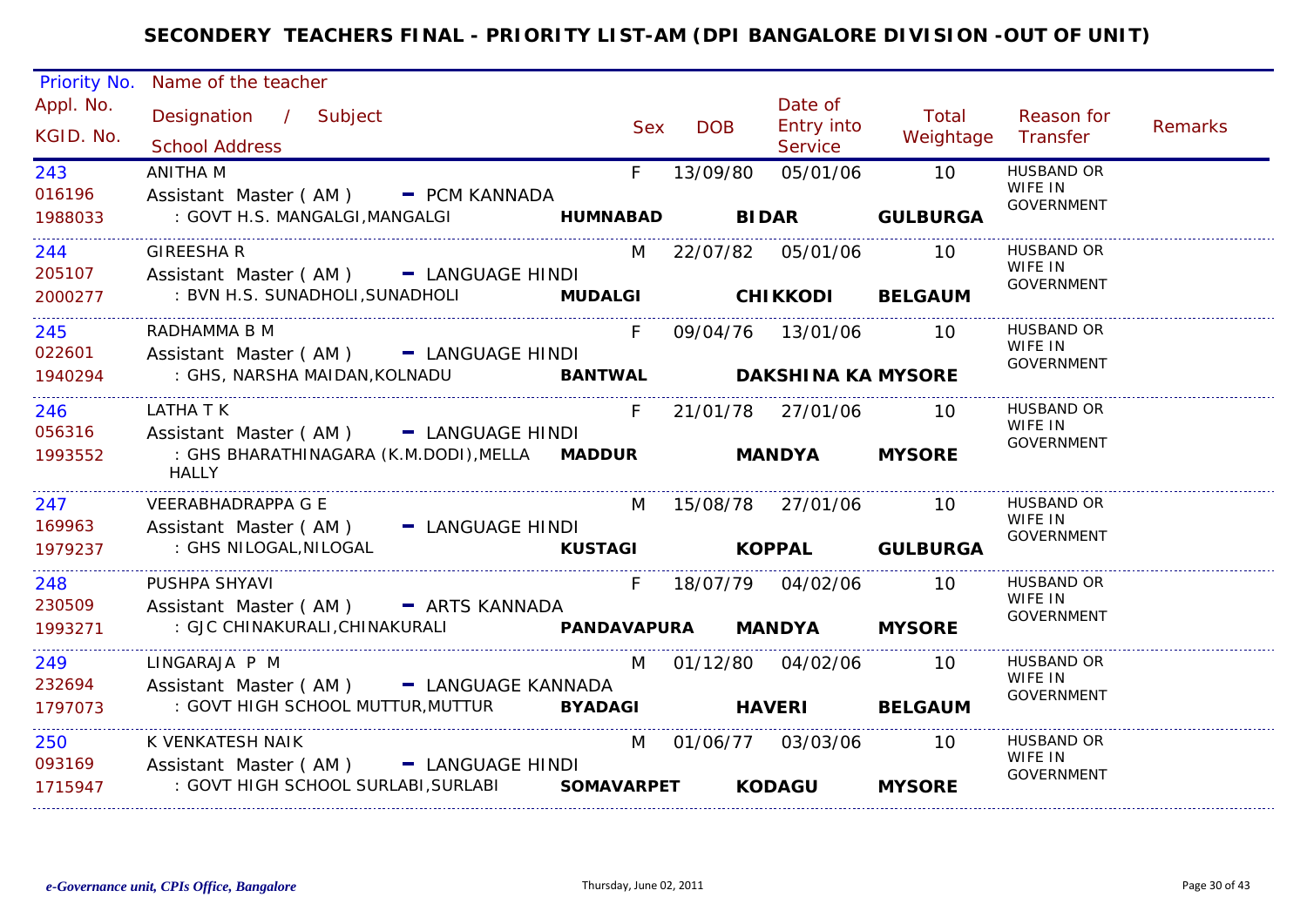| Priority No.                                 | Name of the teacher                                                                                                                   |                        |                 |                                                |                                                       |                                                   |                |
|----------------------------------------------|---------------------------------------------------------------------------------------------------------------------------------------|------------------------|-----------------|------------------------------------------------|-------------------------------------------------------|---------------------------------------------------|----------------|
| Appl. No.<br>KGID. No.                       | Designation / Subject<br><b>School Address</b>                                                                                        | <b>Sex</b>             | <b>DOB</b>      | Date of<br><b>Entry into</b><br><b>Service</b> | Total<br>Weightage                                    | Reason for<br>Transfer                            | <b>Remarks</b> |
| 251<br>121244<br>1794285                     | IRSHAD BEGUM K MAKANDAR<br>Assistant Master ( $AM$ ) $-$ PCM URDU<br>: GOVT URDU HIGH SCH HAVERI, HAVERI<br>WARD NO 11                | F<br><b>HAVERI</b>     | 22/07/74        | 19/04/02<br><b>HAVERI</b>                      | $\overline{Q}$<br><b>BELGAUM</b>                      | <b>HUSBAND OR</b><br>WIFE IN<br><b>GOVERNMENT</b> |                |
| 252<br>012350<br>1854094                     | NIRMALA R<br>Assistant Master ( $AM$ ) $=$ PCM KANNADA<br>: GOVT HIGH SCHOOL CHANDRABANDA, RAICHUR RAICHUR GULBURGA<br>CHANANDRABANDA | F.                     |                 | 02/07/78 24/06/02                              | 8                                                     | <b>HUSBAND OR</b><br>WIFE IN<br><b>GOVERNMENT</b> |                |
| 253<br>089635<br>2340698                     | NANDA PAIL<br>Assistant Master (AM) - PCM KANNADA<br>: GOVT HS SHINGATALUR, SHINGATALUR MUNDARAGI GADAG                               | F.                     |                 | 20/06/80 23/04/07                              | 8 <sup>8</sup><br><b>BELGAUM</b>                      | <b>HUSBAND OR</b><br>WIFE IN<br>GOVERNMENT        |                |
| 254<br>029639<br>2007336                     | DIVYA R JANGINAMATH<br>Assistant Master (AM) - PCM KANNADA<br>: GOVT HS KADAMPUR, KADAMPUR                                            |                        | MUNDARAGI GADAG | F 05/10/83 23/04/07 8                          | <b>BELGAUM</b>                                        | HUSBAND OR<br>WIFE IN<br>GOVERNMENT               |                |
| 255<br>085134<br>2006971                     | MAMATHA S N<br><b>TGT-SSA</b><br>- PCM-TGT<br>: GHPS BHAIRANAHATTI,BHAIRANA HATTI                                                     | $F =$                  |                 | 06/05/82 24/04/07<br>NARAGUND GADAG BELGAUM    | 8                                                     | <b>HUSBAND OR</b><br>WIFE IN<br><b>GOVERNMENT</b> |                |
| 256<br>170507<br>2054601                     | NOOTHANA K K<br>Assistant Master (AM) - ARTS KANNADA<br>: GHS BAPPUNJI, NUGGI                                                         |                        |                 | F 11/03/74 25/04/07<br>KOPPA CHIKKAMANG MYSORE | $\overline{\phantom{a}}$ 8                            | <b>HUSBAND OR</b><br>WIFE IN<br><b>GOVERNMENT</b> |                |
| 257<br>086933<br>2118991<br>________________ | <b>RENUKA C</b><br>Assistant Master (AM) - PCM KANNADA<br>: GOVT HIGH SCHOOL<br>RAJALABANDA, RAJALABANDA                              | <b>MANVI</b>           |                 | F 29/04/76 25/04/07                            | $\overline{\phantom{a}}$ 8<br><b>RAICHUR GULBURGA</b> | <b>HUSBAND OR</b><br>WIFE IN<br><b>GOVERNMENT</b> |                |
| 258<br>104114<br>2221779                     | LATHA C G<br><b>TGT-SSA</b><br>$-$ PCM-TGT<br>: GOVT HPS HOSAHALLI, HOSAHALLI                                                         | F<br><b>MUDDEBIHAL</b> |                 | 17/12/76 25/04/07<br><b>BIJAPUR</b>            | 8<br><b>BELGAUM</b>                                   | <b>HUSBAND OR</b><br>WIFE IN<br><b>GOVERNMENT</b> |                |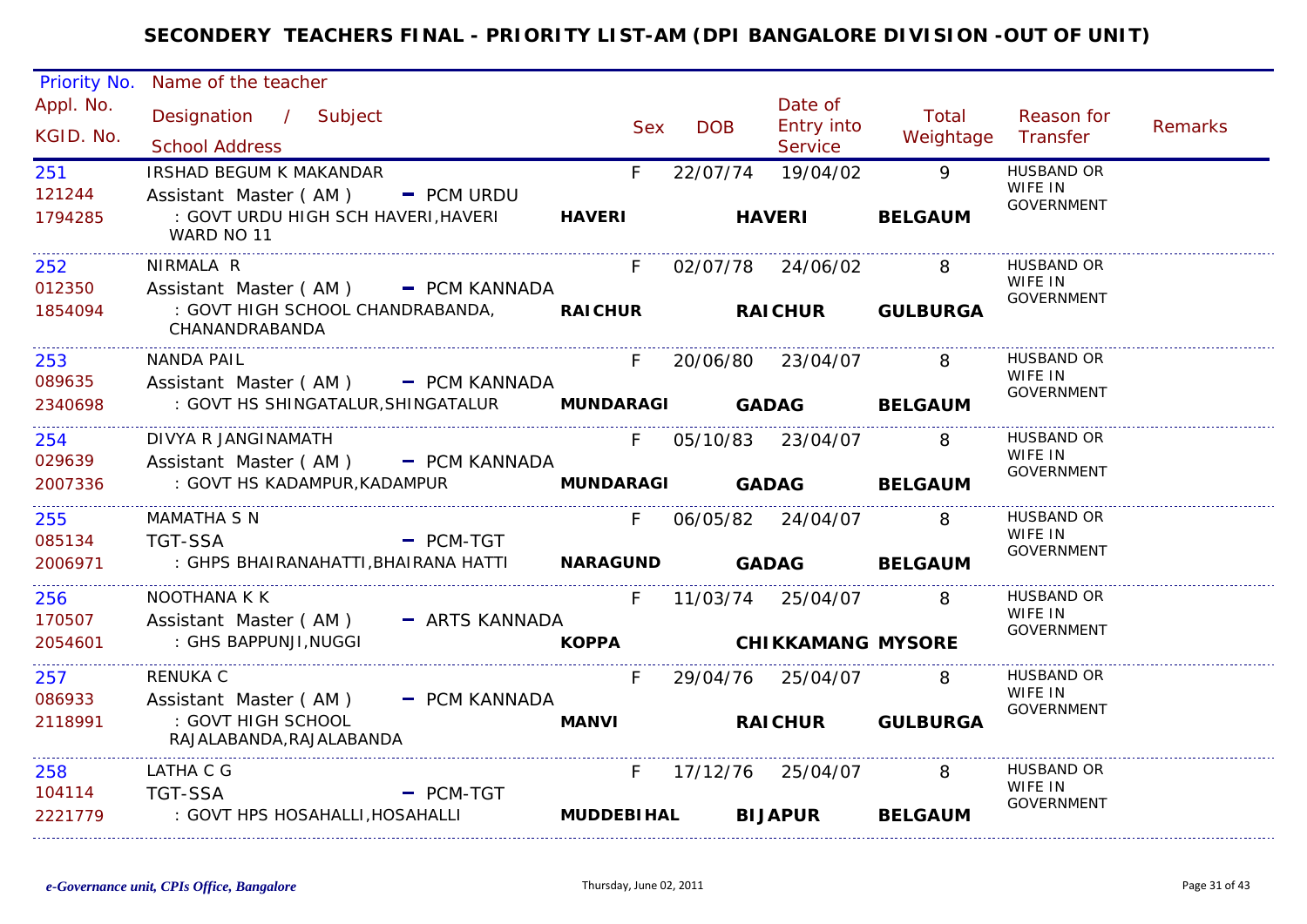| Priority No.      | Name of the teacher                                      |                       |            |                     |                            |                              |                |
|-------------------|----------------------------------------------------------|-----------------------|------------|---------------------|----------------------------|------------------------------|----------------|
| Appl. No.         | Designation / Subject                                    |                       |            | Date of             | Total                      | Reason for                   |                |
| KGID. No.         | <b>School Address</b>                                    | <b>Sex</b>            | <b>DOB</b> | <b>Entry into</b>   | Weightage                  | Transfer                     | <b>Remarks</b> |
| 259               | <b>SREEDEVI</b>                                          | $F_{\perp}$           | 15/01/81   | Service<br>26/04/07 | $\overline{\phantom{0}}$ 8 | <b>HUSBAND OR</b>            |                |
| 041409            | Assistant Master (AM) - PCM KANNADA                      |                       |            |                     |                            | WIFE IN                      |                |
| 2203037           | : GJC HALLYMYSORE, HALLYMYSORE                           | HOLENARASIPURA HASSAN |            |                     | <b>MYSORE</b>              | <b>GOVERNMENT</b>            |                |
|                   |                                                          |                       |            |                     |                            | <b>HUSBAND OR</b>            |                |
| 260<br>109305     | VANIGOWDA A B<br><b>TGT-SSA</b><br>$=$ PCM-TGT           | F.                    |            | 11/06/83  26/04/07  | 8                          | WIFE IN                      |                |
| 2273852           | : K.H.P.S., YARNAL                                       | HUKKERI CHIKKODI      |            |                     | <b>BELGAUM</b>             | <b>GOVERNMENT</b>            |                |
|                   |                                                          |                       |            |                     |                            |                              |                |
| 261               | LAVANYA M C                                              | F.                    |            | 16/12/83 26/04/07   | -8                         | HUSBAND OR<br>WIFE IN        |                |
| 048005<br>2273856 | TGT-SSA<br>$-$ PCM-TGT<br><b>Example 19 HUKKERI</b>      |                       |            |                     |                            | <b>GOVERNMENT</b>            |                |
|                   | : K.H.P.S.,BASTWAD                                       |                       |            |                     | <b>CHIKKODI BELGAUM</b>    |                              |                |
| 262               | THIPPAMMA AR                                             | F                     |            | 01/08/64 27/04/07 8 |                            | HUSBAND OR<br>WIFE IN        |                |
| 141505            | Assistant Master (AM) - PCM KANNADA                      |                       |            |                     |                            | <b>GOVERNMENT</b>            |                |
| 1982108           | : GHS J.R.COLLEGE,KANAKAGIRI                             |                       |            |                     | GANGAVATHI KOPPAL GULBURGA |                              |                |
| 263               | VENKATALAKSHMI                                           |                       |            | F 17/01/82 27/04/07 | 8                          | <b>HUSBAND OR</b>            |                |
| 038856            | Assistant Master ( $AM$ ) $-$ PCM KANNADA                |                       |            |                     |                            | WIFE IN<br><b>GOVERNMENT</b> |                |
| 2171377           | : GHS TALAKERI, TALAKERI                                 |                       |            |                     | YELBURGA KOPPAL GULBURGA   |                              |                |
| 264               | REVANASIDDAPPA SC                                        |                       |            | M 27/11/70 28/04/07 | 8                          | HUSBAND OR                   |                |
| 241365            | <b>TGT-SSA</b><br>$-$ PCM-TGT                            |                       |            |                     |                            | WIFE IN<br>GOVERNMENT        |                |
| 2251217           | : GLPS LINGAPUR, CHINNAMULAGUND HIREKERUR HAVERI BELGAUM |                       |            |                     |                            |                              |                |
| 265               | <b>KHAMER TAHSEEN</b>                                    | F.                    |            | 10/06/81 28/04/07 8 |                            | <b>HUSBAND OR</b>            |                |
| 042123            | <b>TGT-SSA</b><br>$-$ PCM-TGT                            |                       |            |                     |                            | WIFE IN<br>GOVERNMENT        |                |
| 2251358           | : GHPUS KODIYAL,KODIYAL<br>RANNEBENNUR HAVERI            |                       |            |                     | <b>BELGAUM</b>             |                              |                |
| 266               | ROOPA S                                                  | F                     |            | 22/07/82 28/04/07   | $\overline{\mathbf{8}}$    | HUSBAND OR                   |                |
| 026437            | Assistant Master (AM) - PCM KANNADA                      |                       |            |                     |                            | WIFE IN<br><b>GOVERNMENT</b> |                |
| 2153817           | : GJC HARADANAHALLI, HARADANAHALLI K.R.NAGARA MYSORE     |                       |            |                     | <b>MYSORE</b>              |                              |                |
| 267               | <b>BHARATHI K P</b>                                      | F.                    |            | 04/07/78 30/04/07   | -8                         | <b>HUSBAND OR</b>            |                |
| 109005            | Assistant Master (AM) - PCM KANNADA                      |                       |            |                     |                            | WIFE IN<br><b>GOVERNMENT</b> |                |
| 2152879           | : GHS, MAVINAHALLI, GHS, MAVINAHALLI <b>T.N.PURA</b>     |                       |            | <b>MYSORE</b>       | <b>MYSORE</b>              |                              |                |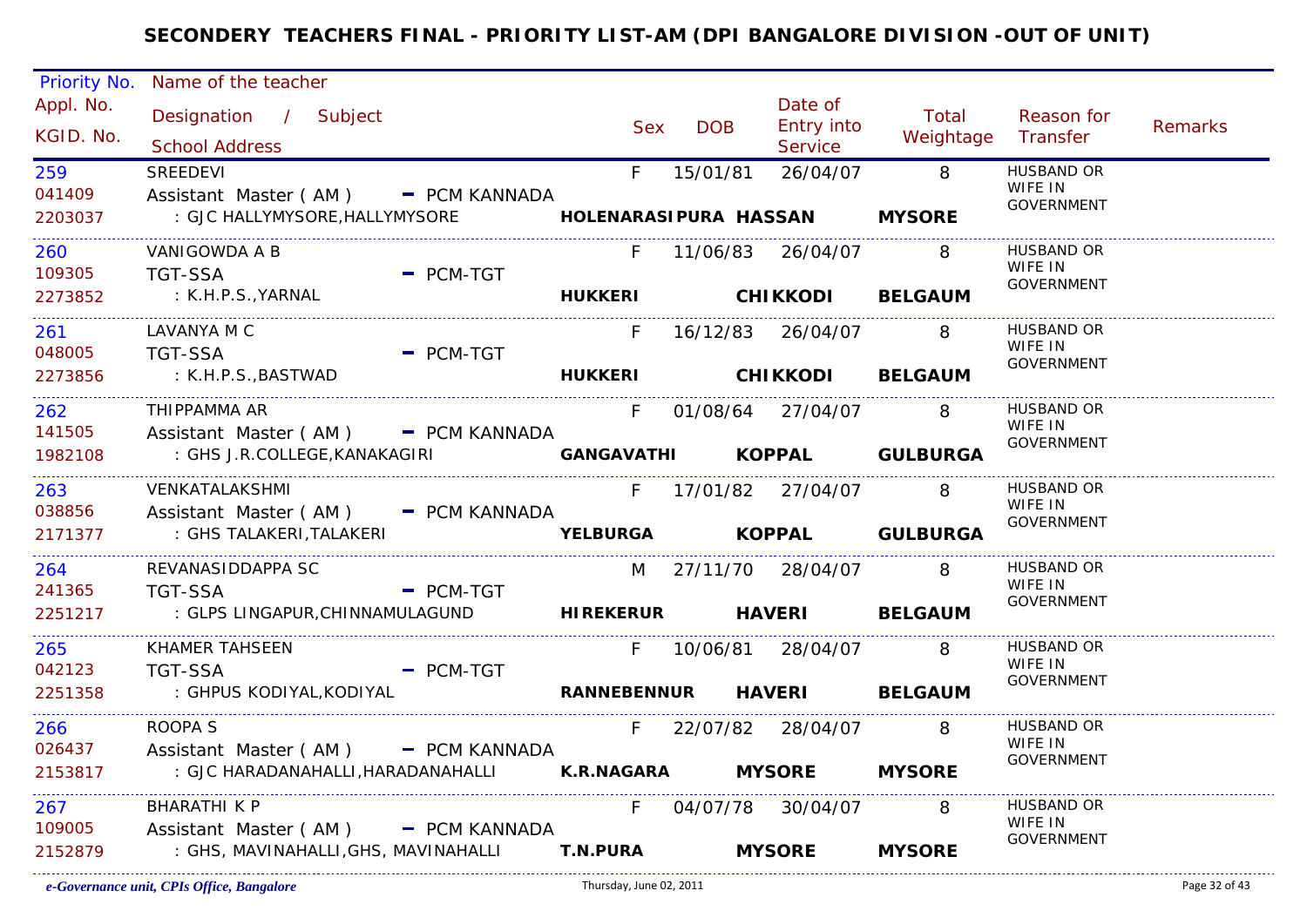| Priority No.           | Name of the teacher                            |  |                                                                                                       |   |            |                       |                                  |                         |                                                   |                |
|------------------------|------------------------------------------------|--|-------------------------------------------------------------------------------------------------------|---|------------|-----------------------|----------------------------------|-------------------------|---------------------------------------------------|----------------|
| Appl. No.<br>KGID. No. | Designation / Subject<br><b>School Address</b> |  |                                                                                                       |   | <b>Sex</b> | <b>DOB</b>            | Date of<br>Entry into<br>Service | Total<br>Weightage      | Reason for<br>Transfer                            | <b>Remarks</b> |
| 268<br>033419          | <b>SAVITHA Y</b><br>TGT-SSA                    |  | $-$ PCM-TGT                                                                                           | F |            | 08/11/78              | 02/05/07                         | 8 <sup>8</sup>          | <b>HUSBAND OR</b><br>WIFE IN<br><b>GOVERNMENT</b> |                |
| 2302895                |                                                |  |                                                                                                       |   |            |                       |                                  |                         |                                                   |                |
| 269<br>143974          | PARIMALA<br>TGT-SSA                            |  | $-$ PCM-TGT                                                                                           | F |            |                       |                                  | 8                       | <b>HUSBAND OR</b><br>WIFE IN                      |                |
| 2288613                | : GOVT HPS BATTARGA, BATTARGA                  |  |                                                                                                       |   |            |                       |                                  | ALAND GULBARGA GULBURGA | <b>GOVERNMENT</b>                                 |                |
| 270<br>039039          | <b>GOWRAMMA M M</b>                            |  | TGT-SSA - PCM-TGT                                                                                     | F |            | 05/04/81  03/05/07    |                                  | 8                       | HUSBAND OR<br>WIFE IN<br><b>GOVERNMENT</b>        |                |
| 2304640                |                                                |  |                                                                                                       |   |            |                       |                                  |                         |                                                   |                |
| 271<br>164300          | JAGADEESHA H G<br>TGT-SSA                      |  | $-$ PCM-TGT                                                                                           |   |            | M 03/06/71 04/05/07   |                                  | -8                      | HUSBAND OR<br>WIFE IN<br><b>GOVERNMENT</b>        |                |
| 2303880                |                                                |  | : GHPS GOLLARA HALLI, GOLLARA HALLI <b>HOSPET</b> BELLARY GULBURGA                                    |   |            |                       |                                  |                         |                                                   |                |
| 272                    | V M SUNITHA                                    |  |                                                                                                       | F |            |                       |                                  | 8                       | HUSBAND OR<br>WIFE IN                             |                |
| 030437<br>2303278      | <b>TGT-SSA</b><br><b>HALLI</b>                 |  | $=$ PCM-TGT<br>: GHPS PAPINAYAKANA HALLI,PAPINAYAKANA HOSPET                 BELLARY         GULBURGA |   |            |                       |                                  |                         | <b>GOVERNMENT</b>                                 |                |
| 273                    | <b>KAVITHA Y</b>                               |  |                                                                                                       |   |            | F 01/12/83 07/05/07 8 |                                  |                         | <b>HUSBAND OR</b><br>WIFE IN                      |                |
| 000458<br>2303426      |                                                |  | Assistant Master (AM) - PCM KANNADA                                                                   |   |            |                       |                                  |                         | <b>GOVERNMENT</b>                                 |                |
| 274                    | RAMESHA S R                                    |  |                                                                                                       |   |            | M 20/05/74 08/05/07 8 |                                  |                         | HUSBAND OR<br>WIFE IN                             |                |
| 101921<br>2302400      | <b>TGT-SSA</b>                                 |  | $-$ PCM-TGT                                                                                           |   |            |                       |                                  | BELLARY BANGALORE       | GOVERNMENT                                        |                |
| 275                    | <b>FATIMA A B</b>                              |  |                                                                                                       | F |            | 22/05/80 02/07/05 7.5 |                                  |                         | HUSBAND OR<br>WIFE IN                             |                |
| 226904<br>1796735      | <b>TGT-SSA</b>                                 |  | $=$ PCM-TGT<br>: GHPS CHIKKALINGADALLI,CHIKKALINGADALLI HAVERI                                        |   |            |                       | <b>HAVERI</b>                    | <b>BELGAUM</b>          | <b>GOVERNMENT</b>                                 |                |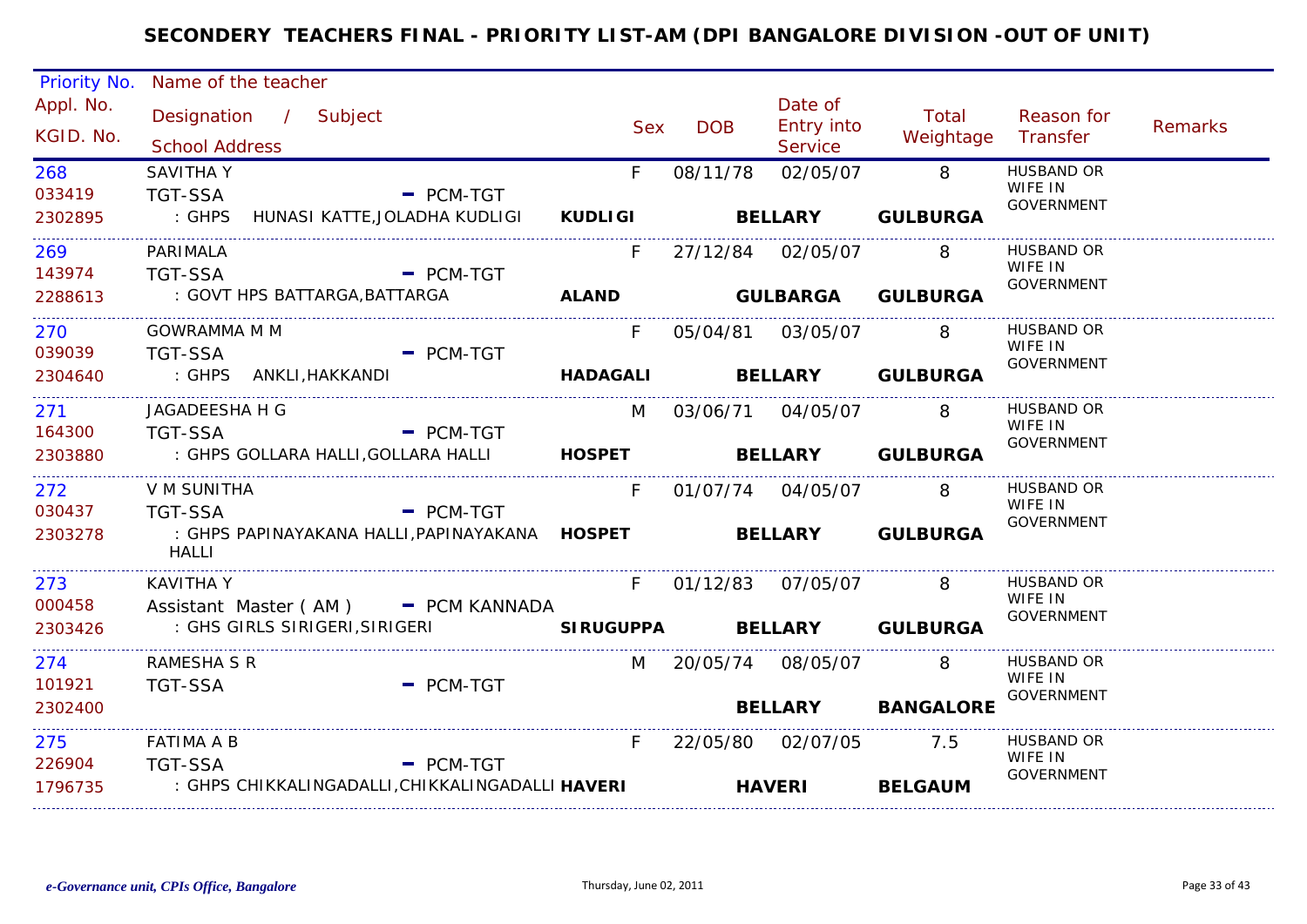| Priority No.           | Name of the teacher                                                                                                     |                                |                       |                                  |                    |                              |         |
|------------------------|-------------------------------------------------------------------------------------------------------------------------|--------------------------------|-----------------------|----------------------------------|--------------------|------------------------------|---------|
| Appl. No.<br>KGID. No. | Designation / Subject<br><b>School Address</b>                                                                          | <b>Sex</b>                     | <b>DOB</b>            | Date of<br>Entry into<br>Service | Total<br>Weightage | Reason for<br>Transfer       | Remarks |
| 276<br>127727          | <b>BHAGYAMMA J</b><br>Assistant Master (AM) - LANGUAGE HINDI                                                            | F.                             | 11/03/80              | 12/01/06                         | 7.5                | <b>HUSBAND OR</b><br>WIFE IN |         |
| 1671518                | : GOVT. PU COLL RAYNAL, RAYNAL                                                                                          | <b>Example 19 HUBLI</b>        | <b>DHARWAD</b>        |                                  | <b>BELGAUM</b>     | <b>GOVERNMENT</b>            |         |
| 277<br>091974          | POORNIMA DAMODAR<br>Assistant Master (AM) - LANGUAGE HINDI                                                              | F                              | 15/11/81  09/01/04    |                                  | $\overline{7}$     | HUSBAND OR<br>WIFE IN        |         |
| 1796756                | : GOVT SJJM COMPOSITE JUN COLL<br>BYD, BYADAGI WARD 15                                                                  | <b>EXAMPLE STATE BY ADAGE</b>  |                       | <b>HAVERI</b>                    | <b>BELGAUM</b>     | <b>GOVERNMENT</b>            |         |
| 278<br>086708          | <b>SURESH M</b><br>TGT-SSA                                                                                              | $=$ PCM-TGT                    | M 20/07/77 13/02/04 7 |                                  |                    | <b>HUSBAND OR</b><br>WIFE IN |         |
| 1939123                | : GMUPS, BELTHANGADY, WARD NO-3                                                                                         | BELTHANGADY DAKSHINA KA MYSORE |                       |                                  |                    | <b>GOVERNMENT</b>            |         |
| 279<br>006701          | SUNEETHA D<br>Assistant Master (AM) - LANGUAGE HINDI                                                                    | $F =$                          | 05/08/80 08/01/04 6   |                                  |                    | <b>HUSBAND OR</b><br>WIFE IN |         |
| 1922655                | : GHS, DUGGALADKA,WARD NO-2                                                                                             | SULLIA DAKSHINA KA MYSORE      |                       |                                  |                    | GOVERNMENT                   |         |
| 280                    | GEETHA H N                                                                                                              | F                              | 20/05/77 28/04/07     |                                  | 6                  | HUSBAND OR<br>WIFE IN        |         |
| 082332<br>1797696      | <b>TGT-SSA</b><br>$\blacksquare$ PCM-TGT                                                                                |                                |                       |                                  |                    | GOVERNMENT                   |         |
| 281                    | DIVAKARA L C                                                                                                            |                                | M 17/07/78 25/05/07   |                                  | 6                  | HUSBAND OR<br>WIFE IN        |         |
| 082519<br>2252178      | <b>TGT-SSA</b><br>- PCM-TGT<br>: GHPS BULLAPUR, BULLAPUR                         HIREKERUR         HAVERI       BELGAUM |                                |                       |                                  |                    | <b>GOVERNMENT</b>            |         |
| 282                    | NAHIDA AKHTER                                                                                                           |                                | F 10/02/67 31/05/07   |                                  | 6                  | <b>HUSBAND OR</b><br>WIFE IN |         |
| 021586<br>2251091      | $-$ PCM-TGT<br>TGT-SSA                                                                                                  |                                |                       |                                  | <b>BELGAUM</b>     | GOVERNMENT                   |         |
| 283<br>129423          | MUNEERA KHANUM                                                                                                          |                                | F 11/05/65 04/06/07   |                                  | $6\overline{6}$    | HUSBAND OR<br>WIFE IN        |         |
| 1799495                | Assistant Master (AM) - PCM URDU<br>: GOVT URDU HIGH SCHOOL KOD,KOD                                                     | <b>HIREKERUR</b>               |                       | <b>HAVERI</b>                    | <b>BELGAUM</b>     | <b>GOVERNMENT</b>            |         |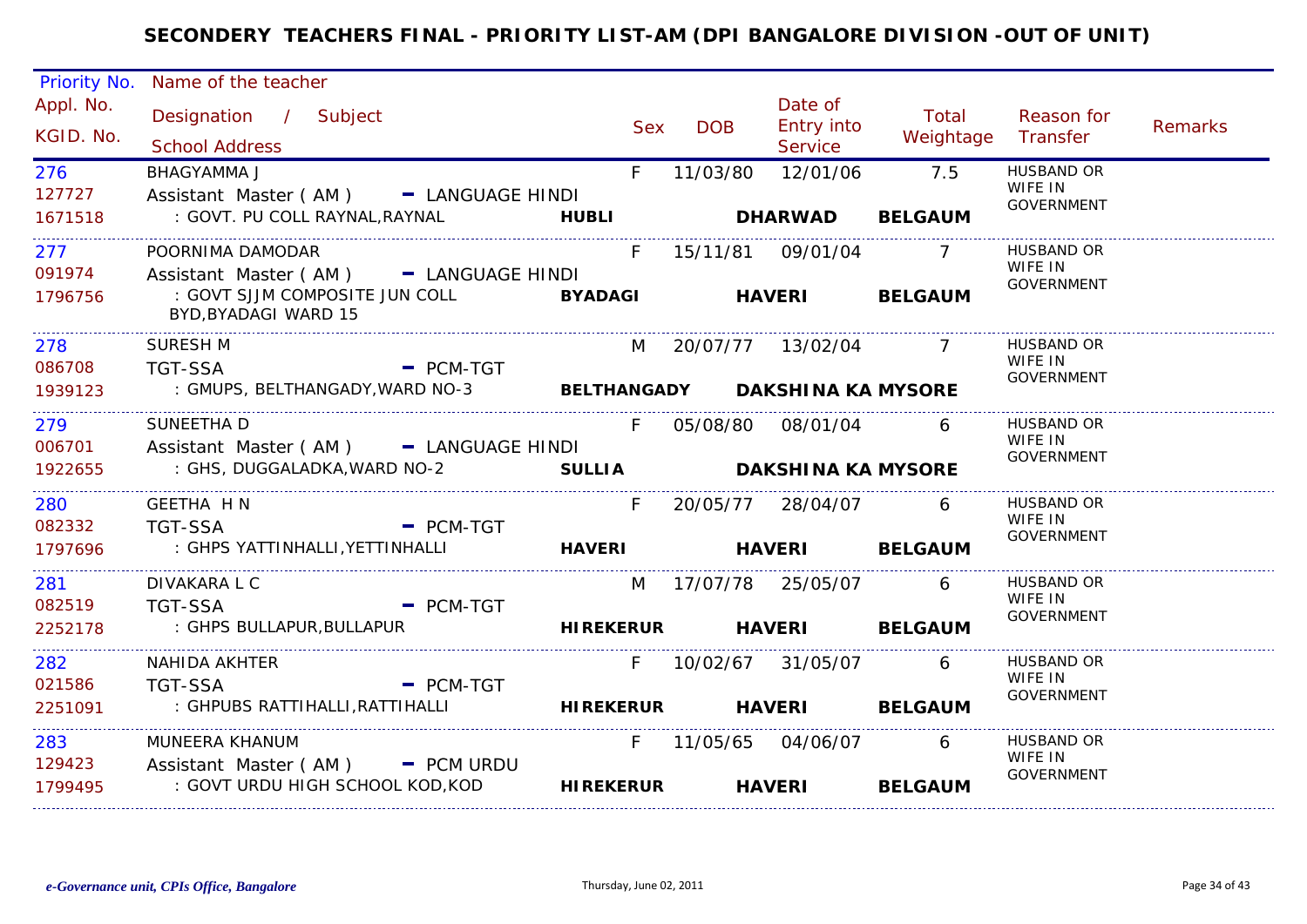| Priority No. | Name of the teacher                                            |                             |            |                                |                |                              |                |
|--------------|----------------------------------------------------------------|-----------------------------|------------|--------------------------------|----------------|------------------------------|----------------|
| Appl. No.    | Designation / Subject                                          |                             |            | Date of                        | Total          | Reason for                   |                |
| KGID. No.    | <b>School Address</b>                                          | <b>Sex</b>                  | <b>DOB</b> | <b>Entry into</b><br>Service   | Weightage      | Transfer                     | <b>Remarks</b> |
| 284          | <b>KUMARA B K</b>                                              | M                           | 03/06/80   |                                | 08/06/07 6     | <b>HUSBAND OR</b>            |                |
| 122410       | <b>TGT-SSA</b>                                                 | $-$ PCM-TGT                 |            |                                |                | WIFE IN<br><b>GOVERNMENT</b> |                |
| 2273870      | : K.H.P.S. MATTIKOPP,MATTIKOPP                                 |                             |            | BAILHONGAL BELGAUM             | <b>BELGAUM</b> |                              |                |
| 285          | SHIVAPRASAD P G                                                |                             |            | M 06/05/82 12/06/07            | 6              | <b>HUSBAND OR</b>            |                |
| 058114       | <b>TGT-SSA</b>                                                 | $=$ PCM-TGT                 |            |                                |                | WIFE IN<br><b>GOVERNMENT</b> |                |
| 2280753      | : GOVT HPS YAKAPUR, YAKAPUR                                    | CHINCHOLI GULBARGA GULBURGA |            |                                |                |                              |                |
| 286          | <b>SURESH B</b>                                                |                             |            | M 04/03/81 13/06/07            | 6              | HUSBAND OR<br>WIFE IN        |                |
| 148217       | <b>TGT-SSA</b>                                                 | $-$ PCM-TGT                 |            |                                |                | <b>GOVERNMENT</b>            |                |
| 2340670      |                                                                |                             |            |                                |                |                              |                |
| 287          | <b>GANESH K N</b>                                              |                             |            | M 08/04/83 13/06/07            | 6              | HUSBAND OR                   |                |
| 028405       | <b>TGT-SSA</b>                                                 | $=$ PCM-TGT                 |            |                                |                | WIFE IN<br><b>GOVERNMENT</b> |                |
| 2254726      | : GHPS CHAVADAL, CHAVADAL                                      |                             |            | SAVANUR HAVERI BELGAUM         |                |                              |                |
| 288          | ANITHA BJ                                                      |                             |            | F 28/06/83 14/06/07            | 6              | HUSBAND OR                   |                |
| 008799       | Assistant Master (AM) - PCM KANNADA                            |                             |            |                                |                | WIFE IN<br><b>GOVERNMENT</b> |                |
| 2097051      | : GHS LAXMISAGARA,LAXMISAGARA                                  | PANDAVAPURA MANDYA MYSORE   |            |                                |                |                              |                |
| 289          | PRAKASH N                                                      |                             |            | M 01/06/71 15/06/07            | 6              | <b>HUSBAND OR</b><br>WIFE IN |                |
| 133395       | <b>TGT-SSA</b>                                                 | $-$ PCM-TGT                 |            |                                |                | <b>GOVERNMENT</b>            |                |
| 2280922      | : GOVT HPS CHINNAKAR, CHINNAKAR <b>YADGIR</b> YADGIRI GULBURGA |                             |            |                                |                |                              |                |
| 290          | AMARANATH M                                                    |                             |            | M 05/05/78 18/06/07 6          |                | <b>HUSBAND OR</b><br>WIFE IN |                |
| 126487       | <b>TGT-SSA</b>                                                 | $-$ PCM-TGT                 |            |                                |                | <b>GOVERNMENT</b>            |                |
| 2115656      | : GHPS DIDDAGI,DIDDAGI                                         | SINDHANUR RAICHUR GULBURGA  |            |                                |                |                              |                |
| 291          | <b>GANGAMMA H</b>                                              | $F =$                       |            | 07/06/76 19/06/07 6            |                | HUSBAND OR                   |                |
| 140936       | Assistant Master (AM) - LANGUAGE HINDI                         |                             |            |                                |                | WIFE IN<br><b>GOVERNMENT</b> |                |
| 2290398      | : GPUC, GERUKATTE,KALIA                                        |                             |            | BELTHANGADY DAKSHINA KA MYSORE |                |                              |                |
| 292          | HANUMANTHAPPA T                                                |                             |            | M 11/06/73 20/06/07            | 6              | HUSBAND OR<br>WIFE IN        |                |
| 001197       | <b>TGT-SSA</b>                                                 | $=$ PCM-TGT                 |            |                                |                | GOVERNMENT                   |                |
| 2167316      | : GOVT KBHPS RAMATHAL,RAMATAL                                  | <b>HUNAGUND BAGALKOT</b>    |            |                                | <b>BELGAUM</b> |                              |                |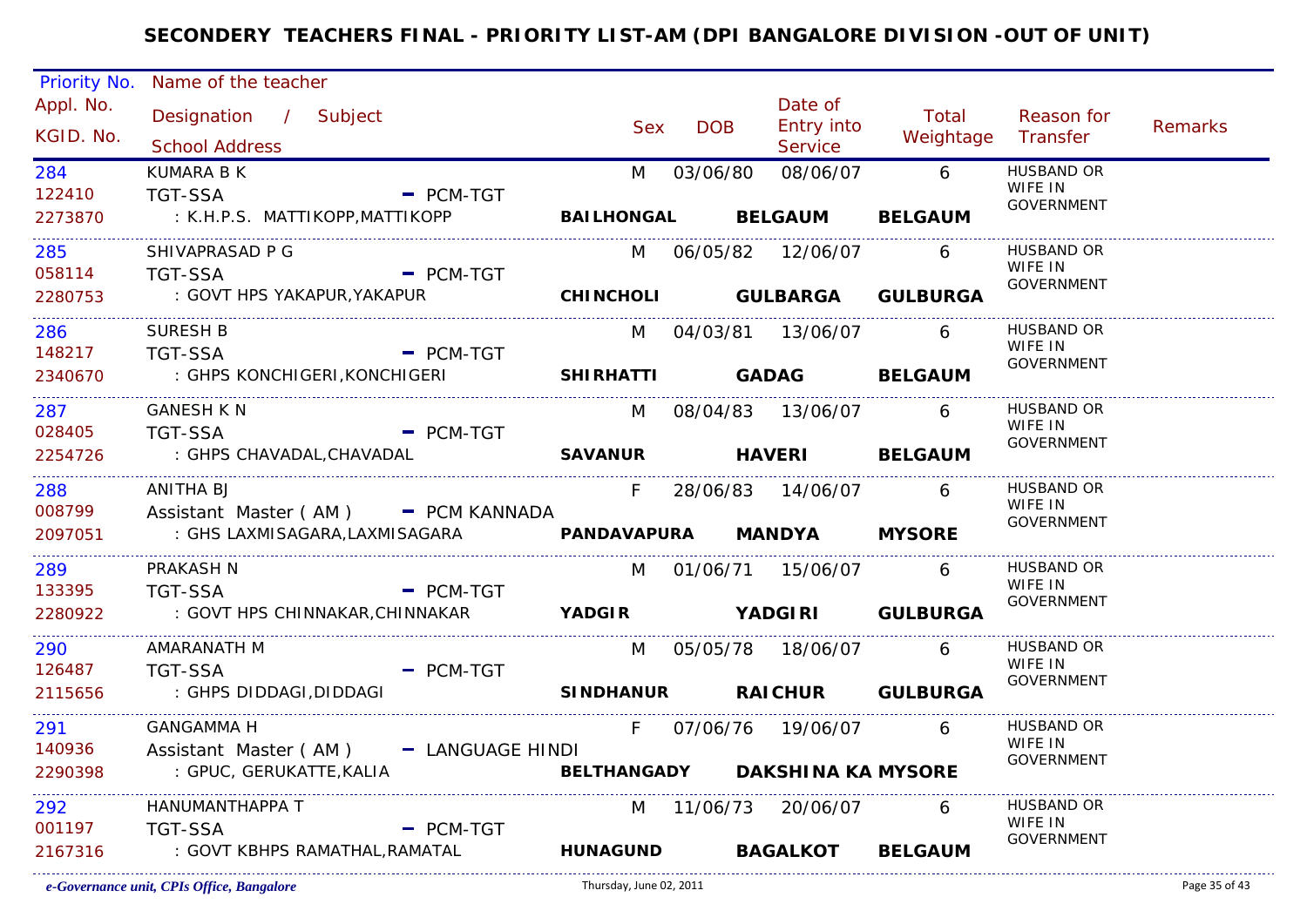| Priority No.                 | Name of the teacher                                |                |            |                               |                    |                              |                |
|------------------------------|----------------------------------------------------|----------------|------------|-------------------------------|--------------------|------------------------------|----------------|
| Appl. No.                    | Designation / Subject                              |                |            | Date of                       | Total              | Reason for                   |                |
| KGID. No.                    |                                                    | <b>Sex</b>     | <b>DOB</b> | Entry into                    | Weightage Transfer |                              | <b>Remarks</b> |
|                              | <b>School Address</b>                              |                |            | Service                       |                    |                              |                |
| 293                          | VENKATARAVANAPPA T                                 |                | M 22/07/67 | 21/06/07 6                    |                    | <b>HUSBAND OR</b><br>WIFE IN |                |
| 196886                       | <b>TGT-SSA</b><br>$-$ PCM-TGT                      |                |            |                               |                    | <b>GOVERNMENT</b>            |                |
| 2066702                      | : GHPS BHYRAPURA, BHYRAPURA                        |                |            | SIRUGUPPA BELLARY GULBURGA    |                    |                              |                |
| 294                          | SREEHARSHA S                                       |                |            | M 06/05/77 21/06/07           | 6                  | <b>HUSBAND OR</b>            |                |
| 071955                       | <b>TGT-SSA</b><br>$=$ PCM-TGT                      |                |            |                               |                    | WIFE IN<br>GOVERNMENT        |                |
| 2006636<br>_________________ | : GHPS VARAVI,VARAVI                               |                |            | SHIRHATTI GADAG BELGAUM       |                    |                              |                |
| 295                          | RAMESHA L                                          |                |            | M 08/07/77 22/06/07           | 6                  | HUSBAND OR                   |                |
| 148064                       | <b>TGT-SSA</b><br>$-$ PCM-TGT                      |                |            |                               |                    | WIFE IN<br><b>GOVERNMENT</b> |                |
| 2006303                      | : GHPS KAKKUR,KAKKUR                               |                |            | MUNDARAGI GADAG BELGAUM       |                    |                              |                |
| 296                          | MANJUNATHA N                                       |                |            | M 05/07/76 23/06/07 6         |                    | HUSBAND OR                   |                |
| 202623                       | TGT-SSA<br>- PCM-TGT                               |                |            |                               |                    | WIFE IN<br><b>GOVERNMENT</b> |                |
| 2281590                      | : GOVT HPS SANNATTI, SONNATI                       |                |            | CHITTAPUR GULBARGA GULBURGA   |                    |                              |                |
| 297 — 297                    | SRINIVASA C                                        |                |            | M 01/06/77 25/06/07           | 6                  | <b>HUSBAND OR</b>            |                |
| 023342                       | <b>TGT-SSA</b><br>$=$ PCM-TGT                      |                |            |                               |                    | WIFE IN<br><b>GOVERNMENT</b> |                |
| 2303387                      | : GHPS THOLA MAMIDI,THOLA MAMIDI                   |                |            | BELLARY EAST BELLARY GULBURGA |                    |                              |                |
| 298                          | SREENIVASA K R                                     |                |            | M 20/04/72 26/06/07           | 6                  | <b>HUSBAND OR</b>            |                |
| 095250                       | <b>TGT-SSA</b><br>$=$ PCM-TGT                      |                |            |                               |                    | WIFE IN<br>GOVERNMENT        |                |
| 2006502                      | : GHPS HIREMANNUR, HIREMANNUR                      | <b>RON</b>     |            | GADAG BELGAUM                 |                    |                              |                |
| 299 —                        | RAVI KUMAR H R                                     | M              |            | 13/04/78 27/06/07 6           |                    | HUSBAND OR<br>WIFE IN        |                |
| 170481                       | <b>TGT-SSA</b><br>$\overline{\phantom{a}}$ PCM-TGT |                |            |                               |                    | <b>GOVERNMENT</b>            |                |
| 2306073                      | : GHPS BELLI KATTE, BELLI KATTE                    |                |            | <b>KUDLIGI BELLARY</b>        | <b>GULBURGA</b>    |                              |                |
| 300                          | SMT MANJULA SHET                                   | F              |            | 10/10/76 29/06/07             | $\sim$ 6           | HUSBAND OR                   |                |
| 138692                       | Assistant Master (AM) - PCM KANNADA                |                |            |                               |                    | WIFE IN<br><b>GOVERNMENT</b> |                |
| 2370105                      | : GHS MANNIKERI,MANNIKERI                          |                |            | BILAGI BAGALKOT BELGAUM       |                    |                              |                |
| 301                          | JAGADEVI                                           | $F =$          |            | 28/07/78 02/07/07             | 6                  | HUSBAND OR                   |                |
| 175408                       | Assistant Master (AM) - CBZ KANNADA                |                |            |                               |                    | WIFE IN<br><b>GOVERNMENT</b> |                |
| 2142680                      | : GHS KOLAKUR,KOLAKUR                              | <b>JEWARGI</b> |            | <b>GULBARGA GULBURGA</b>      |                    |                              |                |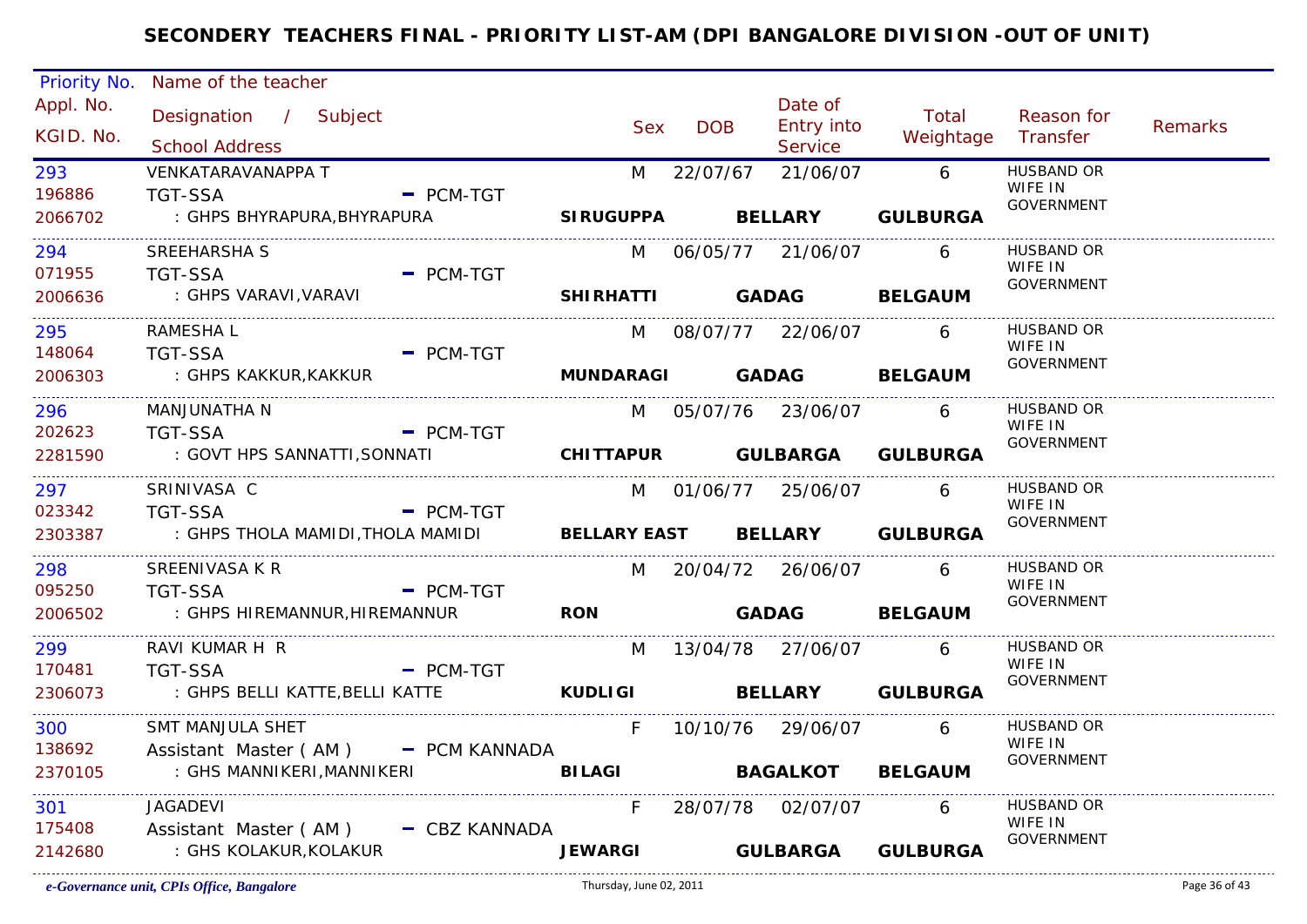| Priority No. | Name of the teacher                         |              |            |            |                       |                         |                              |                |
|--------------|---------------------------------------------|--------------|------------|------------|-----------------------|-------------------------|------------------------------|----------------|
| Appl. No.    | Designation / Subject                       |              |            |            | Date of               | Total                   | Reason for                   |                |
| KGID. No.    |                                             |              | <b>Sex</b> | <b>DOB</b> | <b>Entry into</b>     | Weightage Transfer      |                              | <b>Remarks</b> |
|              | <b>School Address</b>                       |              |            |            | Service               |                         |                              |                |
| 302          | <b>LALITHA C B</b>                          |              | F.         | 11/02/81   | 02/07/07 6            |                         | <b>HUSBAND OR</b><br>WIFE IN |                |
| 093332       | Assistant Master (AM) - ARTS KANNADA        |              |            |            |                       |                         | <b>GOVERNMENT</b>            |                |
| 2204619      | : GHS CHIKKAKANAGALU, CHIKKAKANAGALU ALUR   |              |            |            | <b>HASSAN</b>         | <b>MYSORE</b>           |                              |                |
| 303          | JASEELA AZMI                                |              | F          |            |                       | 6                       | <b>HUSBAND OR</b>            |                |
| 226741       | Assistant Master (AM) - CBZ KANNADA         |              |            |            |                       |                         | WIFE IN<br><b>GOVERNMENT</b> |                |
| 2154706      |                                             |              |            |            |                       |                         |                              |                |
| 304          | BASAVARAJ SAJJAN S                          |              |            |            | M 07/09/75 03/07/07   | 6                       | HUSBAND OR                   |                |
| 241196       | <b>TGT-SSA</b><br>- PCM-TGT                 |              |            |            |                       |                         | WIFE IN<br><b>GOVERNMENT</b> |                |
| 2143977      | : GOVT HPS YADALPUR, YEDLAPUR               |              |            |            |                       | YADGIR YADGIRI GULBURGA |                              |                |
| 305          | DAYANANDA T N                               |              |            |            | M 01/06/72 05/07/07   | 6                       | HUSBAND OR                   |                |
| 223567       | $=$ PCM-TGT<br><b>TGT-SSA</b>               |              |            |            |                       |                         | WIFE IN<br><b>GOVERNMENT</b> |                |
| 2340074      | : GHPS BENAKANAKOPPA,BENAKANAKOPPA          |              |            |            |                       | NARAGUND GADAG BELGAUM  |                              |                |
| 306          | <b>VIJAYAKUMARS</b>                         |              |            |            | M 09/10/70 06/07/07   | 6                       | HUSBAND OR                   |                |
| 162394       | <b>TGT-SSA</b><br>$-$ PCM-TGT               |              |            |            |                       |                         | WIFE IN<br><b>GOVERNMENT</b> |                |
| 2224528      | : GOVT HPS NANDARAL,NANDRAL                 | <b>INDI</b>  |            |            |                       | <b>BIJAPUR BELGAUM</b>  |                              |                |
| 307          | T R MAHADEVAIAH                             |              |            |            | M 01/05/74 06/07/07   | 6                       | HUSBAND OR                   |                |
| 246683       | Assistant Master (AM) - PCM KANNADA         |              |            |            |                       |                         | WIFE IN<br>GOVERNMENT        |                |
| 2400444      | : G H S BAPELI CROSS, BAPELI                | <b>JOIDA</b> |            |            |                       | <b>SIRSI BELGAUM</b>    |                              |                |
| 308          | NAGARAJ V                                   |              | M          |            |                       | 6                       | <b>HUSBAND OR</b>            |                |
| 235547       | <b>TGT-SSA</b><br><b>Example 19 PCM-TGT</b> |              |            |            |                       |                         | WIFE IN<br><b>GOVERNMENT</b> |                |
| 2004691      | : GHPS CHIKKAMANNUR, CHIKKMANNUR            | <b>RON</b>   |            |            | <b>GADAG</b>          | <b>BELGAUM</b>          |                              |                |
| 309          | <b>MANOHARA S</b>                           |              |            |            | M 01/06/81 07/07/07   | 6                       | HUSBAND OR                   |                |
| 147635       | <b>TGT-SSA</b><br>$-$ PCM-TGT               |              |            |            |                       |                         | WIFE IN<br><b>GOVERNMENT</b> |                |
| 2007470      | : GHPS BENNIHALLI, BENNIHALLI               |              |            |            |                       | MUNDARAGI GADAG BELGAUM |                              |                |
| 310          | PANNANGADHARA N                             |              |            |            | M 21/06/67 10/07/07 6 |                         | HUSBAND OR                   |                |
| 141087       | <b>TGT-SSA</b><br>$-$ PCM-TGT               |              |            |            |                       |                         | WIFE IN<br><b>GOVERNMENT</b> |                |
| 2004279      | : GHPS HONNIGANUR, HONNIGANUR               | <b>RON</b>   |            |            | <b>GADAG</b>          | <b>BELGAUM</b>          |                              |                |
|              |                                             |              |            |            |                       |                         |                              |                |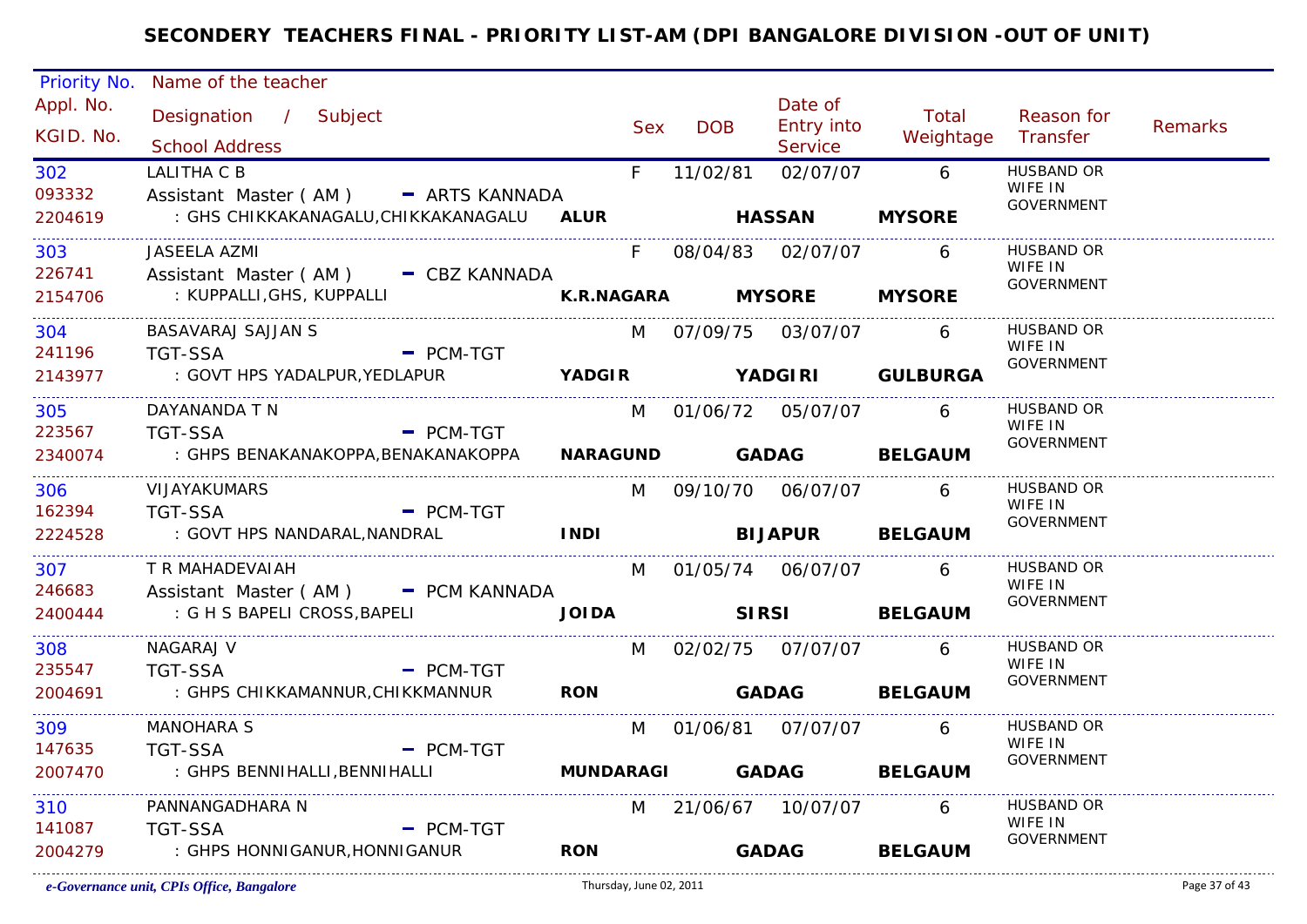| Priority No. | Name of the teacher                      |             |                          |               |                       |                              |                              |         |
|--------------|------------------------------------------|-------------|--------------------------|---------------|-----------------------|------------------------------|------------------------------|---------|
| Appl. No.    | Designation / Subject                    |             |                          |               | Date of               | Total                        | Reason for                   |         |
| KGID. No.    | <b>School Address</b>                    |             | <b>Sex</b>               | <b>DOB</b>    | Entry into<br>Service | Weightage Transfer           |                              | Remarks |
| 311          | SHIVAKUMARA G B                          |             | M                        | 19/02/73      | 10/07/07              | $6\overline{6}$              | <b>HUSBAND OR</b>            |         |
| 122523       | <b>TGT-SSA</b>                           | $-$ PCM-TGT |                          |               |                       |                              | WIFE IN                      |         |
| 2052681      | : HPS B HULIKATTI,B HULIKATTI            |             | KALGHATAGI DHARWAD       |               |                       | <b>BELGAUM</b>               | <b>GOVERNMENT</b>            |         |
| 312          | ASHA RANI G C                            |             | F.                       |               | 19/10/78  11/07/07    | 6                            | <b>HUSBAND OR</b>            |         |
| 126491       | <b>TGT-SSA</b>                           | $=$ PCM-TGT |                          |               |                       |                              | WIFE IN<br><b>GOVERNMENT</b> |         |
| 2224066      | : GOVT HPS GUDADINNI, GUDADINNI          |             |                          |               | MUDDEBIHAL BIJAPUR    | <b>BELGAUM</b>               |                              |         |
| 313          | SIDDAIAH D E                             |             |                          |               | M 05/06/75 12/07/07   | 6                            | <b>HUSBAND OR</b>            |         |
| 144880       | <b>TGT-SSA</b><br>$\blacksquare$ PCM-TGT |             |                          |               |                       |                              | WIFE IN<br><b>GOVERNMENT</b> |         |
| 2168866      | : GOVT HPS NARASAPUR,NARASAPUR           |             | BADAMI BAGALKOT BELGAUM  |               |                       |                              |                              |         |
| 314          | RAMACHANDRE GOWDA C V                    |             |                          |               | M 05/06/79 12/07/07   | 6                            | HUSBAND OR                   |         |
| 018880       | <b>TGT-SSA</b>                           | $-$ PCM-TGT |                          |               |                       |                              | WIFE IN<br><b>GOVERNMENT</b> |         |
| 2051420      | : LPS DUPENATTI, DUPENATTI               |             | <b>DHARWAD</b>           |               | DHARWAD BELGAUM       |                              |                              |         |
| 315          | HEMARAJU M                               |             |                          |               | M 15/03/73 13/07/07   | 6                            | <b>HUSBAND OR</b>            |         |
| 129316       | <b>TGT-SSA</b>                           | $-$ PCM-TGT |                          |               |                       |                              | WIFE IN<br><b>GOVERNMENT</b> |         |
| 2311685      | : HPS CHIKKAGUNJAL, CHIKKAGUNJAL         |             | KUNDAGOL DHARWAD BELGAUM |               |                       |                              |                              |         |
| 316          | <b>UMESHA M</b>                          |             |                          |               | M 25/02/75 17/07/07   | 6                            | HUSBAND OR<br>WIFE IN        |         |
| 225045       | <b>TGT-SSA</b>                           | $-$ PCM-TGT |                          |               |                       |                              | GOVERNMENT                   |         |
| 2006424      | : GHPS KURLAGERI, KURLAGERI              |             | NARAGUND GADAG BELGAUM   |               |                       |                              |                              |         |
| 317          | MADHUNANDAN D                            |             | M                        |               | 07/07/79 19/07/07     | 6                            | HUSBAND OR<br>WIFE IN        |         |
| 144080       | <b>TGT-SSA</b><br>- PCM-TGT              |             |                          |               |                       |                              | GOVERNMENT                   |         |
| 2253071      | : GHPS TANDUR,TANDUR                     |             | <b>SAVANUR</b>           | <b>HAVERI</b> |                       | <b>BELGAUM</b>               |                              |         |
| 318          | <b>B C RANGASWAMY</b>                    |             | M                        |               | 01/06/73 20/07/07     | 6                            | HUSBAND OR<br>WIFE IN        |         |
| 163385       | <b>TGT-SSA</b>                           | $=$ PCM-TGT |                          |               |                       |                              | <b>GOVERNMENT</b>            |         |
| 2293000      |                                          |             |                          |               |                       | <b>DAKSHINA KA BANGALORE</b> |                              |         |
| 319          | MALA SHIVALINGAYYA MATHAPATI             |             | F.                       |               | 10/05/75 25/07/07     | 6                            | HUSBAND OR<br>WIFE IN        |         |
| 122731       | <b>TGT-SSA</b>                           | $=$ PCM-TGT |                          |               |                       |                              | <b>GOVERNMENT</b>            |         |
| 2222706      | : GOVT KBHPS ABBIHAL, ABBIHAL            |             | <b>MUDDEBIHAL</b>        |               | <b>BIJAPUR</b>        | <b>BELGAUM</b>               |                              |         |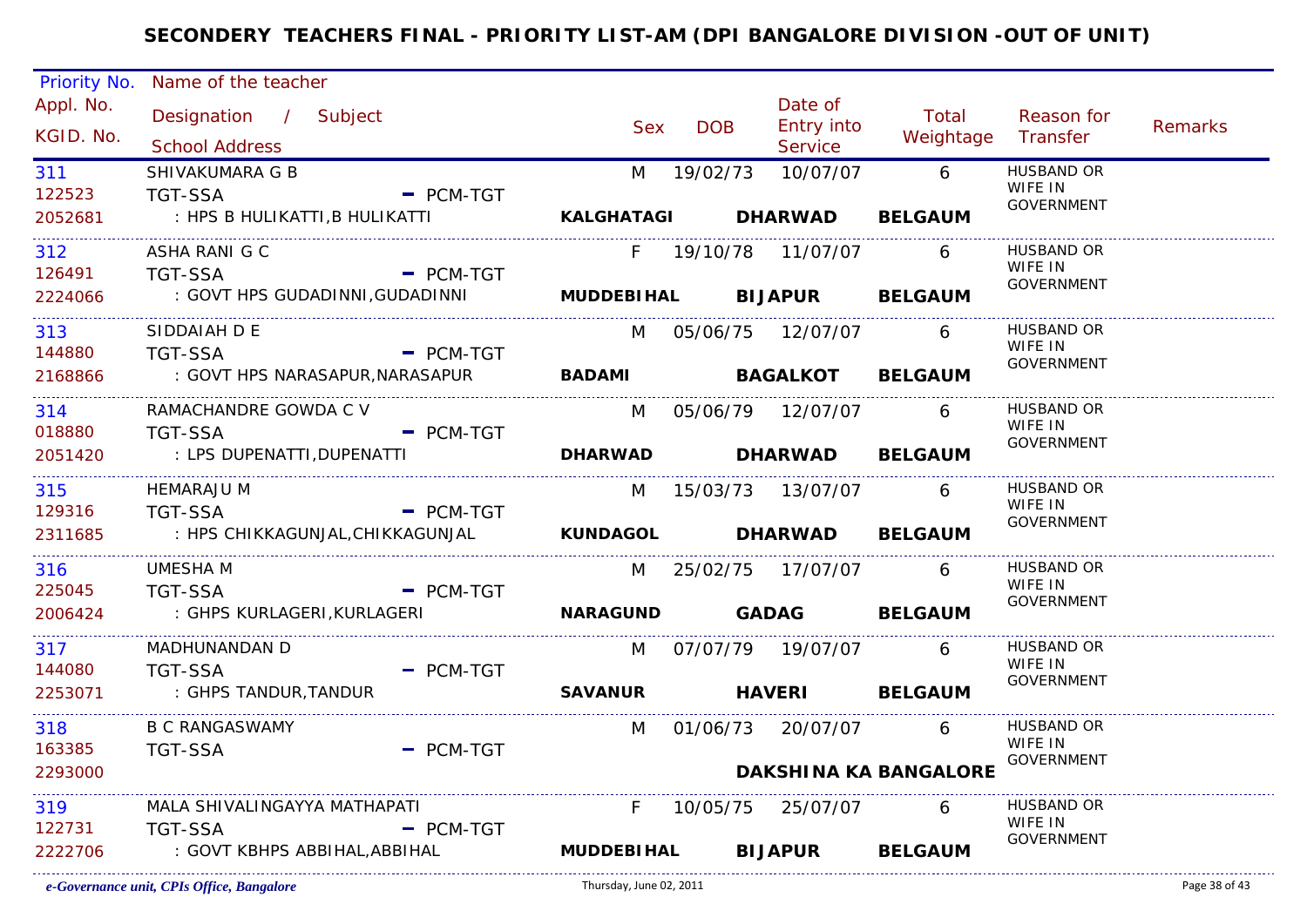| Priority No.             | Name of the teacher                                                                         |              |            |                                  |                    |                                                   |         |
|--------------------------|---------------------------------------------------------------------------------------------|--------------|------------|----------------------------------|--------------------|---------------------------------------------------|---------|
| Appl. No.<br>KGID. No.   | Designation / Subject<br><b>School Address</b>                                              | <b>Sex</b>   | <b>DOB</b> | Date of<br>Entry into<br>Service | Total<br>Weightage | Reason for<br>Transfer                            | Remarks |
| 320<br>040120<br>2167610 | THIRUPATHAIAH V P<br><b>TGT-SSA</b><br>$\blacksquare$ PCM-TGT<br>: GOVT HPS NELWAGI,NELWAGI | M            | 10/05/73   | 06/08/07                         | 6 <sup>6</sup>     | <b>HUSBAND OR</b><br>WIFE IN<br><b>GOVERNMENT</b> |         |
|                          |                                                                                             |              |            | BADAMI BAGALKOT                  | <b>BELGAUM</b>     |                                                   |         |
| 321<br>073767            | DHANASHEKHAR T<br>TGT-SSA PCM-TGT                                                           |              |            | M 07/04/66 10/08/07              | 6                  | HUSBAND OR<br>WIFE IN                             |         |
| 2143752                  | : GOVT HPS GORNUR, GORNUR <b>THE SECOND STATE OF A STATE OF THE SECOND TEAM</b>             |              |            |                                  |                    | GOVERNMENT                                        |         |
| 322<br>084729            | AMBIKA G<br>$\overline{\phantom{a}}$ PCM-TGT<br>TGT-SSA                                     | F.           |            | 18/03/82 25/08/07 6              |                    | HUSBAND OR<br>WIFE IN                             |         |
|                          | 2222111 : GOVT. KGHPS TUMBAGI, TUMBAGI <b>MUDDEBIHAL BIJAPUR BELGAUM</b>                    |              |            |                                  |                    | GOVERNMENT                                        |         |
| 323                      | NAGARAJU H K                                                                                |              |            | M 13/04/67 01/10/07              | 6                  | HUSBAND OR<br>WIFE IN                             |         |
| 137483<br>1444069        | Assistant Master (AM) - LANGUAGE KANNADA<br>: GHS GABBALAGODU, BELUR                        | <b>BELUR</b> |            | <b>HASSAN MYSORE</b>             |                    | GOVERNMENT                                        |         |
| 324                      | PARVATI KOSHTI                                                                              |              |            | F 12/06/83 10/12/07              | 6                  | <b>HUSBAND OR</b><br>WIFE IN                      |         |
| 030575<br>2115307        | Assistant Master (AM) - LANGUAGE ENGLISH<br>: GOVT HIGH SCHOOL<br>MEDIKINHAL, MEDIKINHAL    |              |            | LINGASUGUR RAICHUR GULBURGA      |                    | GOVERNMENT                                        |         |
| 325                      | <b>ZAHEER AHAMED</b>                                                                        |              |            | M 21/07/79 01/12/05 5            |                    | <b>HUSBAND OR</b><br>WIFE IN                      |         |
| 214385<br>1909645        | Assistant Master ( $AM$ ) $-$ PCM URDU<br>: GUHS KUDLIGI, KUDLIGI                           |              |            | KUDLIGI BELLARY GULBURGA         |                    | GOVERNMENT                                        |         |
| 326<br>071676            | <b>SADIYA BARJEES</b><br>Assistant Master (AM) - PCM URDU                                   |              |            | F 27/12/82 17/12/05              | -5                 | HUSBAND OR<br>WIFE IN                             |         |
| 2002772                  | : GOVT U HS GADAG,WARD NO 26                                                                |              |            | GADAG CITY GADAG BELGAUM         |                    | GOVERNMENT                                        |         |
| 327<br>061108            | SHOBHA M<br>Assistant Master (AM) = LANGUAGE HINDI                                          |              |            | F 10/05/75 04/01/06              | -5                 | HUSBAND OR<br>WIFE IN                             |         |
| 2007951                  | : GHS GIRLS CHITTAPUR, CHITTAPUR <b>CHITTAPUR GULBARGA GULBURGA</b>                         |              |            |                                  |                    | <b>GOVERNMENT</b>                                 |         |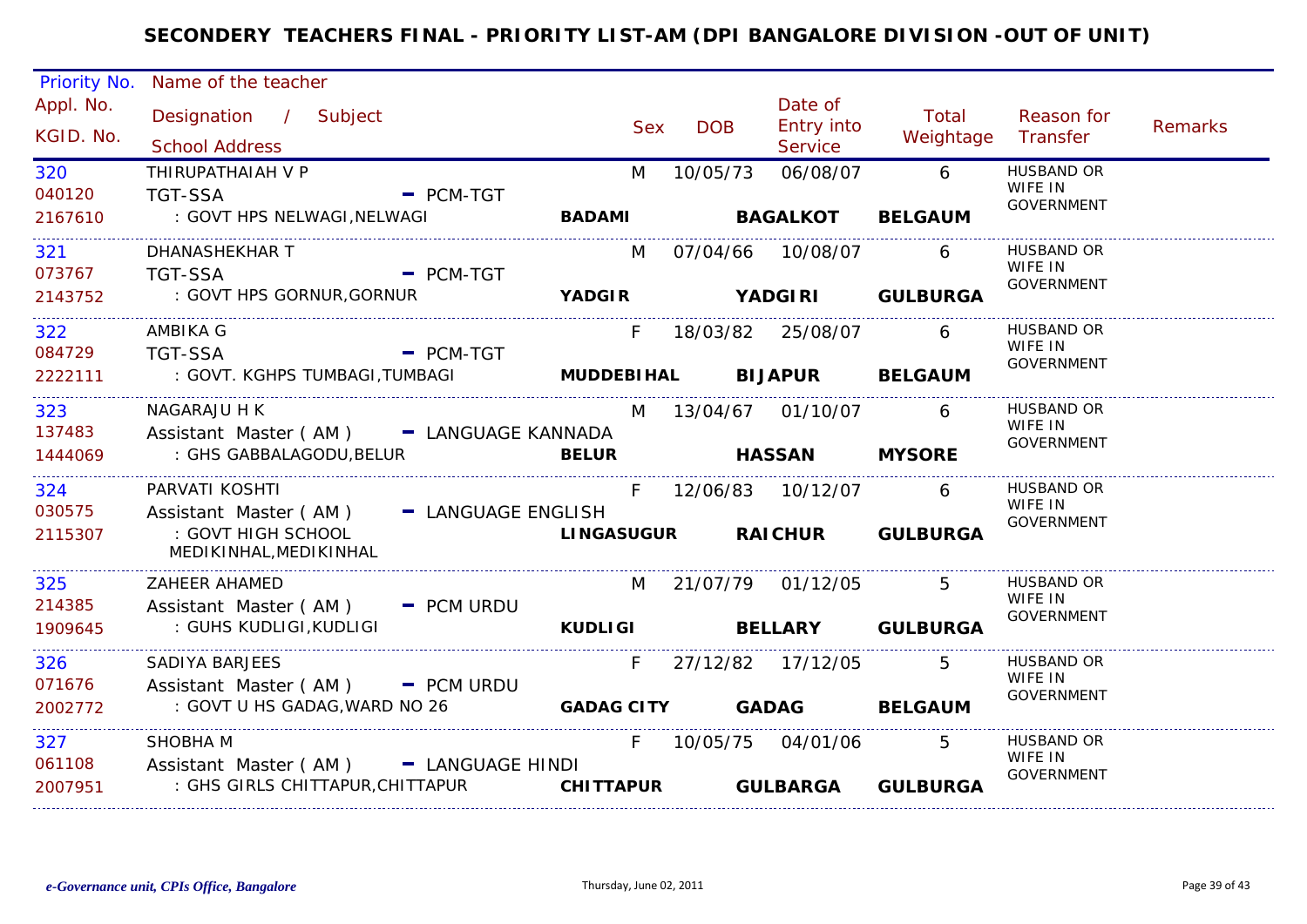| Priority No.             | Name of the teacher                                                                     |              |                   |                                           |                    |                                                   |         |
|--------------------------|-----------------------------------------------------------------------------------------|--------------|-------------------|-------------------------------------------|--------------------|---------------------------------------------------|---------|
| Appl. No.<br>KGID. No.   | Designation / Subject<br><b>School Address</b>                                          |              | <b>DOB</b><br>Sex | Date of<br>Entry into<br>Service          | Total<br>Weightage | Reason for<br>Transfer                            | Remarks |
| 328<br>220680<br>2231893 | <b>SOWMYA BK</b><br>Assistant Master (AM) - PCM KANNADA<br>: G.H.S. HIREGOWJA,HIREGOWJA | $F =$        | 02/07/82          | 26/06/07<br>CHIKMAGALUR CHIKKAMANG MYSORE | 4.5                | <b>HUSBAND OR</b><br>WIFE IN<br><b>GOVERNMENT</b> |         |
|                          |                                                                                         |              |                   |                                           |                    |                                                   |         |
| 329<br>005164 TGT-SSA    | SHILPA R S<br>$\blacksquare$ PCM-TGT                                                    |              |                   | F 12/04/82 05/07/07 4.5                   |                    | <b>HUSBAND OR</b><br>WIFE IN<br>GOVERNMENT        |         |
| 2252452                  | : GHPS HOMBARADI, HOMBARADI                                                             |              |                   | HAVERI HAVERI BELGAUM                     |                    |                                                   |         |
| 330<br>127185            | <b>VANI PATANGE</b><br>TGT-SSA - PCM-TGT                                                | $F -$        |                   | 13/07/82  26/04/07  4                     |                    | HUSBAND OR<br>WIFE IN<br><b>GOVERNMENT</b>        |         |
| 2314503                  | : MPS AMARGOL, WARD NO. 24 <b>HUBLI HUBLI DHARWAD BELGAUM</b>                           |              |                   |                                           |                    |                                                   |         |
| 331                      | KUSUMA N MENASIGI<br>195416 TGT-SSA<br>$-$ PCM-TGT                                      | F.           |                   | 05/06/83 27/04/07 4                       |                    | <b>HUSBAND OR</b><br>WIFE IN                      |         |
|                          | 2174511 : GHPS SIDDIKERI CAMP, WARD 3                                                   |              |                   | GANGAVATHI KOPPAL GULBURGA                |                    | <b>GOVERNMENT</b>                                 |         |
| 332<br>008930            | PRATHIBHA K<br>TGT-SSA<br>$=$ PCM-TGT                                                   |              |                   | F 22/12/82 30/04/07                       | $\overline{4}$     | <b>HUSBAND OR</b><br>WIFE IN                      |         |
| 2072956                  | : GUPS, KEMMAYI, WARD NO-6                                                              |              |                   | PUTTUR DAKSHINA KA MYSORE                 |                    | GOVERNMENT                                        |         |
| 333 3<br>105811          | KEERTHI S CHIKKANAGOUDAR<br>Assistant Master (AM) - CBZ KANNADA                         | $F =$        |                   | 22/07/78  28/06/08                        |                    | HUSBAND OR<br>WIFE IN                             |         |
| 2275600                  | : GOVT HS,HOSUR                                                                         |              |                   | HUKKERI CHIKKODI BELGAUM                  |                    | GOVERNMENT                                        |         |
| 334<br>102310            | LATHA K<br>Assistant Master (AM) - LANGUAGE KANNADA                                     | F            |                   | 08/05/83 30/06/08                         |                    | <b>HUSBAND OR</b><br>WIFE IN<br>GOVERNMENT        |         |
| 2243094                  | : GHS BISALAVADI, BISALAVADI                                                            | <b>NAGAR</b> |                   | CHAMARAJA CHAMARAJAN MYSORE               |                    |                                                   |         |
| 335                      | SEEMA MEHAR<br>063407 Assistant Master (AM) - PCM KANNADA                               | $F =$        |                   | 02/12/84 11/07/08 4                       |                    | <b>HUSBAND OR</b><br>WIFE IN<br>GOVERNMENT        |         |
| 2234256                  | : G.H.S. BILUVALA, BILUVALA                                                             | <b>KADUR</b> |                   | <b>CHIKKAMANG MYSORE</b>                  |                    |                                                   |         |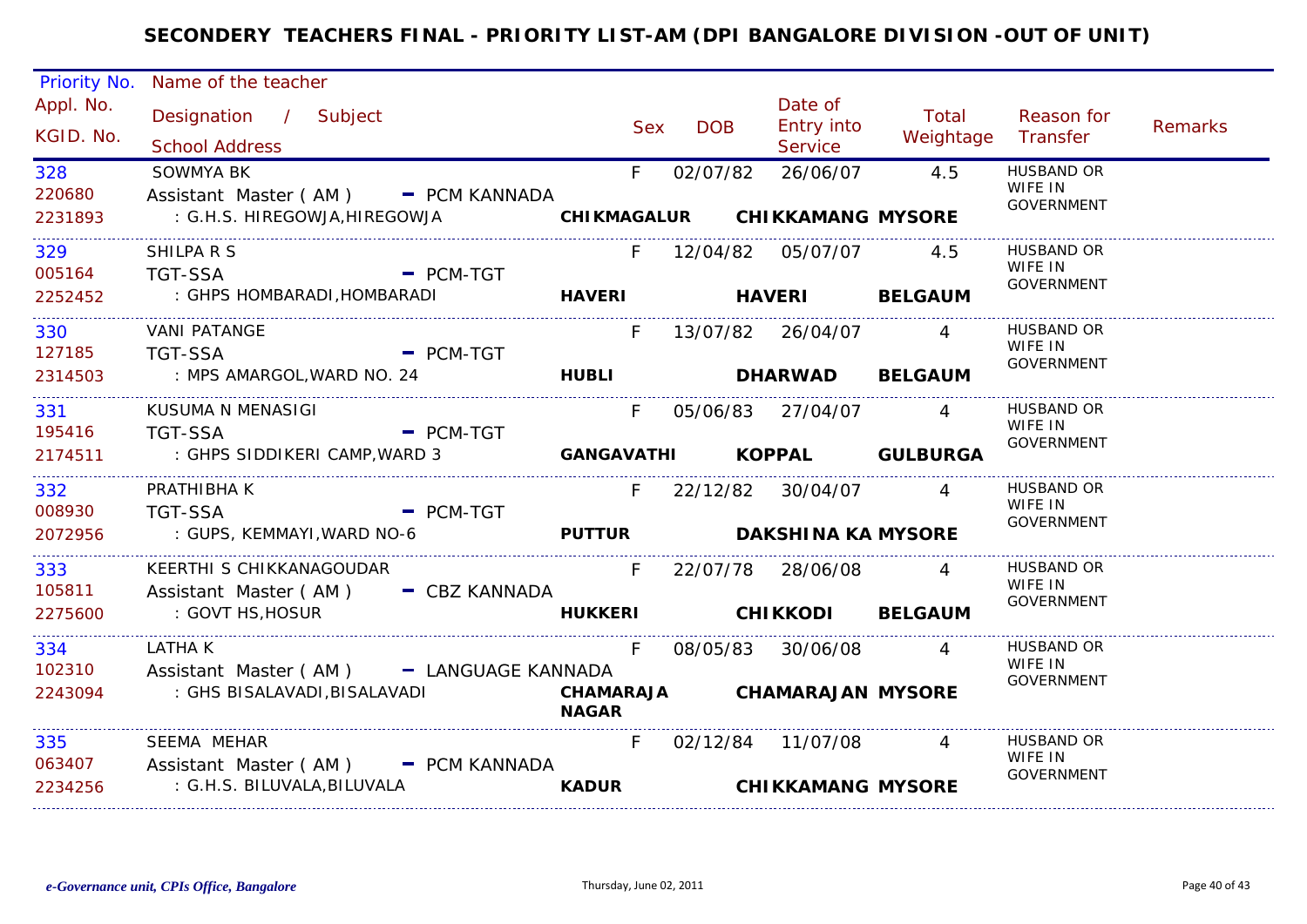|           | Priority No. Name of the teacher                                            |              |       |            |                          |                    |                                    |         |
|-----------|-----------------------------------------------------------------------------|--------------|-------|------------|--------------------------|--------------------|------------------------------------|---------|
| Appl. No. | Designation / Subject                                                       |              |       |            | Date of                  | Total              | Reason for                         |         |
| KGID. No. | <b>School Address</b>                                                       |              | Sex   | <b>DOB</b> | Entry into<br>Service    | Weightage Transfer |                                    | Remarks |
| 336       | SHARMILA N Y                                                                |              | $F =$ | 31/07/71   | 08/08/08                 | $\overline{4}$     | <b>HUSBAND OR</b>                  |         |
| 176843    | Assistant Master (AM) - CBZ KANNADA                                         |              |       |            |                          |                    | WIFE IN<br><b>GOVERNMENT</b>       |         |
| 2204482   | : GJC PADAVALAHIPPE, PADAVALAHIPPE <b>HOLENARASI PURA HASSAN</b>            |              |       |            |                          | <b>MYSORE</b>      |                                    |         |
| 337       | NARAYANASWAMY M                                                             |              |       |            | M 01/06/72 21/08/08      | $\overline{4}$     | <b>HUSBAND OR</b>                  |         |
| 135141    | - PCM-TGT<br><b>TGT-SSA</b>                                                 |              |       |            |                          |                    | WIFE IN<br><b>GOVERNMENT</b>       |         |
| 2371498   | : GOVT HPS VANTAGODI, VANTAGODI MUDHOL BAGALKOT BELGAUM                     |              |       |            |                          |                    |                                    |         |
| 338       | <b>SEEMAY</b>                                                               |              | F.    |            | 25/08/82 08/09/08        | $\overline{4}$     | <b>HUSBAND OR</b><br>WIFE IN       |         |
| 013292    | Assistant Master (AM) - PCM KANNADA                                         |              |       |            |                          |                    | <b>GOVERNMENT</b>                  |         |
| 2154960   | : GHS RANGASAMUDRA,RANGASAMUDRA <b>T.N.PURA      MYSORE    MYSORE</b>       |              |       |            |                          |                    |                                    |         |
| 339       | RUKMINIBAI SHEPUR                                                           |              | F.    |            | 15/07/76  13/02/04  3    |                    | HUSBAND OR<br>WIFE IN              |         |
| 022799    | Assistant Master (AM) - LANGUAGE ENGLISH                                    |              |       |            |                          |                    | <b>GOVERNMENT</b>                  |         |
| 2301339   | : GOVT PU COLLEGE SANDUR, SANDUR SANDUR BELLARY GULBURGA                    |              |       |            |                          |                    |                                    |         |
| 340       | RAJESHWARI B M                                                              |              |       |            | F 10/06/76 26/05/09 2    |                    | <b>HUSBAND OR</b>                  |         |
| 245049    | Assistant Master (AM) - LANGUAGE ENGLISH                                    |              |       |            |                          |                    | WIFE IN<br>GOVERNMENT              |         |
| 1881519   | : GHS BHARATHINAGARA (K.M.DODI), MELLA MADDUR MANDYA MYSORE<br><b>HALLY</b> |              |       |            |                          |                    |                                    |         |
| 341       | SHANTHA AR                                                                  |              | $F =$ |            | 20/10/52 28/12/77 59     |                    | OTHER CASES                        |         |
| 085696    | Assistant Master (AM) - LANGUAGE HINDI                                      |              |       |            |                          |                    | <b>WOMEN</b>                       |         |
| 613215    |                                                                             |              |       |            |                          |                    |                                    |         |
| 342       | UMADEVI K S                                                                 |              | F.    |            | 08/05/57 25/06/85        | 28                 | <b>OTHER CASES</b><br><b>WOMEN</b> |         |
| 124020    | Assistant Master (AM) - CBZ KANNADA                                         |              |       |            |                          |                    |                                    |         |
| 1092298   | : GOVT PU COLLEGE(BOYS), KOTTUR, KOTTUR KUDLIGI BELLARY GULBURGA            |              |       |            |                          |                    |                                    |         |
| 343       | SOWBHAGYA B T                                                               |              | F.    |            | 01/06/60 13/03/96 26     |                    | OTHER CASES                        |         |
| 051705    | Assistant Master (AM) - LANGUAGE HINDI                                      |              |       |            |                          |                    | <b>WOMEN</b>                       |         |
| 1387345   | : GHS SIDDAPUR,SIDDAPUR                                                     |              |       |            |                          |                    |                                    |         |
| 344       | P N KAVITHA                                                                 |              |       |            | F 20/07/73 30/11/98 19   |                    | OTHER CASES<br><b>WOMEN</b>        |         |
| 028657    | Assistant Master (AM) - LANGUAGE HINDI                                      |              |       |            |                          |                    |                                    |         |
| 1623746   | : GHS KOPPA, WARD NO.6                                                      | <b>KOPPA</b> |       |            | <b>CHIKKAMANG MYSORE</b> |                    |                                    |         |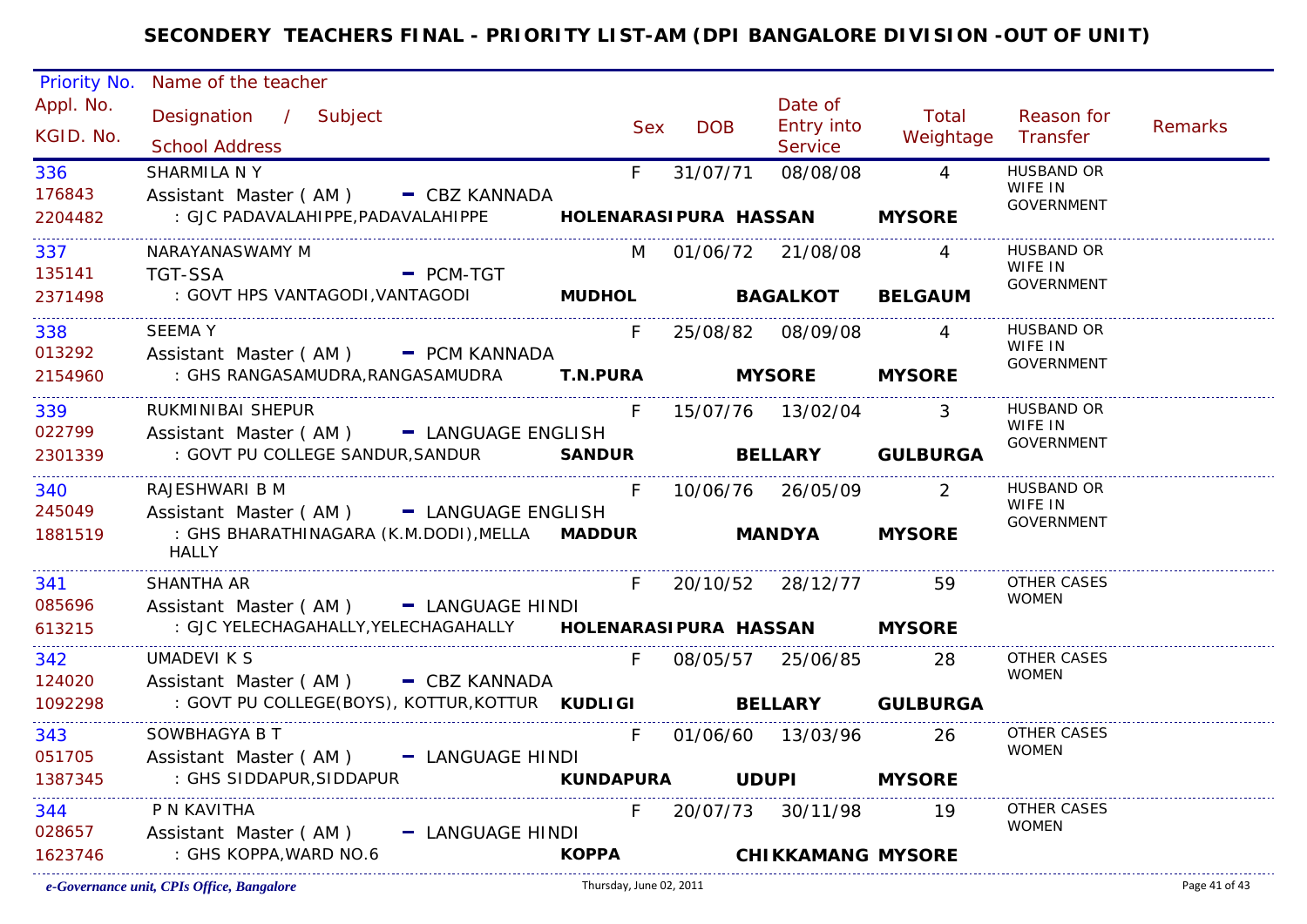| <b>Priority No.</b>    | Name of the teacher                                             |                                                |                     |                                                |                           |                                    |                |
|------------------------|-----------------------------------------------------------------|------------------------------------------------|---------------------|------------------------------------------------|---------------------------|------------------------------------|----------------|
| Appl. No.<br>KGID. No. | Designation / Subject<br><b>School Address</b>                  | <b>Sex</b>                                     | <b>DOB</b>          | Date of<br><b>Entry into</b><br><b>Service</b> | Total<br>Weightage        | Reason for<br>Transfer             | <b>Remarks</b> |
| 345<br>051892          | <b>VIJAYA KUMARI G</b><br>Assistant Master (AM) - CBZ KANNADA   | F.                                             | 01/07/75            | 31/08/98                                       | 12                        | <b>OTHER CASES</b><br><b>WOMEN</b> |                |
| 1650836                | : GHS GIRLS TEKKALAKOTA,THEKKALAKOTA SIRUGUPPA                  |                                                | <b>BELLARY</b>      |                                                | <b>GULBURGA</b>           |                                    |                |
| 346<br>149538          | M A GEETHA<br>Assistant Master (AM) - LANGUAGE HINDI            | F.                                             | 18/12/74 30/11/98   |                                                | 12                        | OTHER CASES<br><b>WOMEN</b>        |                |
| 1710979                | : COM.HIGH SCHOOL, MADIKERI,MADIKERI MADIKERI<br>WARD19         |                                                |                     | <b>KODAGU</b>                                  | <b>MYSORE</b>             |                                    |                |
| 347<br>243767          | <b>SAVITHA MR</b><br>Assistant Master (AM) - CBZ KANNADA        |                                                | 18/03/73 01/08/98   |                                                | 10                        | OTHER CASES<br><b>WOMEN</b>        |                |
| 1662223                | : G.H.S. ANNIGERE, ANNIGERE                                     | <b>KADUR</b>                                   |                     | <b>CHIKKAMANG MYSORE</b>                       |                           |                                    |                |
| 348<br>240305          | NAGAIAH G KANADE<br>Assistant Master (AM) - CRAFT-TAILORING     | M                                              |                     |                                                | 41                        | OTHER CASES MEN                    |                |
| 733941                 | : GOVT H.S BELKUNI (CH), BELKUNI (CH) AURAD                     |                                                | <b>BIDAR</b>        |                                                | <b>GULBURGA</b>           |                                    |                |
| 349<br>227173          | JYOTHI REVANNA<br>Education Co-Ordinator $($ $-$ LANGUAGE HINDI |                                                | M 01/06/68 18/12/96 |                                                | 26                        | OTHER CASES MEN                    |                |
| 1325709                | : BEO, HADAGALI, BEO, HADAGALI                                  |                                                |                     |                                                | HADAGALI BELLARY GULBURGA |                                    |                |
| 350<br>069250          | H H MURTHY<br>Assistant Master (AM) - LANGUAGE HINDI            |                                                |                     | M 20/06/69 22/12/94                            | 24                        | OTHER CASES MEN                    |                |
| 1384259                | : GHS, BELLUR, BELLUR                                           | NARASIMHARAJAP CHIKKAMANG MYSORE<br><b>URA</b> |                     |                                                |                           |                                    |                |
| 351                    | NOUSHAD AHMED KHAZI                                             |                                                |                     | M 20/07/65 10/11/98 18                         |                           | OTHER CASES MEN                    |                |
| 022134                 | Assistant Master (AM) - LANGUAGE ENGLISH                        |                                                |                     |                                                |                           |                                    |                |
| 1663333                | : GHS DORANALU, DORANALU                                        | <b>TARIKERE</b>                                |                     | <b>CHIKKAMANG MYSORE</b>                       |                           |                                    |                |
| 352                    | <b>JAYANNA T</b>                                                | M                                              | 19/04/68 11/07/89   |                                                | 14                        | OTHER CASES MEN                    |                |
| 078206                 | Assistant Master (AM) - ARTS KANNADA                            |                                                |                     |                                                |                           |                                    |                |
| 1076276                | : GHS BAVIKERE,BHAVIKERE                                        | <b>TARIKERE</b>                                |                     | <b>CHIKKAMANG MYSORE</b>                       |                           |                                    |                |